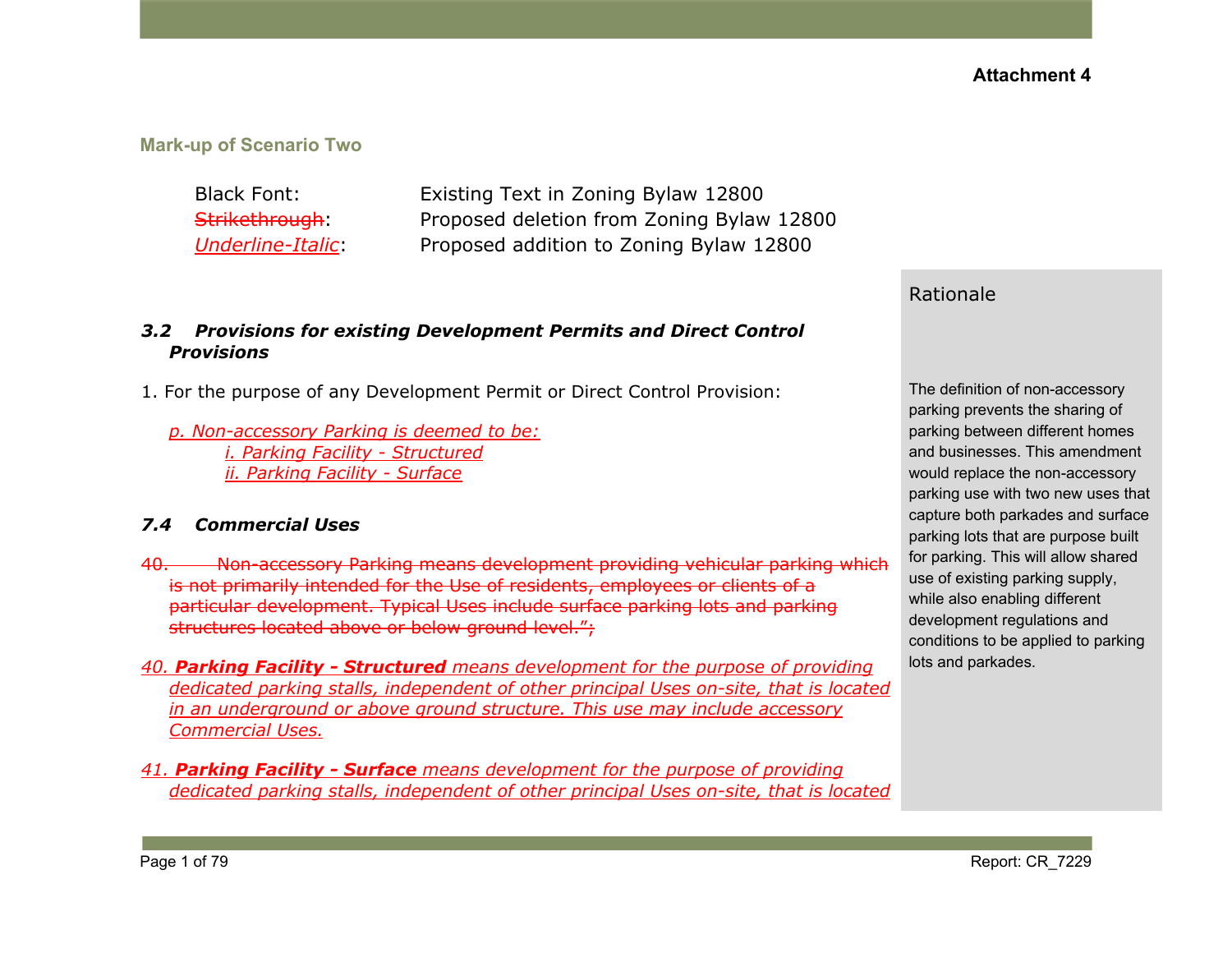*at ground level with no parking structures. This use may include accessory Commercial Uses.*

*<and renumber accordingly>*

#### *13.5 Comprehensive Site Plan*

- 3. The Comprehensive Project Site plan shall show:
	- g. common areas, including dimensions for the following:
	- vi. Parking Areas*, bicycle parking, loading spaces, and pedestrian walkways*; and

#### *14.11* **Parking** *Transportation* **Information**

- 1. The Development Officer, in consultation with Transportation Services *the appropriate City Department*, may require an applicant for a Development Permit to submit a parking impact assessment, parking utilization count, *traffic impact assessment, or Transportation Demand Management assessment or study,* or similar information necessary to determine the land use impact of vehicle parking *travel to and from the site* for the full range of Uses *development* contemplated in the Development Permit Application.
- 2. The Development Officer, having regard to the information provided in section 14.11(1) may, in consultation with Transportation Services *the appropriate City Department*, apply conditions to the approval of the Development Permit to mitigate land use impacts of vehicle parking travel to and from the site.
- 3. When a parking impact assessment *traffic impact assessment or Transportation Demand Management Study* is required pursuant to subsection 14.11(1), *it* parking impact assessment shall be completed by a Professional Engineer

Adding non-vehicle parking infrastructure to this list results in all types of parking and loading spaces to be shown on the plan.

A broader range of studies are named, and this allows a more holistic review of the travel to and from a development.

Specific reference to a business area are removed due to their name changing regularly.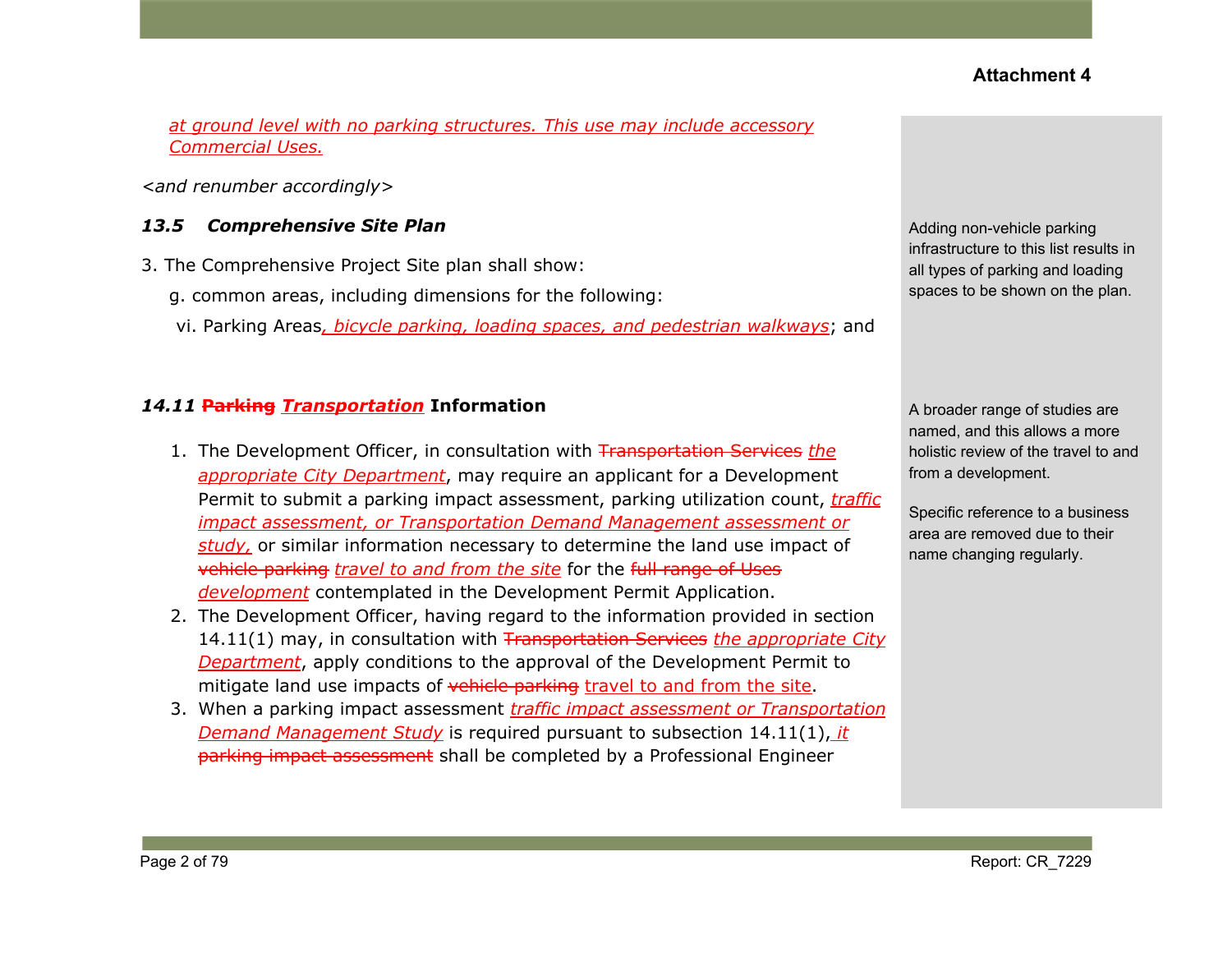registered in Alberta, to the satisfaction of the Development Officer in consultation with Transportation Services.

#### *23. Enforcement and Penalties*

#### **23.1 Offences**

10. Notwithstanding subsection 23.1(2), it is an offence to hardsurface an area within a Front Yard or a flanking Side Yard in a way that contravenes *Section 54.3* subsection 54.1(4) or subsection 54.1(5) of this Bylaw without a valid and approved Development Permit when a Development Permit is required.

#### *Section 23A - Specified Penalties for Offences*

Hardsurfacing in contravention of *Section 54.3* subsection 54.1(4) or 54.1(5) without a Development Permit.

*50. Accessory Uses and Buildings*

#### **50.1 Accessory Uses and Buildings: General**

1. A Use shall be Accessory to a Permitted or Discretionary Use which is a principal Use on the Site, if such Use complies with the definition of Accessory in this Bylaw. Notwithstanding the foregoing, Accessory parking may be on the same Site as the principal Use or comply with [subsection](https://webdocs.edmonton.ca/InfraPlan/zoningbylaw/ZoningBylaw/Part1/Development/54_2_Required_Off-street_Vehicular_Accessory_Parking.htm) 54.2(2) of this Bylaw.

### *54.1 Off-street Parking and Loading Regulations General Off-street Parking and Loading Requirements*

1. Applicability and Exceptions

Updated reference to reflect the new section numbering.

Updated reference to reflect the new section numbering.

The distinction between accessory and non-accessory is removed to allow the sharing of parking spaces between different uses.

Renamed to reflect that these rules apply to all parking spaces provided.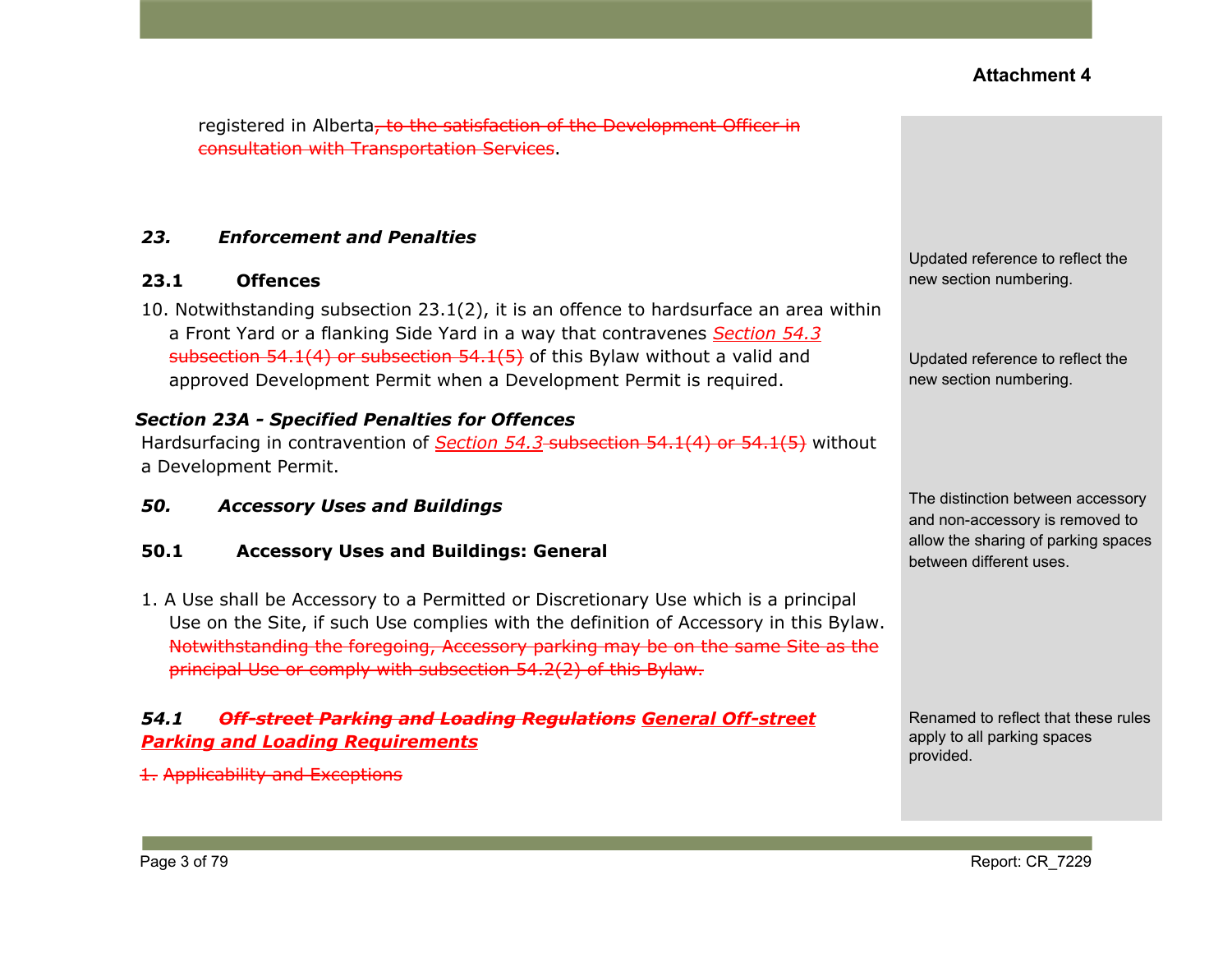- a. The regulations contained within this Section shall not apply to buildings or Uses existing at the time of the adoption of Zoning Bylaw 12800 until development takes place in a manner outlined in 54.1(1)(b).
- b. When any development takes place on any Site, off-street parking and loading facilities for each building type or Use, including Accessory Uses, shall be provided and maintained in accordance with the regulations and standards of this Bylaw, except that:
	- i. a change in Use development in accordance with subsection 12.2.(1)(f) shall not be required to provide additional parking on Site and shall maintain the parking requirement of the existing or proposed Use, whichever is less; and
	- ii. where new off-street parking facilities or loading facilities are provided when not required, the location, design and operation of such facilities shall comply with all the regulations of this Bylaw.
- c. All required parking and loading facilities shall only be used for the purpose of accommodating the vehicles of clients, customers, employees, members, residents or visitors in connection with the building or Use for which the parking and loading facilities are provided, and the parking and loading facilities shall not be used for driveways, access or egress, commercial repair work, display, sale or storage of goods of any kind, except for the purpose of Special Events.
- *1. Where off-street parking and loading facilities are provided they shall be provided and maintained in accordance with the regulations and standards of this Bylaw. Where off-street parking facilities or loading facilities are provided when not required, the location, design and operation of such facilities shall comply with all the regulations of this Bylaw.*

It is not necessary to refer to other sections of the bylaw as being in force.

Incorporated into the loading spaces regulations.

This regulation consolidates a number of provisions related to safety and design into a single regulation that apply to all parking areas.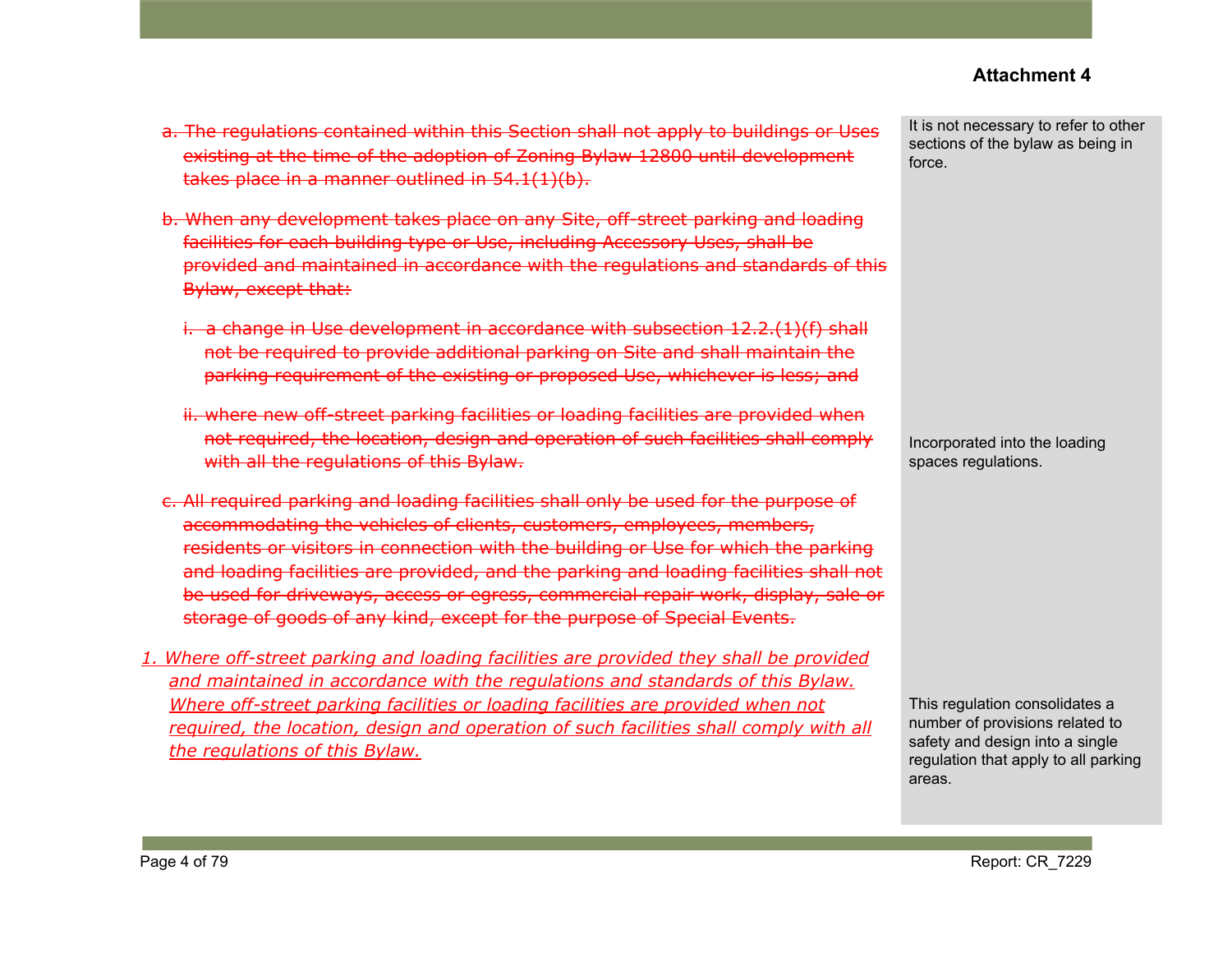- *2. All parking, loading, and drop-off areas will be designed to ensure a safe physical environment.*
- *3. Minimum vehicle parking space and loading space dimensions*
	- *a. All provided parking spaces shall be clear of any access driveways, aisles, ramps, columns, signs, pedestrian passageways, building door swing area, and other similar obstructions.*
	- *b. Loading facilities shall not be used for driveways, access or egress, commercial repair work, display, sale, or storage of goods of any kind.*
	- *c. All provided parking spaces and loading spaces shall conform to the following minimum dimensions:*

| Parking<br>space type                                                | Length           | Width<br>(no<br>obstruct<br>ions) | Width with<br>obstruction<br>on one side<br>(including<br>two or more<br>car garage) | Width with<br>obstruction<br><u>on both</u><br>sides<br>(including<br>one car<br>garage) | <b>Vertical</b><br>Clearance | Special consideration                                                                                                                                                                                                                                                                                            | Thi<br>of p<br>des<br>app |
|----------------------------------------------------------------------|------------------|-----------------------------------|--------------------------------------------------------------------------------------|------------------------------------------------------------------------------------------|------------------------------|------------------------------------------------------------------------------------------------------------------------------------------------------------------------------------------------------------------------------------------------------------------------------------------------------------------|---------------------------|
| <b>Standard</b><br>spaces and<br><b>Visitor</b><br>Parking<br>spaces | 5.5 m            | 2.6 m                             | 2.8 m                                                                                | 3.0 m                                                                                    | 2.1 m                        | Includes passenger pick-up and<br>drop-off spaces if they are<br>designated with signs to reserve<br>the parking spaces for pick-up<br>and drop-off.<br>Where visitor parking is required,<br>it must be readily available to an<br>entrance of the building and be<br>clearly identified as visitor<br>parking. |                           |
| <b>Small Car</b>                                                     | 4.6 <sub>m</sub> | 2.6 m                             | 2.8 m                                                                                | 3.0 m                                                                                    | 1.9 <sub>m</sub>             | Maximum 30% of provided<br>spaces are small car spaces. Such<br>spaces shall be clearly signed as<br>small car spaces.                                                                                                                                                                                           |                           |
| <b>Tandem</b>                                                        | <u>12.0 m</u>    | 2.6 m                             | 2.8 m                                                                                | <u>3.0 m</u>                                                                             | 2.1 m                        | Parking spaces may only be<br>provided as Tandem Parking if:<br><i>i. the Tandem Parking is not used</i>                                                                                                                                                                                                         |                           |

s table consolidates a number provisions related to safety and sign into a single regulation that bly to all parking areas.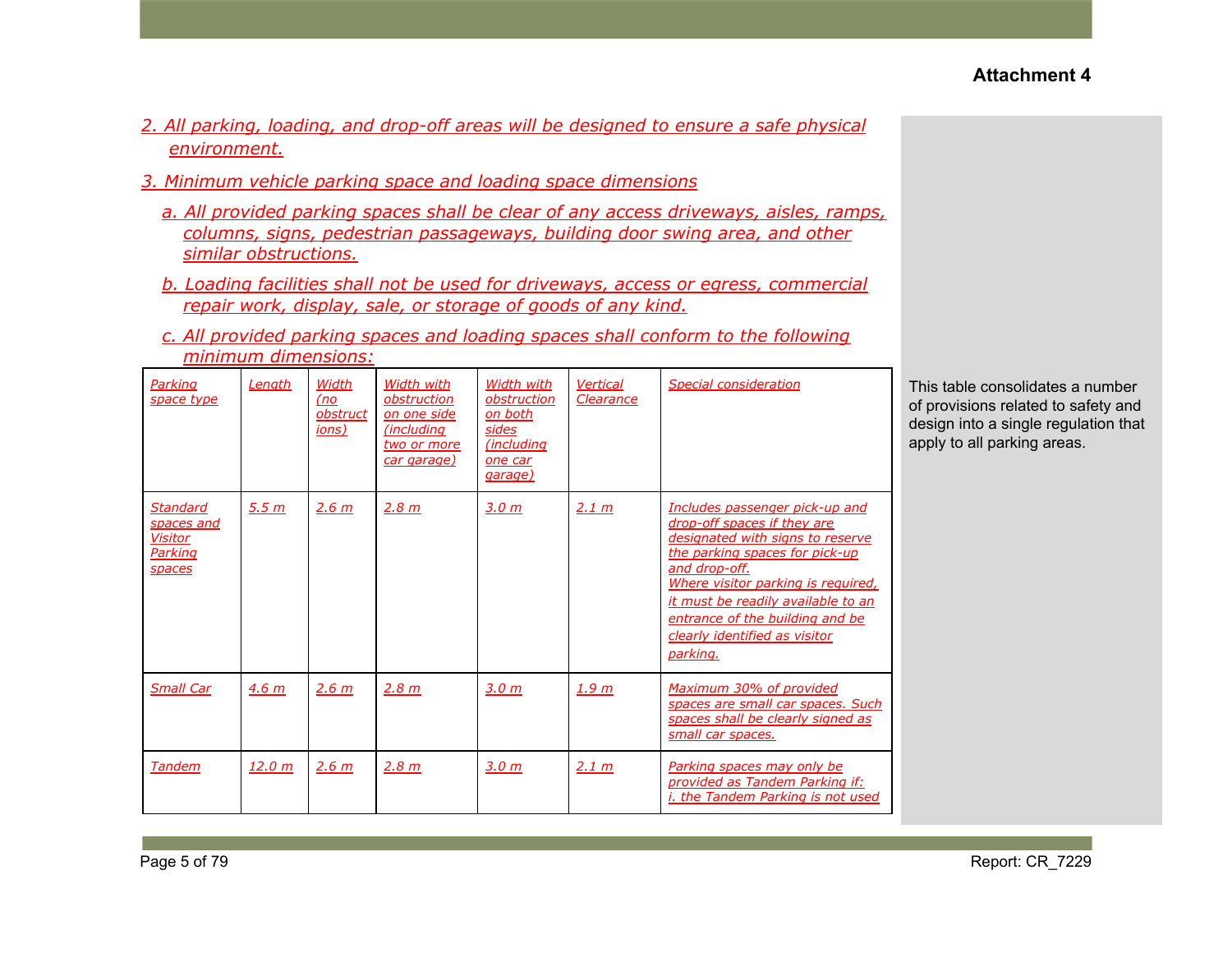|                                      |                  |                  |                                                                                                                                                                 |                  |                  | for visitor parking;<br>ii. both Tandem Parking spaces<br>are developed to provide parking<br>for the same Dwelling; and<br>iii. the Tandem Parking does not<br>block access to any other parking<br>space.                                                                                                      |
|--------------------------------------|------------------|------------------|-----------------------------------------------------------------------------------------------------------------------------------------------------------------|------------------|------------------|------------------------------------------------------------------------------------------------------------------------------------------------------------------------------------------------------------------------------------------------------------------------------------------------------------------|
| Expanded/<br>oversized               | 6.2 m            | 2.9 <sub>m</sub> | 3.1 m                                                                                                                                                           | 3.3 <sub>m</sub> | 2.4 m            | shall be painted with double line<br>markings                                                                                                                                                                                                                                                                    |
| <b>Barrier Free</b>                  | 5.5              | 2.4              | be located adjacent to a 2.4<br>m wide access aisle where<br>no parking shall be allowed<br>and which shall be marked<br>to indicate no parking is<br>permitted |                  | 2.4 m            | be located adjoining to or near to<br>a barrier free path of travel<br>leading to a barrier free entrance.                                                                                                                                                                                                       |
| Parallel                             | 7.0 m            | 2.6 m            | Drive aisle width is not<br>required if adjacent to a<br>public right of way.                                                                                   |                  | 2.1 m            | except that an end space with an<br>open end shall be a minimum<br>length of 5.5 m.                                                                                                                                                                                                                              |
| Passenger<br>Pick-up and<br>Drop-off | 7.0 <sub>m</sub> | 2.6 m            | N/A                                                                                                                                                             | N/A              | 2.1 m            | <b>Passenger Drop-off Spaces shall</b><br>be oriented parallel to the flow of<br>traffic to accommodate<br>through-movement of vehicles<br>and to eliminate the need for<br>backing or significant turning<br>movements.                                                                                         |
| Loading<br>Space                     | 9.0 <sub>m</sub> | 3.0 m            | N/A                                                                                                                                                             | N/A              | 4.0 <sub>m</sub> | Unless larger dimensions are<br>required, having regard to the<br>type of vehicle loading and<br>unloading without projecting into<br>a public roadway.<br><b>Each off-street loading space</b><br>shall be of adequate size and<br>accessibility to accommodate the<br>vehicles expected to load and<br>unload. |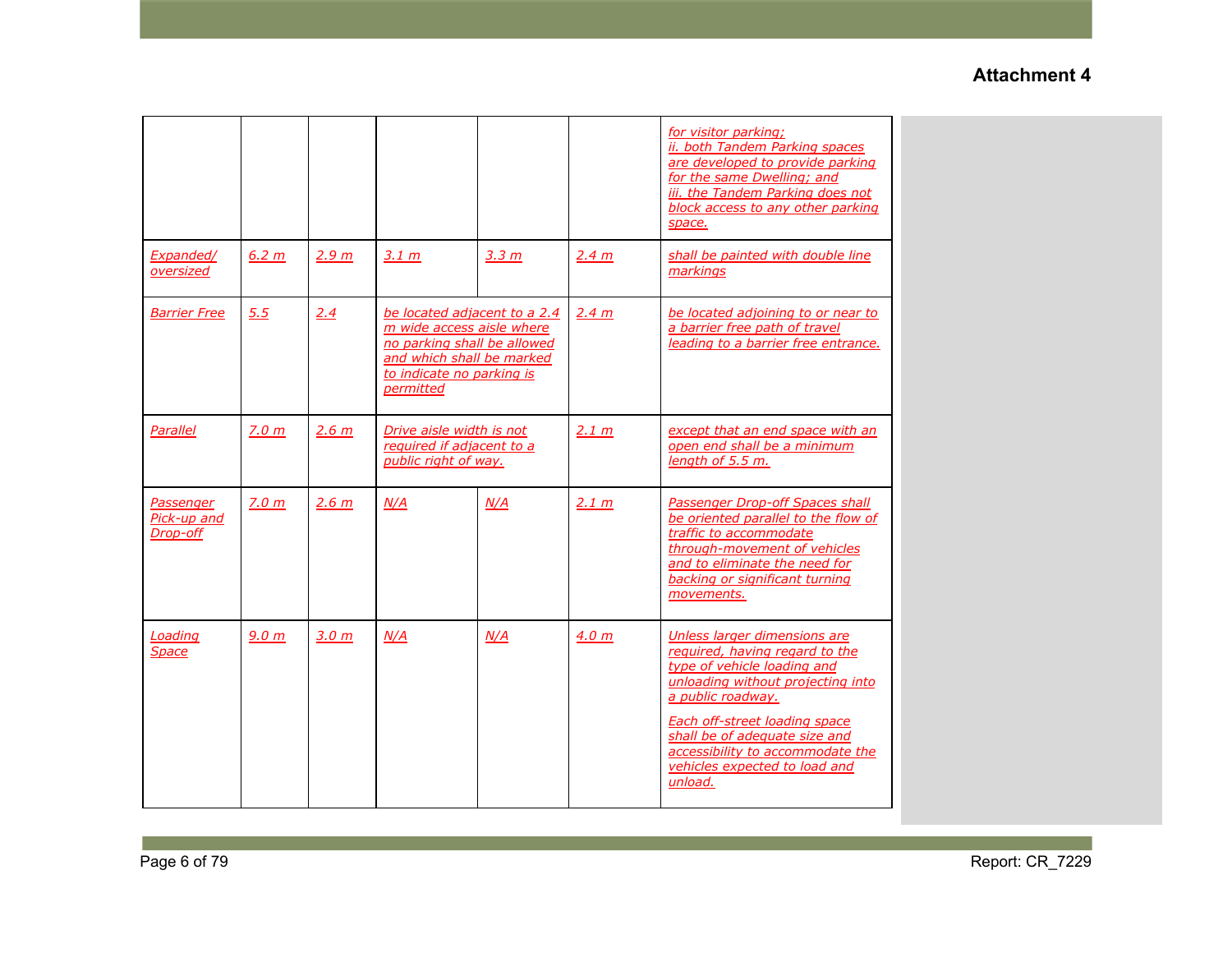- *c. minimum vehicle parking space dimension regulations:*
	- *i. are measured*
		- *A) to the centreline of the painted line, when unobstructed; or*
		- *B) from the unobstructed width from face to face of the obstruction(s), or face of the obstruction to the centre-line of the painted line, when obstructed;*
	- *ii. Vertical clearance is required to meet the entire distance between the driveway and the parking space. For greater certainty, this includes mechanical units, plumbing and other pipes, structural supports that are along the drive path and into the parking space;*
	- *iii. drive aisles shall be a minimum of:*
		- *A) 7.0 m wide for 90º parking,*
		- *B) 5.5 m wide for 60º parking, and*
		- *C) 3.6 m wide for 45º parking and parallel parking;*
		- *D) where parking spaces are located with access directly off a Lane, the required width of the aisle may be reduced by the width of the Lane, but the entire parking space must be provided on the site.*

#### *4. Landscaping for parking areas shall be provided as following:*

- *a. Surface parking areas containing parking for 30 or more vehicles shall incorporate landscaped open space within the parking area, calculated on the basis of 2.0 m<sup>2</sup> per parking and loading space, with a minimum of one landscaped island.*
- *b. Surface parking areas containing parking for 40 or more vehicles shall incorporate landscaped open space within the parking area, calculated on the*

The measurements relocate and consolidate from several other sections, as well as answer common questions about how to design parking spaces and parking lots.

These regulations relocate existing landscaping requirements to the general requirements. Further refinement of these regulations will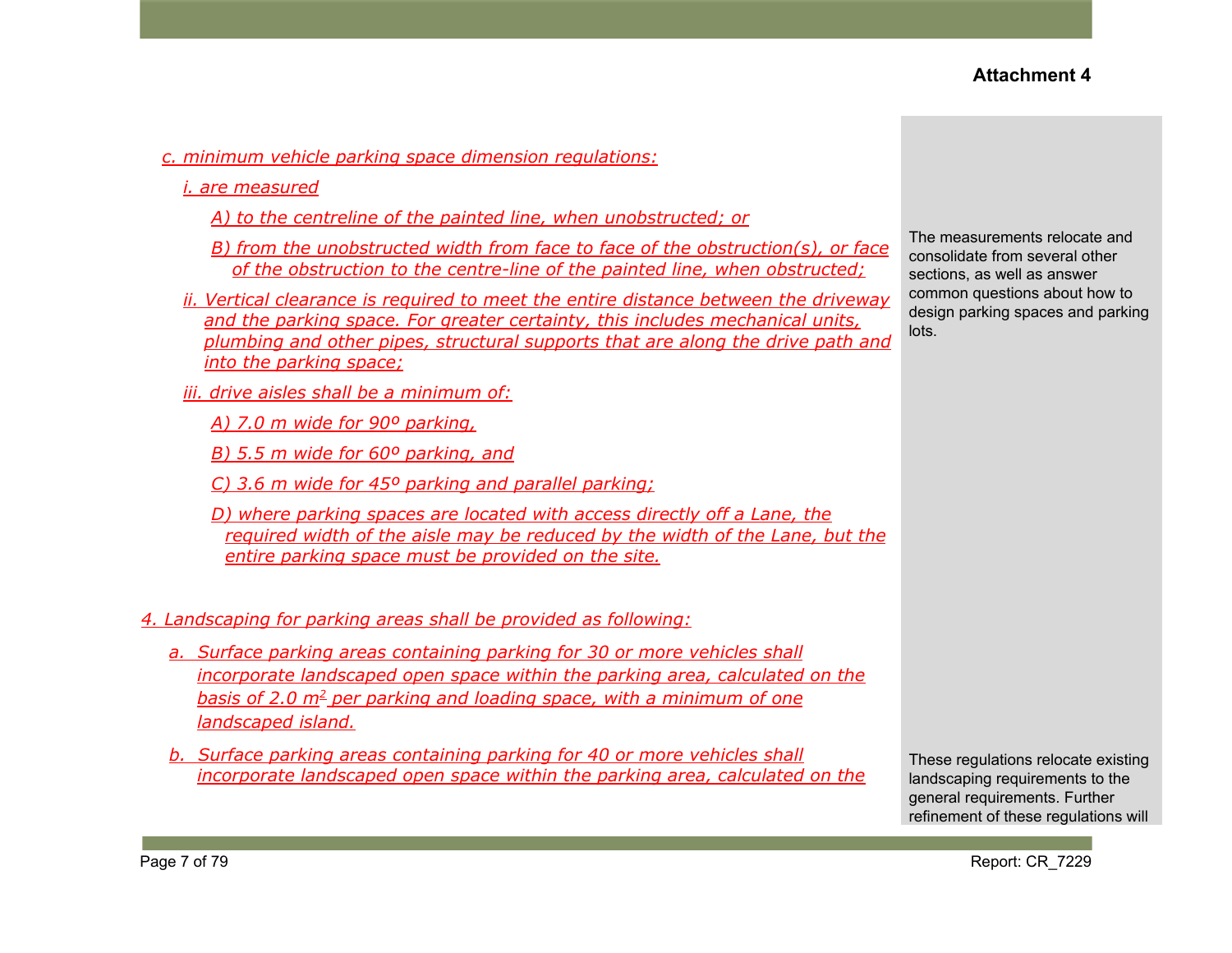*basis of 2.0 m<sup>2</sup> per parking and loading, with a minimum of two landscaped islands.*

- *c. Parking islands shall be placed to provide visual relief, to assist vehicular circulation and to organize large areas of parking into smaller cells, and shall be Landscaped in accordance with Section 55.3 - General Planting Requirements.*
- *5. The following regulations apply to a Parking Facility - Structured:*
	- *a. When a Parking Facility - Structured are located underground next to a Treed Landscape Boulevard, the Development Officer shall request information regarding the protection of the root system of adjacent trees and, in consultation with the appropriate City Department, shall apply conditions to the approval of the Development Permit to protect Treed Landscape Boulevards.*
	- *b. When a Parking Facility - Structured is located on a Site within a Transit Oriented or Main Streets Area, the design shall:*
		- *i. provide continuity of commercial Frontage along the street. In the case of a corner Site the Parking Structure shall continue the commercial frontage on the flanking public roadway.*
		- *ii. provide a minimum 4.0 m in Height on the ground level Storey of the Parking Garage.*
		- *iii. screen any parking structures above the first storey with building facades or public art.*
	- *c. For the purpose of this Section:*
		- *i. Transit Oriented Developments and Main Streets Areas are those located within:*
			- *A) 600 metres of an existing LRT station, or a future LRT station pursuant to the most recent version of a Council-approved Concept Plan;*

be undertaken as part of Zoning Bylaw Renewal, with a view to incorporate Low Impact Development (LID) and climate resiliency principles.

These regulations are relocated and clarified to provide design guidance on all parking garages.

This is the first departure between the three scenarios.

These geographies are from the existing Section 54.2 Schedule 1B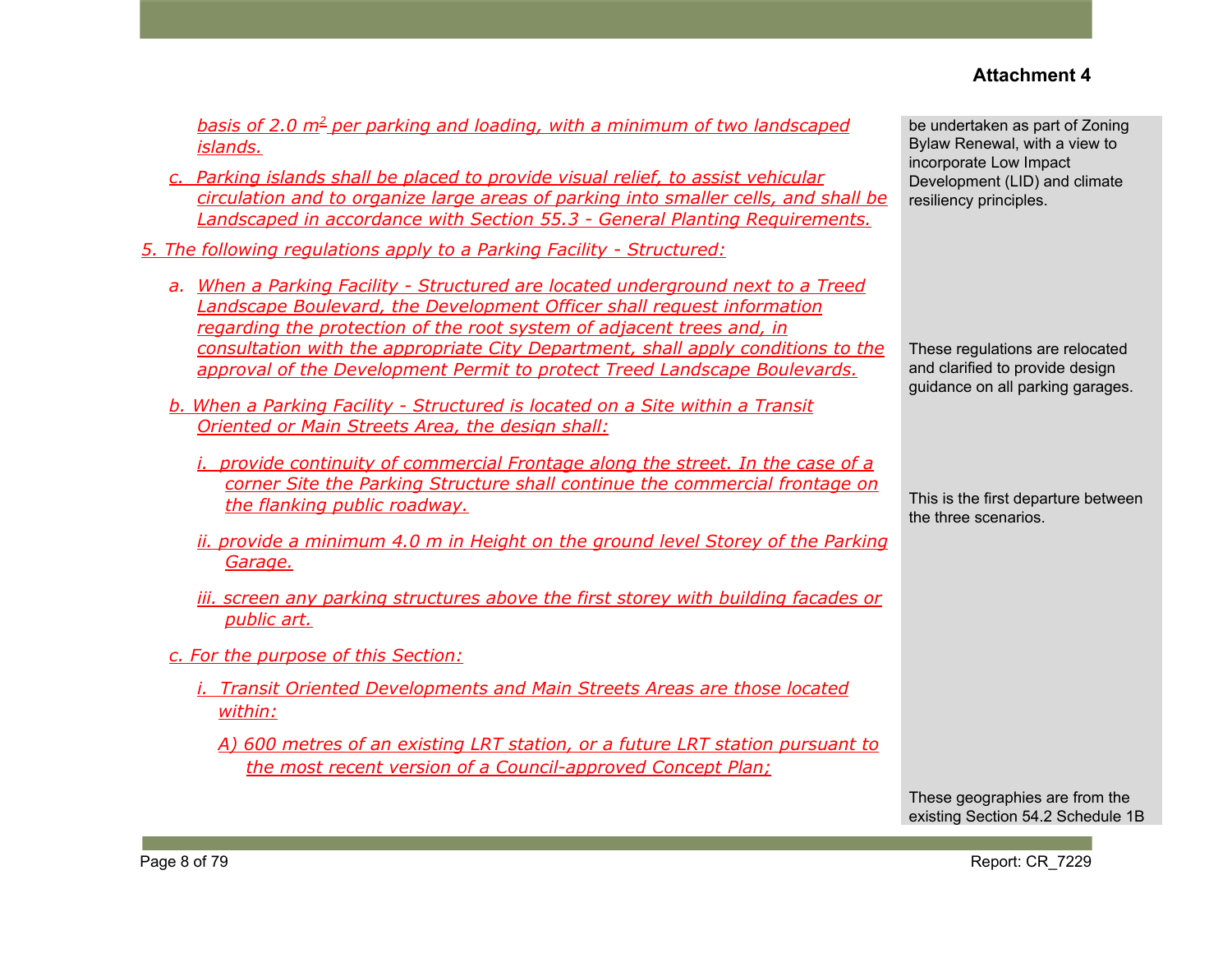- *B) 600 metres of an existing Transit Centre, or a future Transit Centre pursuant to the most recent version of a Council-approved Concept Plan;*
- *C) 400 metres of a Frequent Transit Network; or*
- *D) 150 metres of a Transit Avenue;*
- *E) the boundaries of the Main Streets Overlay*
- *F) the boundaries of the Downtown Special Area, and the Quarters Overlay.*
- *ii. Measurements shall be made from the nearest point of the LRT station, Transit Centre, or Transit Avenue to the Site Boundary where the Use(s) are to be located. Where a LRT station or Transit Centre exists in concept only, the radius shall be measured from the centre of the proposed location on the concept diagrams, or of the nearest roadway intersection.*

#### 2. General Requirements

- a. Where provision of off-street vehicular parking, Garage spaces, Bicycle Parking or loading spaces is required by this Bylaw with the exception of Single Detached Housing, Duplex Housing, and Semi-detached Housing, a plan of the proposed Site layout shall be included with the Development Permit Application. The Site plan must be drawn to scale and must clearly illustrate the lot size and configuration, building locations, site access, parking and loading spaces, on-site circulation and any other details relevant to the review of the development proposal.
- b. The number of off-street vehicular parking spaces, Bicycle Parking spaces and loading spaces required for any Use is specified in Schedule 1, Schedule 2 and Schedule 3 respectively.
- c. Where Schedules 1, 2 and 3 do not clearly define regulations for a particular development, the single Uses or combination of Uses most representative of the

and 1C. Residential and non-residential is combined to simplify the regulations.

Section 13.5 speaks to what is required to be shown on a site plan. These requirements are incorporated into section 13.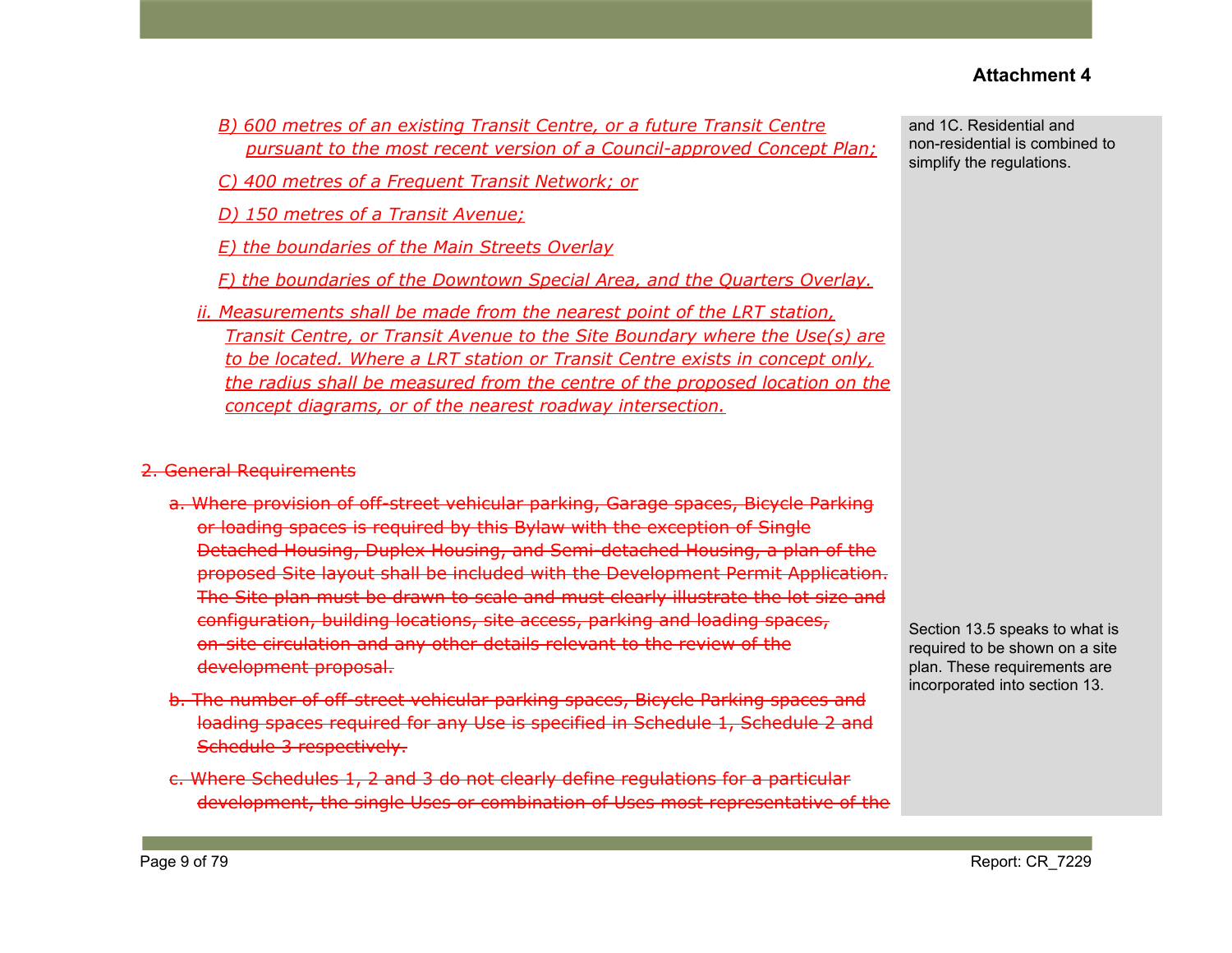proposed development shall be used by the Development Officer to determine the vehicular parking, Bicycle Parking and loading requirements.

- d. Where the total number of vehicular parking spaces, Bicycle Parking spaces or loading facilities is determined by reference to a unit such as the number of seats or Floor Area, the next higher whole number shall be required where the calculation results in a fractional number of required spaces.
- e. Where more than one calculation of parking space requirements is specified for a Use, the greater requirement shall be applied.
- f. Parking spaces may only be provided as Tandem Parking if:
	- i. the Tandem Parking is not used for visitor parking;
	- ii. both Tandem Parking spaces are developed to provide parking for the same Dwelling; and
	- iii. the Tandem Parking does not block access to any other parking space
- g. The Development Officer may use their variance power to relax the vehicular parking requirements in Schedule 1, the Bicycle Parking requirements in Schedule 2 and the loading requirements in Schedule 3, however such a variance shall only be considered in cases where the nature of the Use, the size of the Site, or other physical constraints result in a situation where the requirements cannot be met on-site without unnecessary hardship or practical difficulties.
- h. In the case of the multiple Use of a Site, the Development Officer shall calculate the vehicular parking, Bicycle Parking and total off-street loading requirement for each individual Use and the total shall be deemed to be the required vehicular parking, Bicycle Parking or off-street loading for the Site, unless the applicant can demonstrate that there is complementary use of the parking or loading facilities which would warrant a reduction in the requirements. Where such reduction is made, this shall be considered a variance and the

Schedules are deleted and the number of spaces are incorporated into the way the text is written.

Tandem parking relocated to the special consideration column of the parking stall size table.

Hardship is a standard reason to grant a variance as per the Municipal Government Act, so it is unnecessary to state that as a condition. However, there may be other reasons for allowing a variance that is not a result of hardship, such as meeting City plans, policies, or other method to minimize land use impacts. These opportunities are added to the new Section 54.10.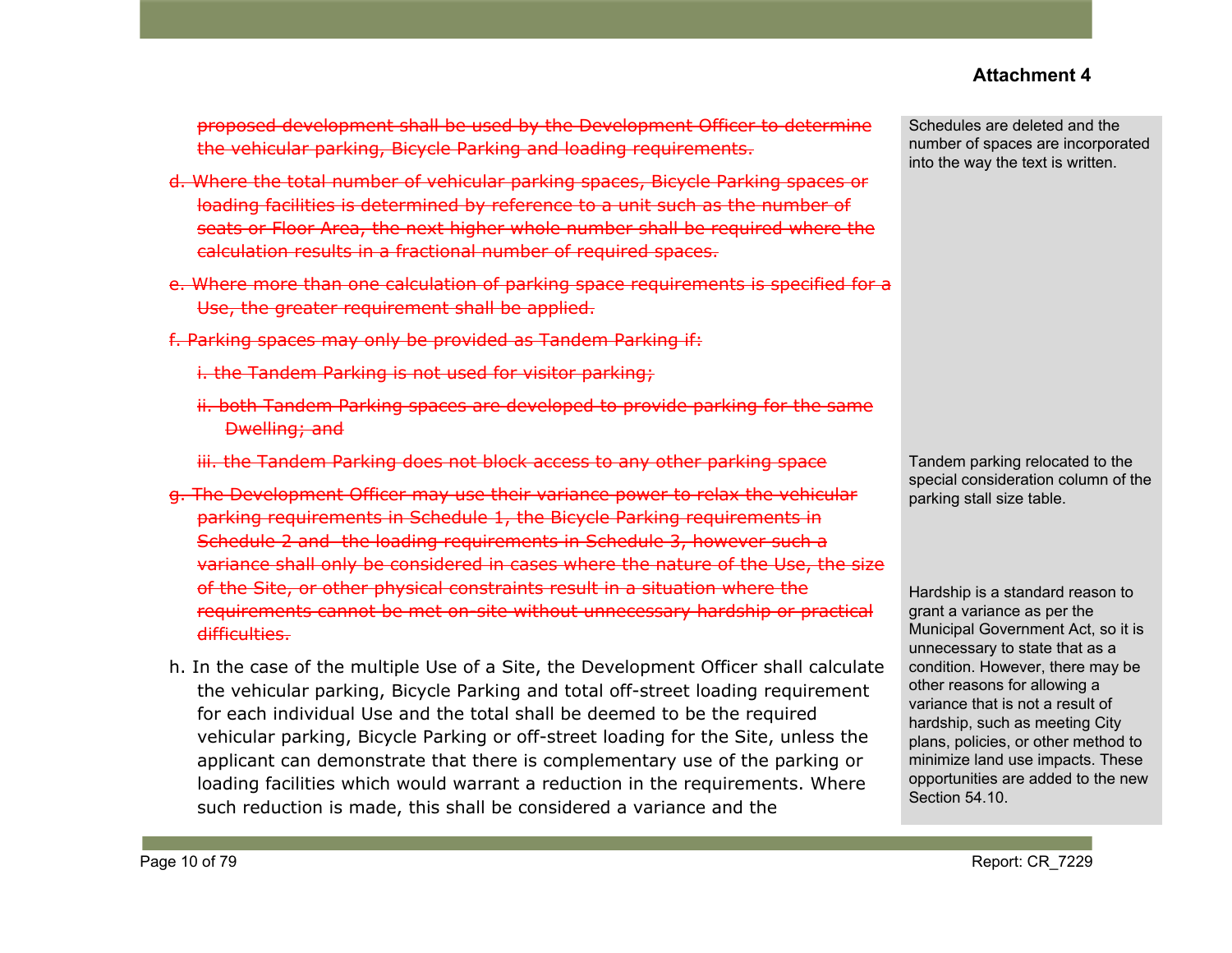Development Officer shall state the reduction and the reasons for it on the Development Permit. *When calculating multiple uses on a site, round once only at the end; regular math rounding rules apply.*

- 3. Parking for People with Disabilities
	- a. Parking spaces for the disabled shall:
		- i. be provided in accordance with the Alberta Building Code in effect at the time of the Development Permit application, for which no discretion exists;
		- ii. be included, by the Development Officer, in the calculation of the applicable minimum parking requirement; and
		- iii. be identified as parking spaces for the disabled through the use of appropriate signage, in accordance with Provincial standards.
- *6. The minimum number of Designated Stalls for Use by Persons with Disabilities shall be as follows:*

| <u>Floor Area</u>                                  | <b>Minimum Number of Required Barrier</b><br><b>Free Parking Stalls</b> |
|----------------------------------------------------|-------------------------------------------------------------------------|
| <i>i)</i> Less than 60 m <sup>2</sup>              | <u>0</u>                                                                |
| <u>ii) 60.0 m<sup>2</sup> to 300 m<sup>2</sup></u> |                                                                         |
| <u>iii) 300 m<sup>2</sup> to 750 m<sup>2</sup></u> | 2                                                                       |
| <u>iv) 750 m<sup>2</sup> to 1500 m<sup>2</sup></u> | $\overline{3}$                                                          |
| <u>v) 1500 m<sup>2</sup> to 3000 m<sup>2</sup></u> | $\overline{4}$                                                          |
| vi) every additional 3000m2                        | 1 additional space                                                      |

New regulations are added to ensure barrier-free parking is still required even when no vehicular parking is required.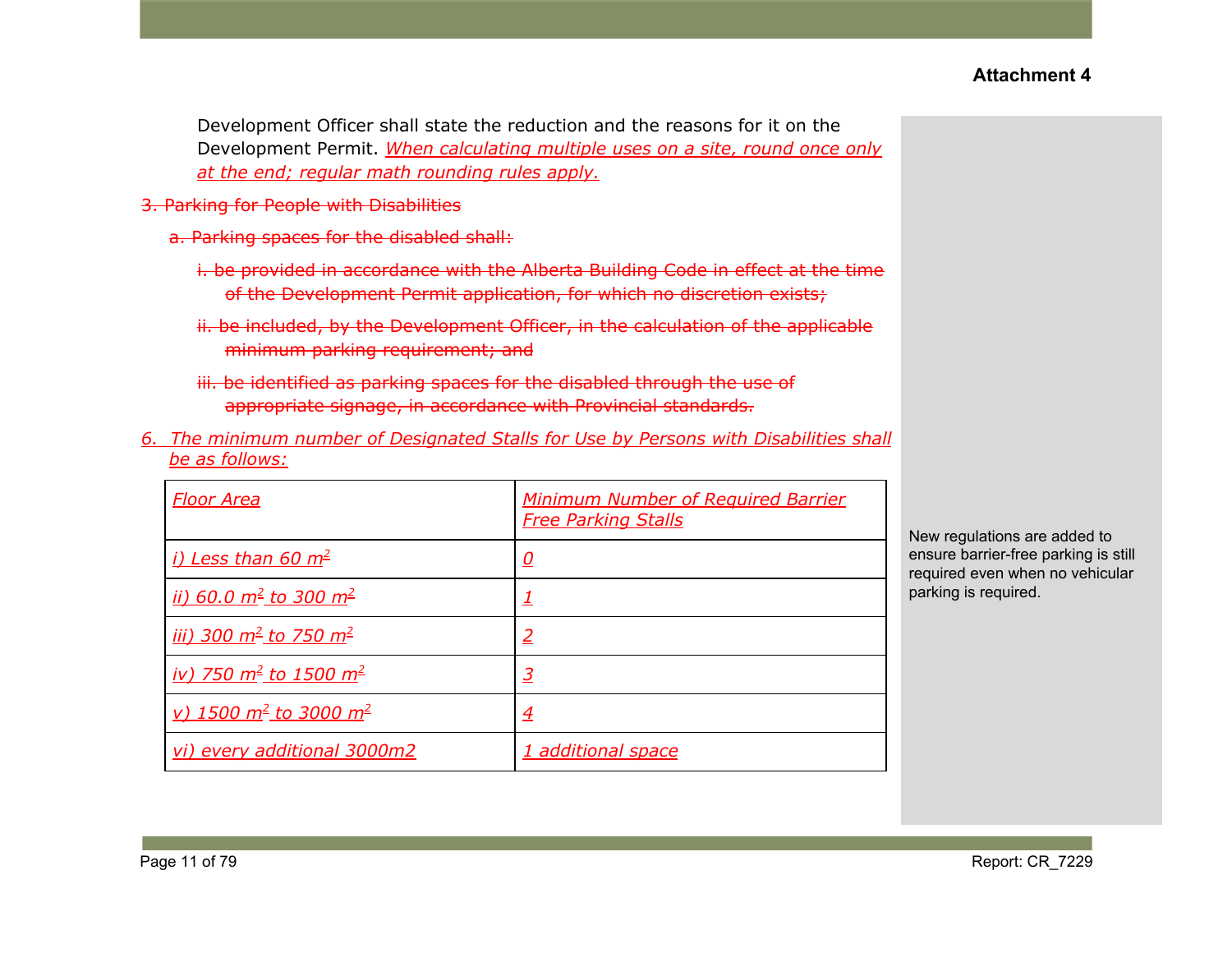- *7. Notwithstanding subsection 54.1.6, Garden Suites, Secondary Suites, Duplex Housing, Mobile Homes, Semi-Detached Housing, Single Detached Housing, and Row Housing shall not require designated stalls for use by persons with physical disabilities.*
- *8. All designated stalls for use by persons with physical disabilities shall be constructed and identified in accordance with the Alberta Building Code.*
- 4. The Front Yard of any ground level Dwelling in any Residential Zone, or in the case of a corner Site, either the Front Yard or the flanking Side Yard in any Residential Zone, may include a maximum of one Driveway. The Driveway shall:
	- a. lead directly from the roadway to the Garage or Parking Area;
	- b. for a Garage or Parking Area with one parking space, have a maximum width of 4.3 m, or the width of the Garage or Parking Area, whichever is the lesser;
	- c. For a Garage or Parking Area with two or more parking spaces, have a maximum width that shall be calculated as the product of 3.7 m multiplied by the total number of adjacent side-by-side parking spaces contained within the Garage or Parking Area, or the width of the Garage or Parking Area, whichever is the lesser; and
	- d. for a Site Zoned RF1 and less than 10.4 m wide, have a maximum width of 4.3  $m<sub>1</sub>$
- 5. For Residential and Residential-Related Uses, a Driveway may be used for parking.

## *54.2 Required Off-street Vehicular Accessory Parking Vehicle Parking Quantities*

1. Number of Vehicular Spaces

This aligns with existing barrier-free parking requirements of the Alberta Building Code, which does not require barrier-free parking for low-density housing types. Multi-unit Housing developments still require barrier free spaces.

The front yard parking design requirements are relocated to the new Section 54.3, on Page 14

The primary difference between the three scenarios begins here. For this scenario, a phased approach is proposed. The first phase uses existing geographies, and keeps the parking requirements for "all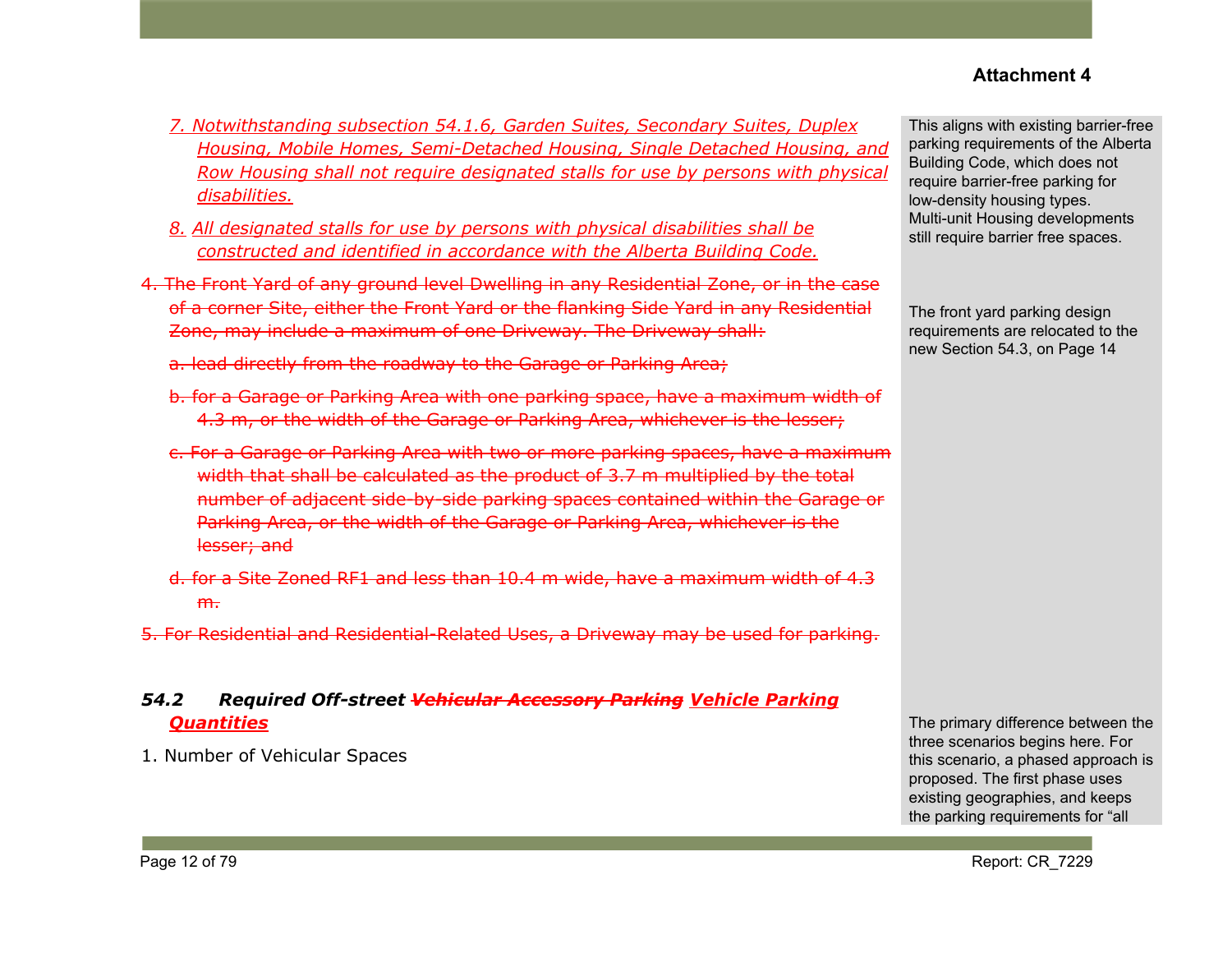| a. For areas within the Downtown Special Area, Business Improvement Areas, Main<br>Street Overlay, or within 600.0 m of an existing or planned Transit Centre or<br>LRT Station, as shown in the following map: | other areas" largely the same. For<br>the areas included in the first<br>phase, they are typically areas that<br>already have parking reductions<br>applied. |
|-----------------------------------------------------------------------------------------------------------------------------------------------------------------------------------------------------------------|--------------------------------------------------------------------------------------------------------------------------------------------------------------|
|                                                                                                                                                                                                                 | This map shows Open Option<br>Parking boundary for Scenario<br>Two, Phase One.                                                                               |
|                                                                                                                                                                                                                 |                                                                                                                                                              |
|                                                                                                                                                                                                                 |                                                                                                                                                              |
|                                                                                                                                                                                                                 |                                                                                                                                                              |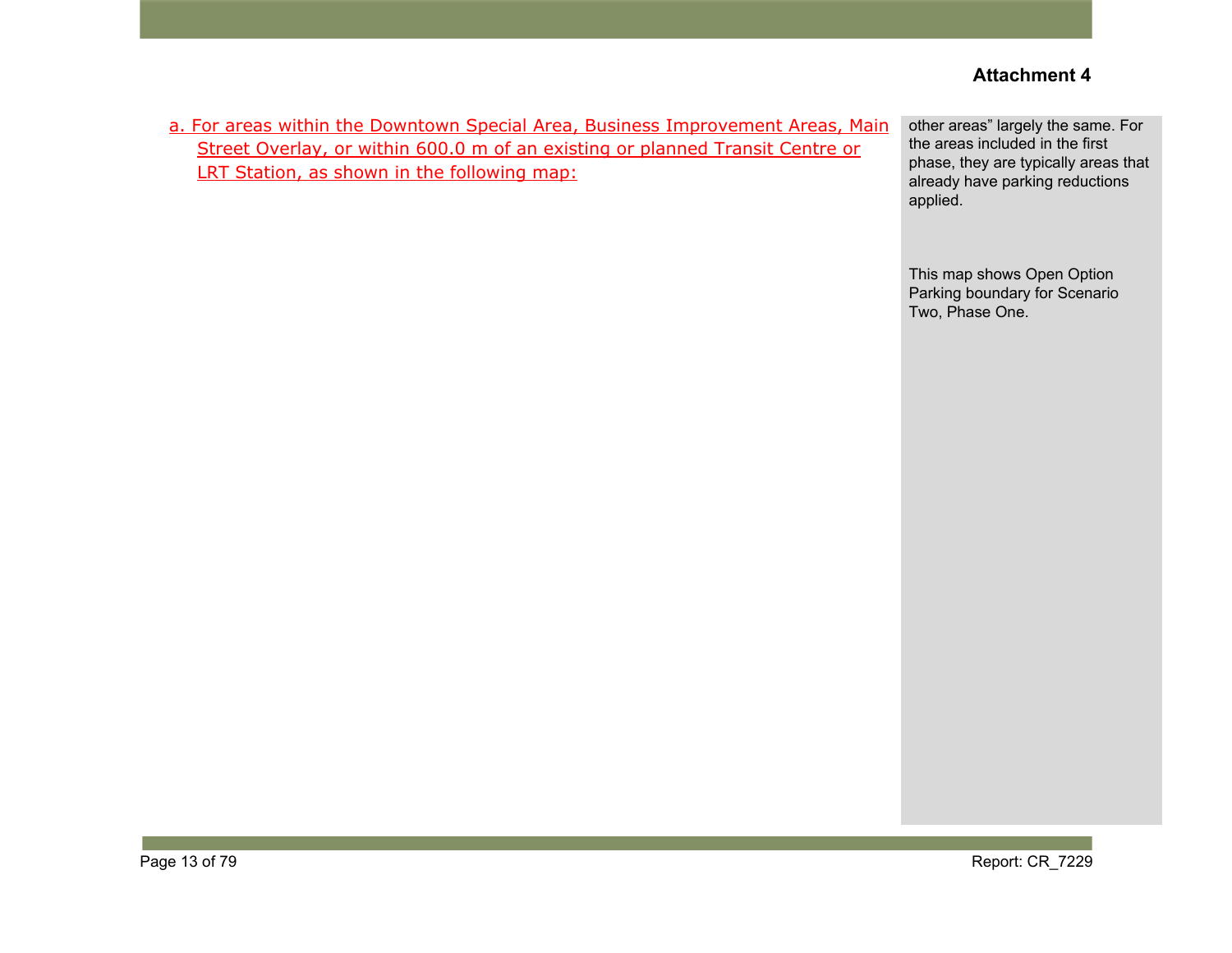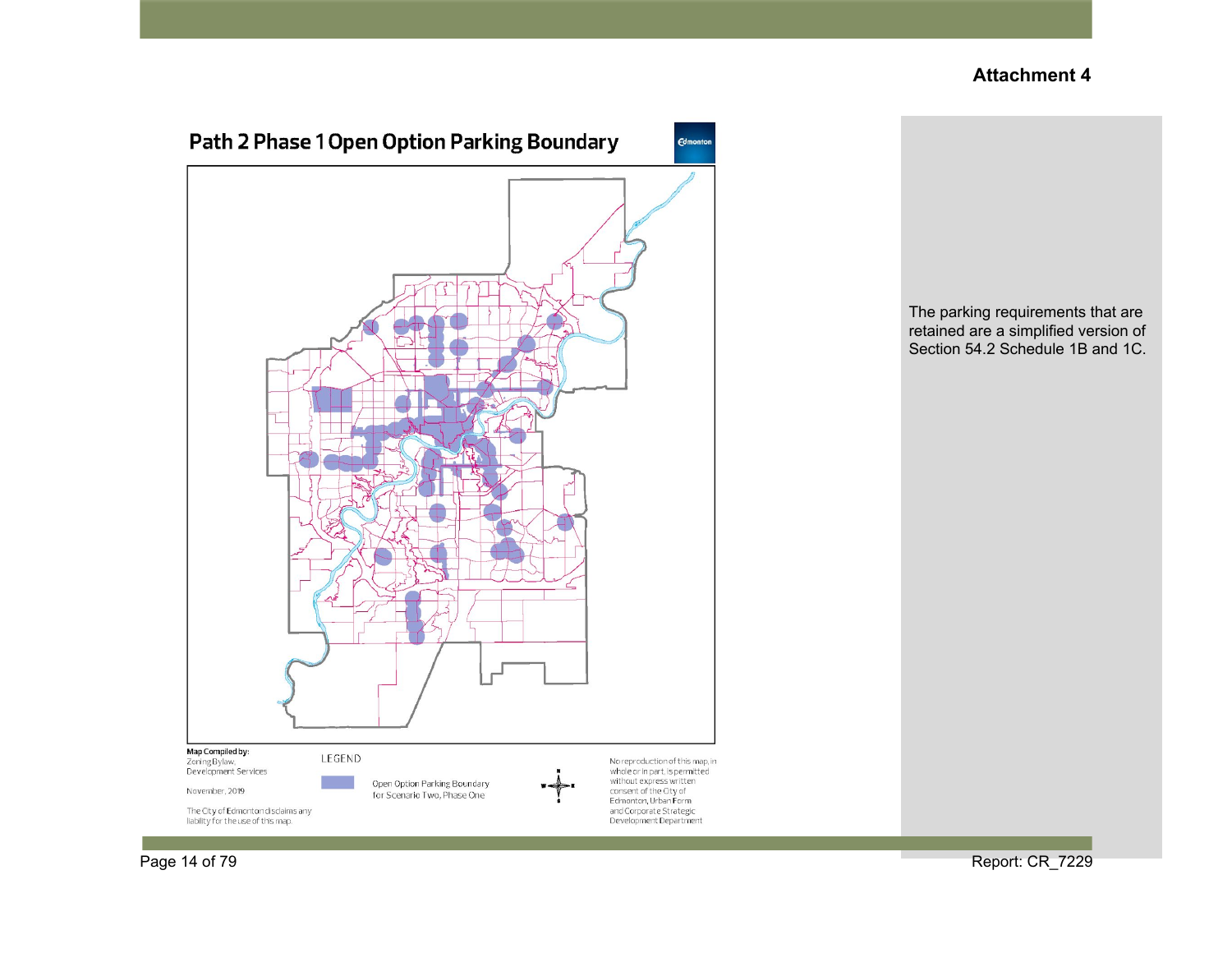| the maximum number of at-grade, surface vehicle parking spaces shall be as follows: |  |  |  |  |  |  |  |  |  |  |  |  |  |  |
|-------------------------------------------------------------------------------------|--|--|--|--|--|--|--|--|--|--|--|--|--|--|
|-------------------------------------------------------------------------------------|--|--|--|--|--|--|--|--|--|--|--|--|--|--|

| <b>Use</b>                                                      | <b>Maximum Number of at ground level, Surface</b><br><b>Vehicle Parking Spaces</b>                                                                                                                                                                                                                                                                                                                                                                   |                                                                             |
|-----------------------------------------------------------------|------------------------------------------------------------------------------------------------------------------------------------------------------------------------------------------------------------------------------------------------------------------------------------------------------------------------------------------------------------------------------------------------------------------------------------------------------|-----------------------------------------------------------------------------|
| a. Residential and<br><b>Residential-Related</b><br><b>Uses</b> | i) Within 400.0 m of an existing LRT station, or a future<br><b>LRT station pursuant to the most recent version of a</b><br><b>Council-approved Concept Plan, an existing Transit</b><br>Centre, or a future Transit Centre pursuant to the most<br>recent version of a Council-approved Concept Plan, the<br>Main Streets Overlay, the Downtown Special Area, and<br>The Quarters Overlay: 1 per 50 m <sup>2</sup> of total building<br>Floor Area* |                                                                             |
| b. Non-Residential<br><u>Uses</u>                               | i) Within the Arena & Entertainment District (AED),<br>Core Commercial Arts (CCA), Commercial Mixed Use<br>(CMU), Heritage Area (HA), Urban Warehouse (UW)<br><u>Zones: 1 per 200 m<sup>2</sup> of ground level Floor Area</u><br>ii) Within the High Density Residential (HDR), Jasper<br><b>Avenue Main Street Commercial (JAMSC), Residential</b><br>Mixed Use (RMU) Zones, and The Quarters Overlay: 1                                           |                                                                             |
|                                                                 | per 100 m <sup>2</sup> of ground level Floor Area.<br>iii) Within 400.0 m of an existing LRT station, or a<br>future LRT station pursuant to the most recent version<br>of a Council-approved Concept Plan, an existing Transit<br>Centre, or a future Transit Centre pursuant to the most                                                                                                                                                           | A new section on variance power<br>for parking is added to Section<br>54.9. |
|                                                                 | recent version of a Council-approved Concept Plan, the<br>Main Streets Overlay, and 200.0 m of a Frequent                                                                                                                                                                                                                                                                                                                                            | Phase one moves the City towards<br>Open Option Parking, and that           |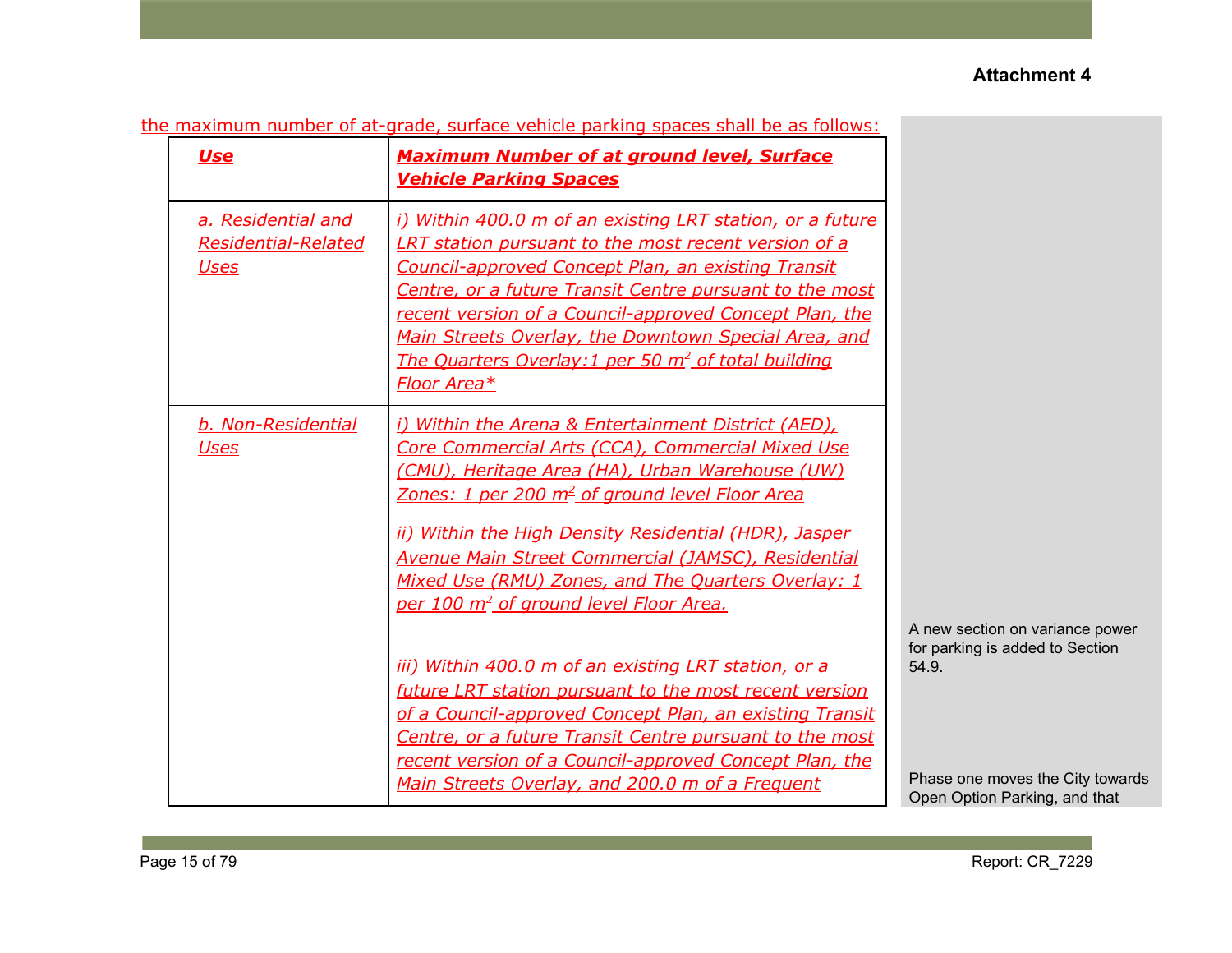|                                                                      | Transit Network: 1 per 50 m <sup>2</sup> of ground level Floor<br>Area. $*$ |  |  |  |  |
|----------------------------------------------------------------------|-----------------------------------------------------------------------------|--|--|--|--|
| c. Urban Outdoor<br>Farms                                            | i) A maximum of 5 parking stalls may be provided                            |  |  |  |  |
| d. Urban Gardens                                                     | i) maximum of 5 parking stalls may be provided                              |  |  |  |  |
| *Parking maximums shall not apply to public park and ride facilities |                                                                             |  |  |  |  |

means giving up some control over the parking supply.

Since there is no distinction between accessory and non-accessory parking, the allowance for off-site accessory parking is no longer needed.

#### b. For all other areas the following minimum, and if applicable, maximum parking requirements in Section 54.2 Schedule 1A apply.

*<relocate the regulations from existing Section 54.2 Schedule 1A here>*

- a. The minimum, and where applicable the maximum, number of off-street parking spaces required for each Use is specified in Schedule 1.
- b. Where the applicant for a Development Permit can demonstrate through a parking impact assessment completed in accordance with Section 14.11 that the parking requirement for the proposed development is less than any minimum or more than any maximum set out in Section 54.2 Schedule 1, the Development Officer may allow a reduction from the minimum or an increase from the maximum in the number of parking spaces.
- c. For mixed Use developments of greater than 28 000 m<sup>2</sup> of Floor Area, which accommodate restaurant, entertainment and or cinema Uses exceeding 20% of the Floor Area, a shared Use parking impact assessment shall be submitted to the Development Officer in accordance with Section 14.11 in order to assist in the determination of the required off-street vehicular parking supply.

2. Location of Vehicular Parking Facilities

Rules for parking in the front yard have been simplified and incorporated into new regulations in Sections 54.3 and 54.4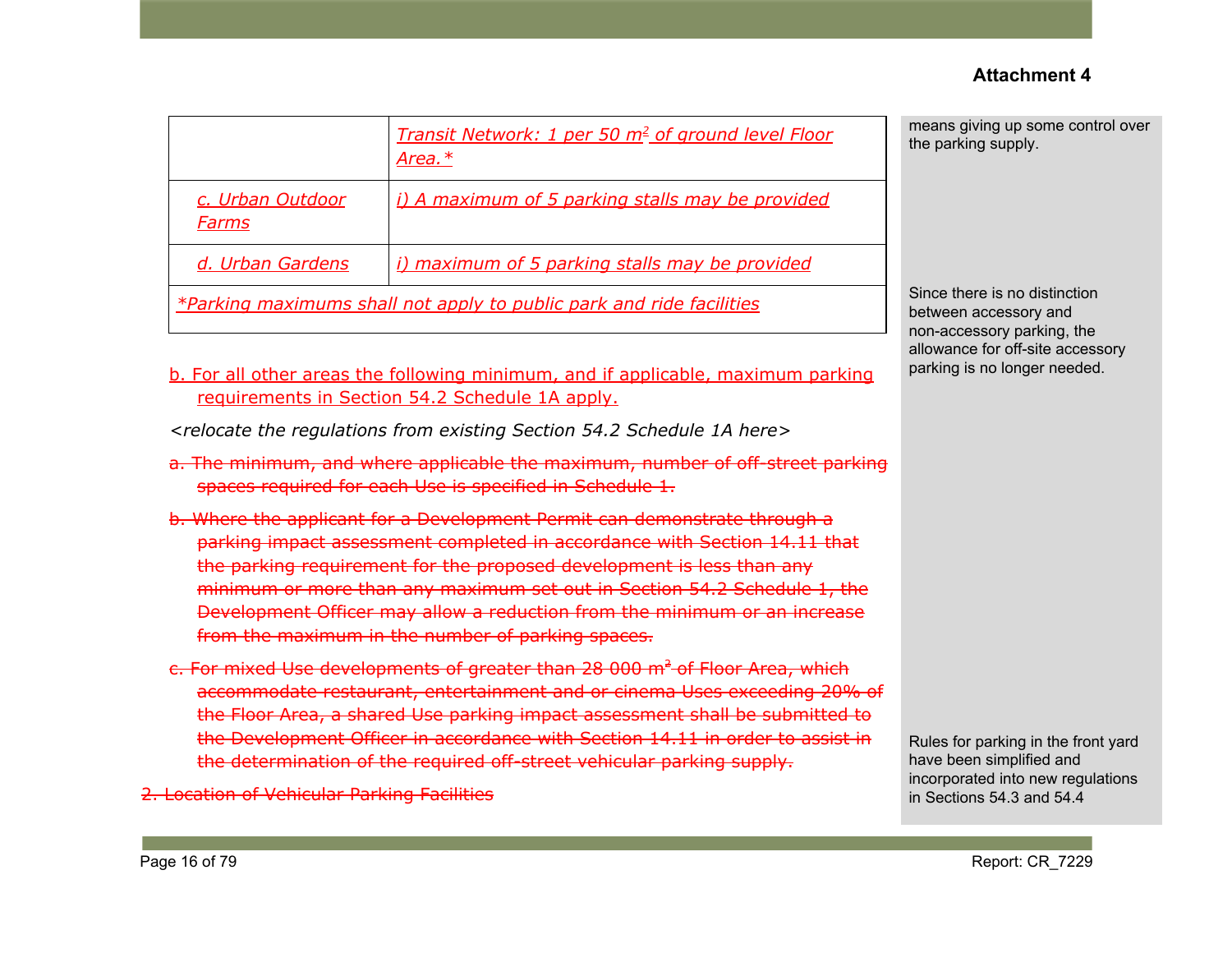- a. For all residential developments, the required parking spaces shall be wholly provided on the same Site as the building.
- b. For all other Uses, parking spaces may be provided on a Site located remotely, but no further than 120.0 m from the Site. Such distance shall be measured along the shortest public pedestrian route from the nearest point of the parking area to the nearest point of the Site where the building or Use is located. Where off-site parking is provided pursuant to this provision, the development shall be considered as Class B Development.
- c. Where required parking spaces are not on the same Site of the development or Use, these parking spaces shall be identified as parking spaces for that development or Use through the use of appropriate signage.
- d. Notwithstanding the definition of Accessory in this Bylaw, Accessory parking spaces for non-Residential Uses may be located on another Site where:
	- i. the principal Use to which the parking is an Accessory Use is a Permitted or a Discretionary Use on the Site to be used for additional parking; or
	- ii. Non-accessory Parking is a Permitted or a Discretionary Use on the Site to be used for parking.
- e. Except as otherwise provided for in this Bylaw, parking spaces, not including Driveways, shall be located in accordance with the following:
	- i. parking spaces shall not be located within a Front Yard in a Residential Zone;
	- ii. on a Corner Lot in a Residential Zone, parking spaces, in addition to complying with the other provisions of this Bylaw, shall not be located within the Side Setback Abutting the flanking public roadway, other than a Lane; and
	- iii. in all other Zones, parking spaces shall not be located within a Front Setback or a Side Setback Abutting the flanking public roadway, other than a Lane.

3. Landscaped Islands Within Parking Areas

Landscaping requirements are relocated to general regulations.

All dimensions are relocated to a Table in Section 54.1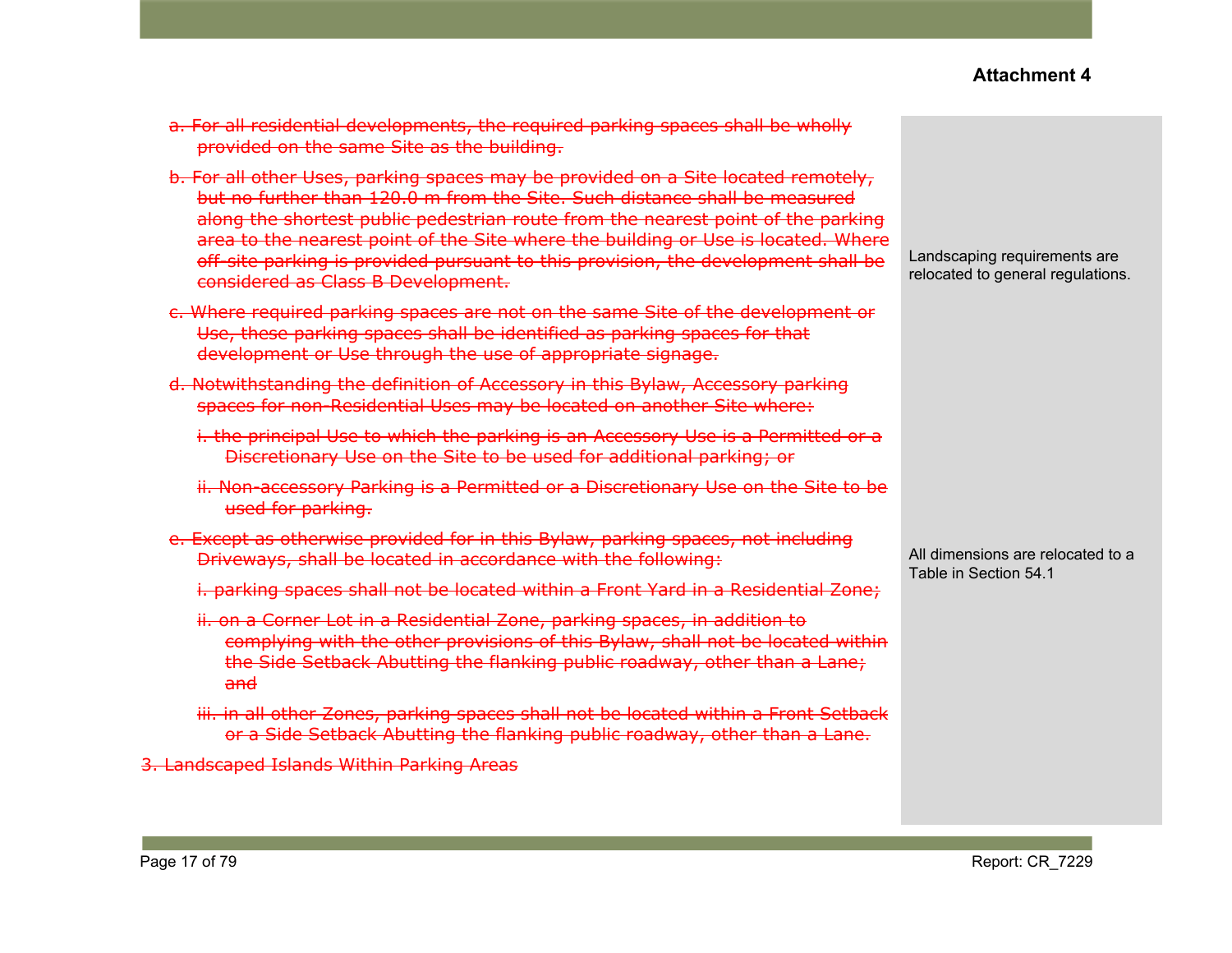- a. Every off-street parking or loading area designed to accommodate 30 or more vehicles at ground level shall incorporate landscaped open space within the parking area, calculated on the basis of 2.0 m2 of landscaped island area per required parking and loading space. This shall be Landscaped in accordance with Section 55.3 of this Bylaw.
- b. For parking areas containing parking for 40 or more vehicles, a minimum of two landscaped islands shall be required. These islands shall be placed to provide visual relief, to assist vehicular circulation and to organize large areas of parking into smaller cells. The number of islands provided shall be to the satisfaction of the Development Officer.

4. Vehicular Parking Dimensions and Configuration

- a. All required parking spaces shall be clear of any access driveways, aisles, ramps, columns, Signs or other similar obstructions, and shall conform to the following minimum dimensions:
	- i. except as provided below, each required off-street parking space shall be a minimum of 2.6 m width with a minimum clear length of 5.5 m exclusive of access drives or aisles, ramps, columns. Parking spaces shall have a vertical clearance of at least 2.0 m. For parallel parking, the length of the parking spaces shall be increased to 7.0 m, except that an end space with an open end shall be a minimum length of 5.5 m.
	- ii. expanded parking spaces shall be a minimum of 2.9 m in width and 5.5 m in length, and shall be painted with double line markings;
	- iii. for parking spaces other than parallel parking spaces, up to 30% of the required parking spaces may be of a length shorter than that required above, to a minimum of 4.6 m . Such spaces shall be clearly signed as small car spaces, easily located and convenient to use;
	- iv. where the use of a parking space is limited on both sides by a wall or a column, the unobstructed width from face to face of the obstructions shall be

All dimensions are relocated to a Table in Section 54.1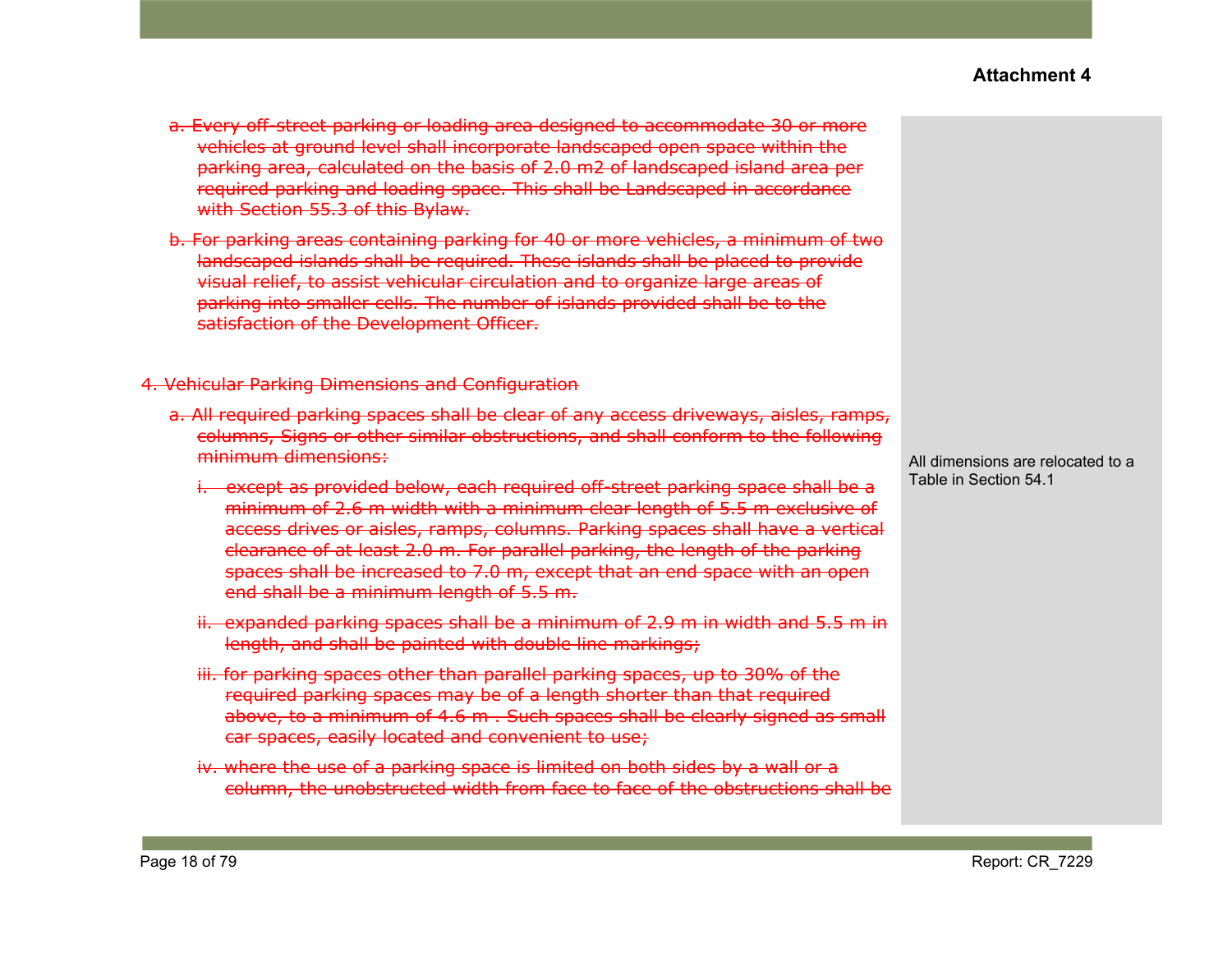3.0 m, and if in this case, a building door opens into the parking space on its long side, the unobstructed width shall be 3.3 m.

- v. where the use of a parking space is limited to one side by a wall or a column, the unobstructed width of the parking space shall be 2.7 m, and if in this case, a building door opens into the parking space on its long side, the unobstructed width shall be 3.0 m.
- vi. aisles shall be a minimum of 7.0 m wide for 90º parking, 5.5 m wide for 60º parking, and 3.6 m wide for 45º parking and parallel parking;
- vii. disabled parking spaces shall:
	- A. be a minimum of 2.4 m in width;
	- B. be a minimum of 5.5 m in length;
	- C. be located adjacent to a 2.4 m wide access aisle where no parking shall be allowed and which shall be marked to indicate no parking is permitted; and
	- D. be located adjoining to or near to a barrier free path of travel leading to a barrier free entrance.
- vii. where parking spaces are located with access directly off a Lane, the required width of the aisle may be reduced by the width of the Lane, but the entire parking space must be provided on the site.

## *54.3 Low-density Residential Parking Design*

- *1. Unless otherwise provided for in this Bylaw, where a Site Abuts a Lane, vehicle access shall be from the Lane.*
- *2. Every Driveway, off-street parking or loading space, and access provided or required, including the area contained within City-owned land from which access or egress is obtained, shall be Hardsurfaced if access is from a public roadway which is Hardsurfaced or gravelled except that:*

The regulation to require access from a lane where one exists in certain areas of the City. This would extend the requirement to all residential zones to improve urban design and make use of existing infrastructure. Special area or Direct Control zones that specifically allow for front drives would be exempt from this requirement.

Existing regulations about front yard parking design are relocated to this section.

These regulations apply in low density residential zones. Existing regulations relocated.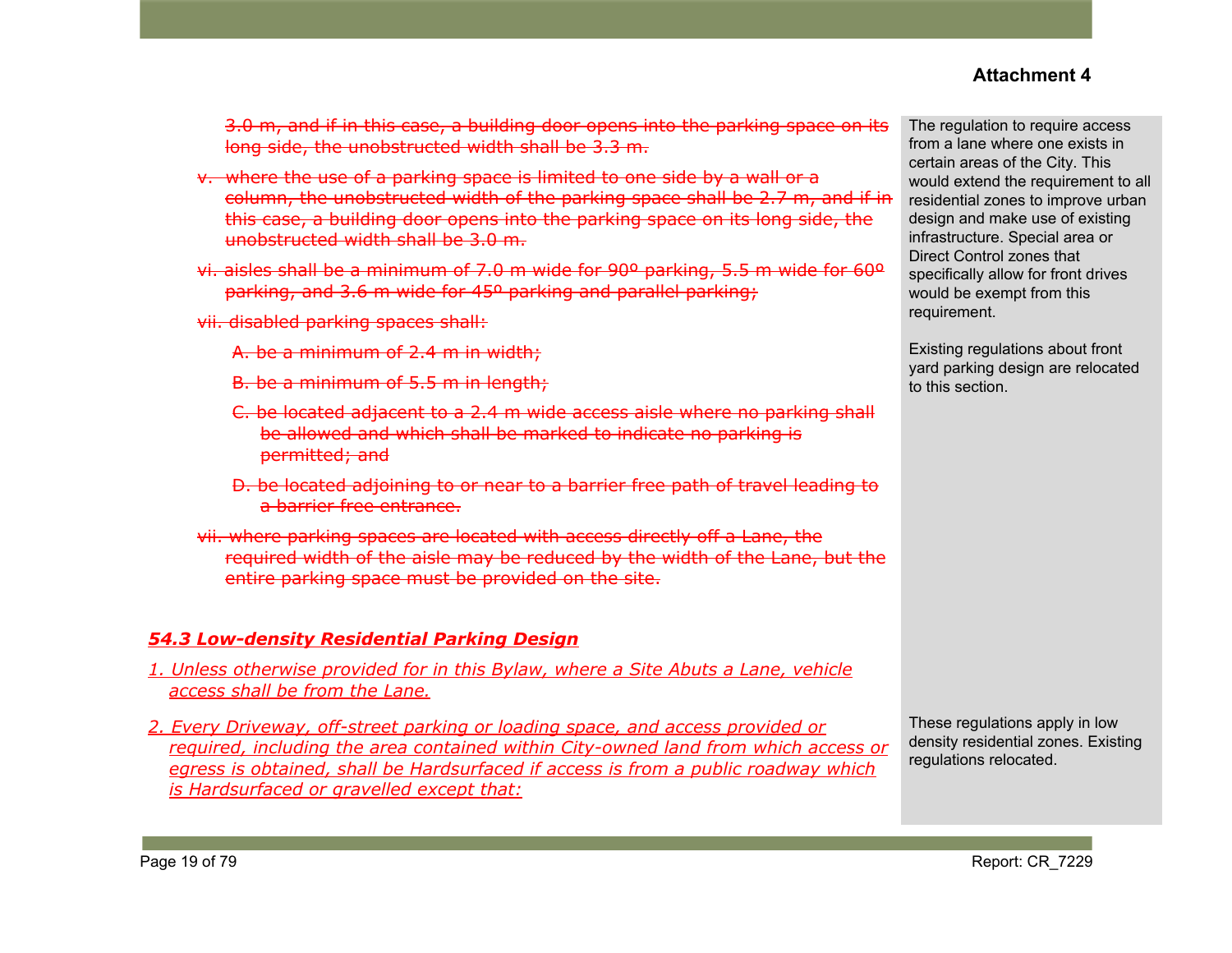- *a. Driveways and Parking Areas may be provided on the basis of Hardsurfaced tire tracks.*
- *3. The Front Yard of any ground level Dwelling that is not part of a Multi-Unit Project Development, or in the case of a corner Site, either the Front Yard or the flanking Side Yard, may include a maximum of one Driveway. The Driveway shall:*
	- *a. lead directly from the roadway to the Garage or Parking Area;*
	- *b. for a Garage or Parking Area with one parking space, have a maximum width of 4.3 m, or the width of the Garage or Parking Area, whichever is the lesser;*
	- *c. for a Garage or Parking Area with two or more parking spaces, have a maximum width that shall be calculated as the product of 3.7 m multiplied by the total number of adjacent side-by-side parking spaces contained within the Garage or Parking Area, or the width of the Garage or Parking Area, whichever is the lesser; and*
	- *d. for any Site Zoned RF1 and less than 10.4 m wide, have a maximum width of 4.3 m.*
- *4. Except as otherwise provided for in this Bylaw, parking spaces, not including Driveways, shall be located in accordance with the following:*
	- *a. parking spaces shall not be located within a Front Yard, other than those located on a Driveway; and*
	- *b. on a Corner Lot, parking spaces other than those located on a Driveway, in addition to complying with the other provisions of this Bylaw, shall not be located within the Side Setback Abutting the flanking public roadway, other than a Lane.*
- *5. For Sites with reduced Side Setbacks, including Sites where one Side Setback is reduced to zero, the Garage or Parking Area shall not encroach on the private maintenance easement;*

This section consolidates and strengthens existing design regulations for parking lot design to reduce pedestrian-vehicle conflicts, and to mitigate land use impacts resulting from parking areas

Relocated and simplified regulations for the existing curbing requirement.

Relocated hardsurfacing requirements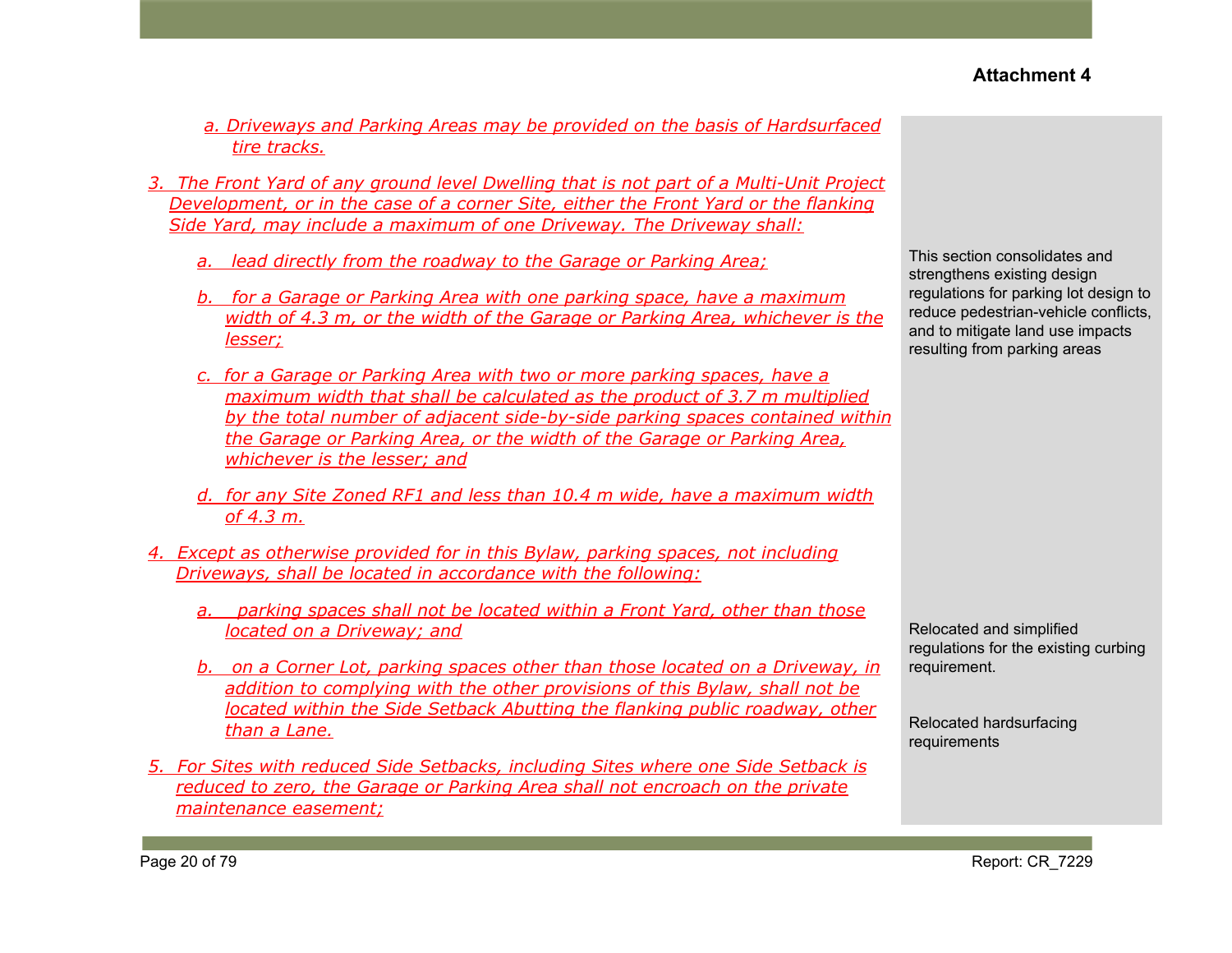#### *54.4 Non-Residential Parking Design*

- *1. Parking spaces shall not be located within a Front Setback or a Side Setback Abutting the flanking public roadway, other than a Lane.*
- *2. When Abutting a Residential Zone, a 1.5m Landscaped buffer must be provided to screen the parking area from adjacent Residential properties.*
- *3. Walkways within surface Parking Areas shall:*
	- *a. be located at regular intervals of approximately 50.0 m to provide access from parking areas to building entrances.*
	- *b. provide direct connection from adjacent public walkways and/or transit stops to the building entrance*
	- *c. provide raised crosswalks at vehicle crossing points*
	- *d. be a minimum 1.5 m clear width, free from obstructions including vehicle overhangs*
- *4. Continuous raised or pre-cast curbing of not less than 0.1 m in Height shall be provided adjacent to streets, walkways and required landscaped areas, except that curbs may be replaced by bollards to separate shared pedestrian-vehicle areas from pedestrian-only areas.*
- *5. Every Driveway, off-street parking or loading space, and access provided or required shall be Hardsurfaced, except that:*
	- *a. parking and loading facilities, and the access thereto, are not required to be Hardsurfaced until the roadway or Lane from which access is provided is Hardsurfaced.*
	- *b. any area at the rear or the side of the principal building provided or required for off-street parking or loading space for an Industrial Use need not be Hardsurfaced, but shall be of such a surface that shall minimize the carrying of dirt or foreign matter upon the public roadway.*

#### *54.2 Schedule 1*

In Phase one, minimum parking is retained for the balance of the city. Schedule 1A is renamed, relocated, and retained. This schedule applies to all other areas, and will be consolidated and simplified as part of Scenario Two, Phase Two. In Phase Two, this use list will be reviewed and consolidated to be similar in size as compared to the core areas add transit areas.

Schedule 1B is no longer required as minimum parking requirements will not apply in the areas where this Schedule applies. From here until Page 27 is just showing the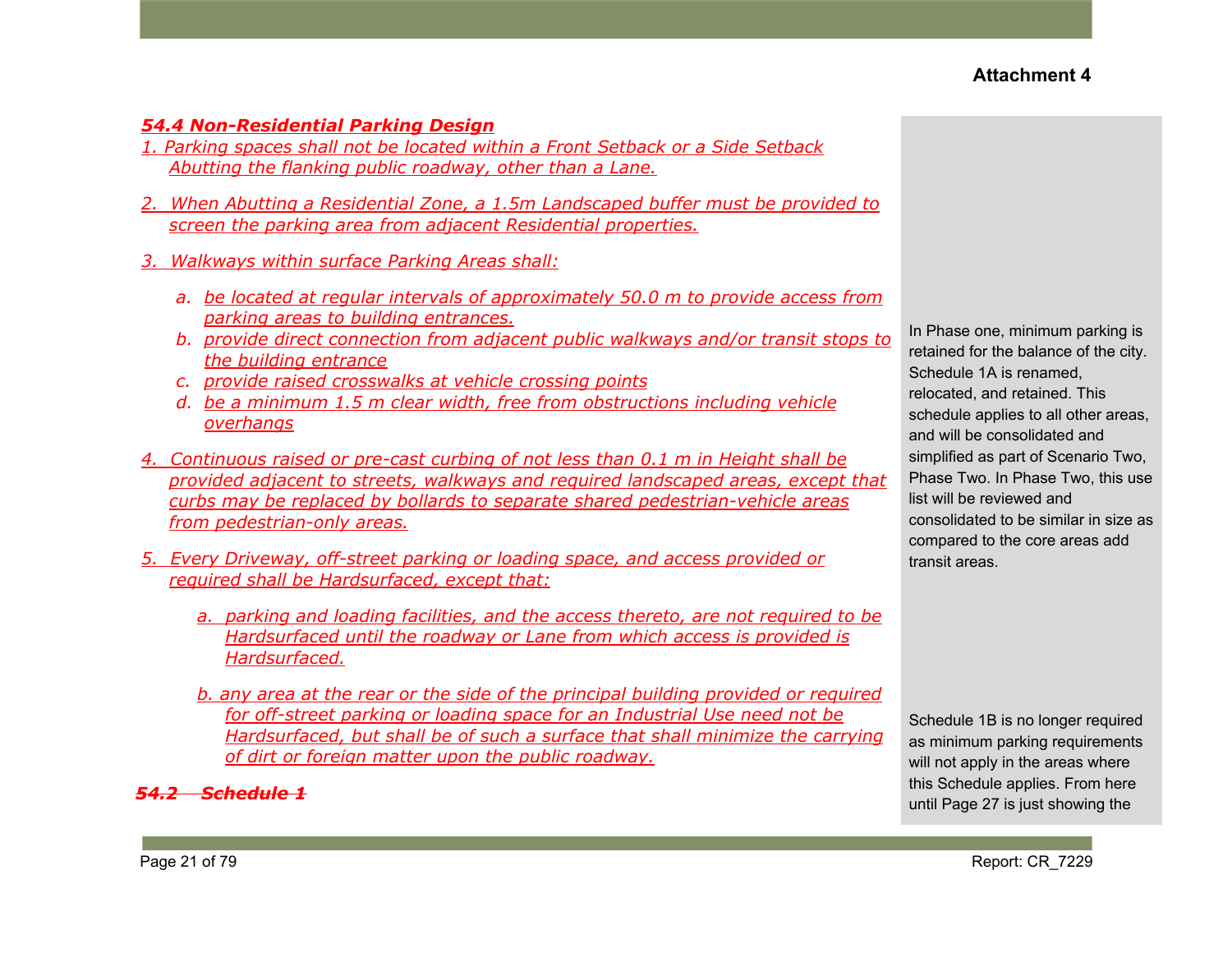deletion of Schedule 1B; Deletion of Schedule 1C starts on Page 28.

*<relocated to: 54.2 Required Off-street Vehicle Parking Quantities, 1. Number of Vehicular Spaces, b. >*

| <b>Schedule 1(A): All Areas Outside of the</b><br>Dawntawn Chacial Aras<br>मान<br><b>Main Street Corridors, and Transit Nodes</b> |                                                                                                                                                                                                             |  |  |  |  |  |
|-----------------------------------------------------------------------------------------------------------------------------------|-------------------------------------------------------------------------------------------------------------------------------------------------------------------------------------------------------------|--|--|--|--|--|
| Use of<br><b>Building or</b><br><b>Site</b>                                                                                       | <b>Minimum Number of Parking Spaces Required</b>                                                                                                                                                            |  |  |  |  |  |
| <del>Area of</del><br>Application                                                                                                 | Where the following uses are outside of the boundary of 54.2<br>Schedule 1(B) and the area of application for 54.2 Schedule<br>1(C) the minimum parking requirements shown below shall<br><del>apply.</del> |  |  |  |  |  |
| <b>Residential and Residential-Related Uses</b>                                                                                   |                                                                                                                                                                                                             |  |  |  |  |  |

These values are simplified and retained for the areas defined in Scenario Two, Phase One.

**Schedule 1(B) Areas Within the Downtown Special Area**

**Residential and Residential-Related Uses**

| <b>Number of Required Parking Spaces by Zone</b> |
|--------------------------------------------------|
|                                                  |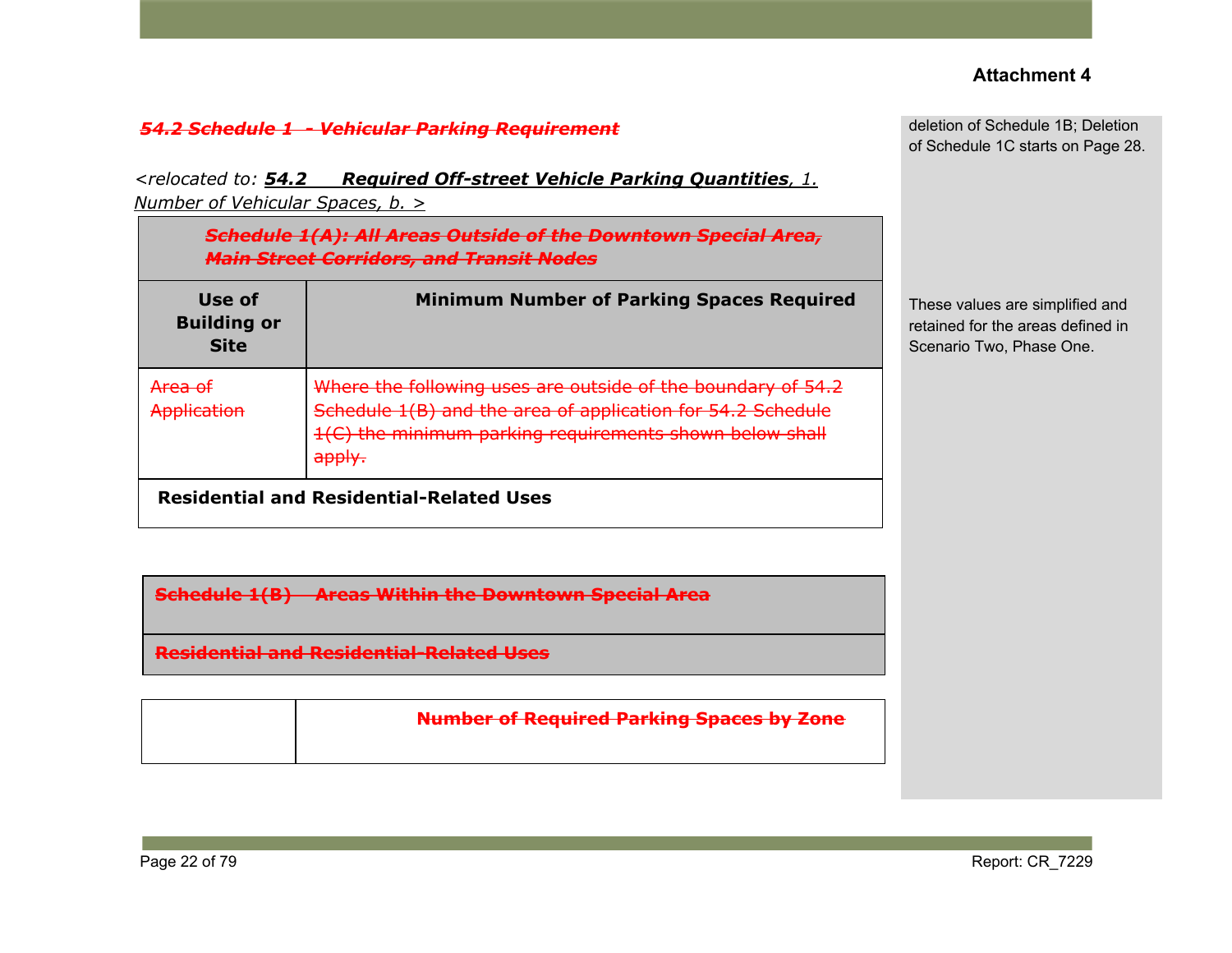| Area of<br><b>Application</b>                                | <b>AE</b><br>$\overline{P}$ | ee<br>$\mathsf{A}$    | <b>CMU</b> | HA       | <b>HDR</b>  | <b>JAMSC</b> | <b>RMU</b>  | <b>U₩</b> |
|--------------------------------------------------------------|-----------------------------|-----------------------|------------|----------|-------------|--------------|-------------|-----------|
| 1. Studio                                                    |                             |                       |            |          |             |              |             |           |
| <b>Minimum</b><br><b>Parking</b><br>Requireme<br>nt per unit | $\theta$                    | $\theta$              | $\theta$   | $\theta$ | $\theta$ .4 | $\theta$     | $\theta$    | $\theta$  |
| <b>Maximum</b><br>Parking<br>Requireme<br>nt per unit        | $\theta$ .5                 | $\theta$ .5           | 0.5        | 0.5      | $\theta$ .5 | 0.5          | 0.5         | 0.5       |
| 2. 1 Bedroom Dwelling or Residential-Related Unit            |                             |                       |            |          |             |              |             |           |
| <b>Minimum</b><br>Parking<br>Requireme<br>nt per unit        | $\theta$ .4                 | $\theta$ .4           | 0.4        | 0.4      | $\theta$ .4 | 0.4          | $\theta$ .4 | $\theta$  |
| <b>Maximum</b><br><b>Parking</b><br>Requireme<br>nt per unit | $+2$<br>$\overline{5}$      | 0.7<br>$\overline{5}$ | 0.75       | 0.75     | $+ \theta$  | 0.75         | $+ \theta$  | 0.75      |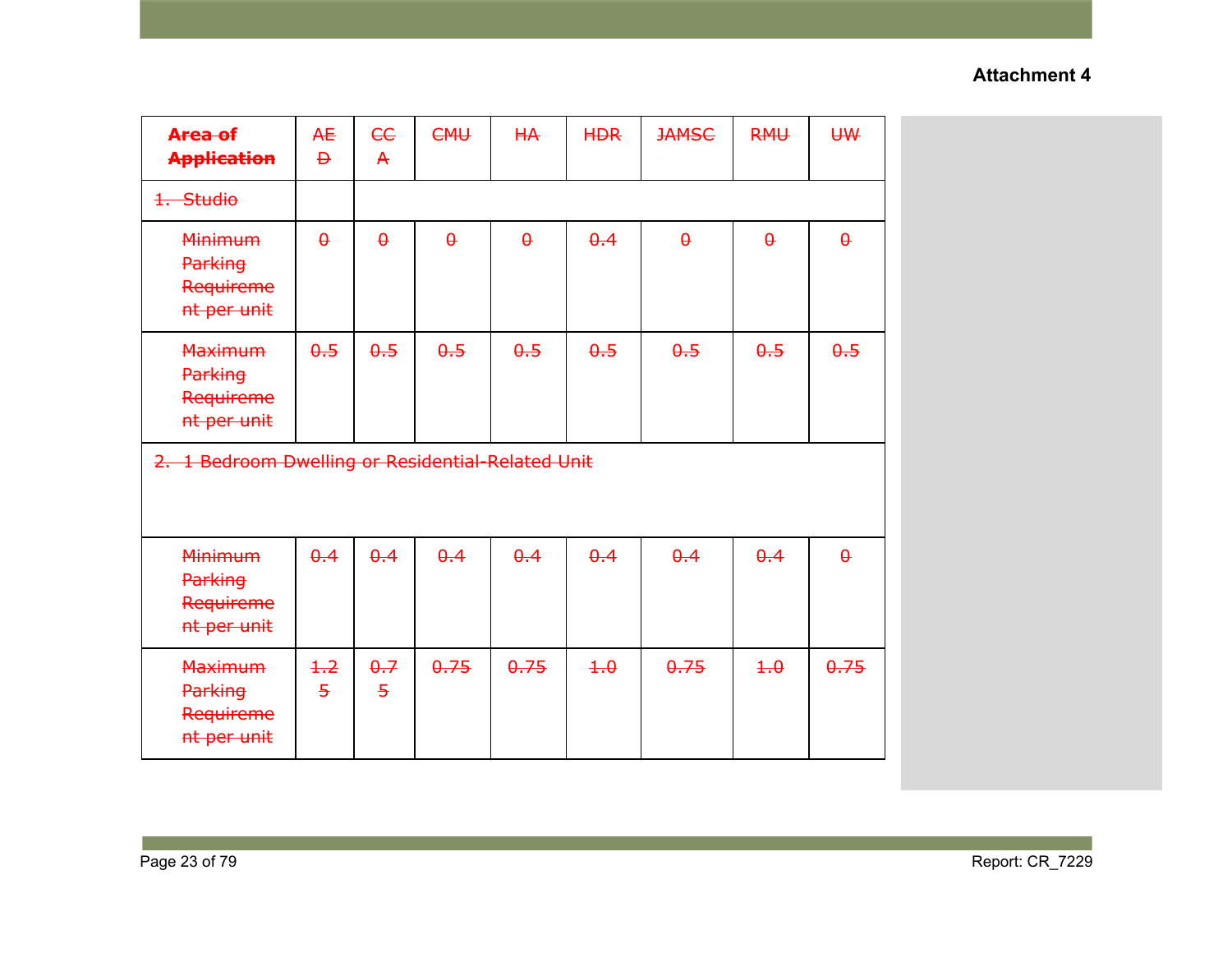| 3. 2 or more Bedroom Dwelling or Residential Related Unit |                        |                        |                               |                 |                               |                 |                               |                 |
|-----------------------------------------------------------|------------------------|------------------------|-------------------------------|-----------------|-------------------------------|-----------------|-------------------------------|-----------------|
| <b>Minimum</b><br>Parking<br>Requireme<br>nt per unit     | $\theta$ .4            | $\theta$ .8            | $\theta$ .8                   | $\theta$ .8     | $\theta$ .8                   | 0.8             | $\theta$ .8                   | $\theta$        |
| <b>Maximum</b><br>Parking<br>Requireme<br>nt per unit     | $+2$<br>$\overline{5}$ | $+2$<br>$\overline{5}$ | 1.25                          | 1,25            | $+5$                          | 1,25            | $+5$                          | 1.25            |
| 4. Visitor<br><b>Parking</b>                              |                        |                        |                               |                 |                               |                 |                               |                 |
| <b>Minimum</b><br>Parking<br>Requireme<br>nt per unit     | $\theta$               | $\theta$               | $+ \theta$<br>per 10<br>units | $\theta$        | $+.\theta$<br>per 10<br>units | $\theta$        | $+ \theta$<br>per 10<br>units | $\theta$        |
| <b>Maximum</b><br><b>Parking</b><br><b>Spaces</b>         | $\overline{40}$        | $\overline{4\theta}$   | $\overline{40}$               | $\overline{40}$ | $\overline{40}$               | $\overline{40}$ | $\overline{40}$               | $\overline{40}$ |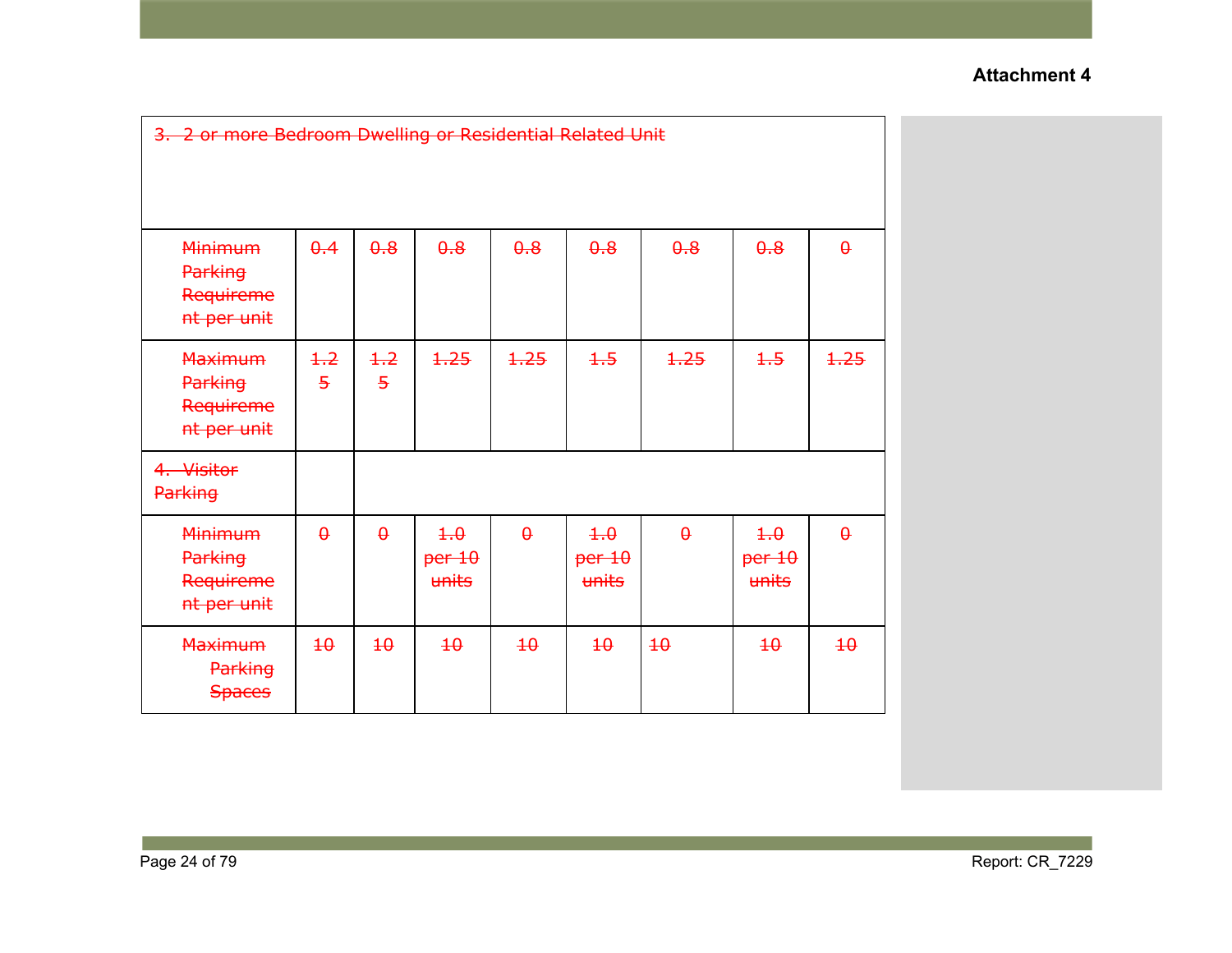| <del>Other</del><br>Parking<br>Regulations | 1. Where visitor parking is required, it must be readily<br>available to an entrance of the building and be clearly<br>identified as visitor parking.                                                                                                                                                                                                                                                                                                                                                                                                       |                                                                                                  |
|--------------------------------------------|-------------------------------------------------------------------------------------------------------------------------------------------------------------------------------------------------------------------------------------------------------------------------------------------------------------------------------------------------------------------------------------------------------------------------------------------------------------------------------------------------------------------------------------------------------------|--------------------------------------------------------------------------------------------------|
|                                            | The Development Officer may accept Tandem Parking<br>spaces of a number that is equivalent to the total required<br>parking minus the total number of Dwellings and minus<br>visitor parking. Visitor parking spaces shall not be in<br>tandem.<br>Where a Front Yard driveway provides access to a parking<br>space that is not within the Front Yard, the Development<br>Officer may consider this driveway as the provision of a<br>second car parking space that is in tandem.<br><b>Employee Parking for Live Work Units shall not be</b><br>required. | These values are simplified and<br>retained for the areas defined in<br>Scenario Two, Phase One. |

# **Non-Residential Uses**

| <b>Number of Required Parking Spaces by Zone</b> |
|--------------------------------------------------|
|                                                  |
|                                                  |
|                                                  |

| A <del>rea of</del> | <b>AED</b> | <b>CCA</b> | <b>CMU</b> | <b>HA</b> | <b>HDR</b> | <b>JAMSC</b> | <b>RMU</b> | ₩ |
|---------------------|------------|------------|------------|-----------|------------|--------------|------------|---|
| <b>Applicatio</b>   |            |            |            |           |            |              |            |   |
| Ð                   |            |            |            |           |            |              |            |   |

Page 25 of 79 Report: CR\_7229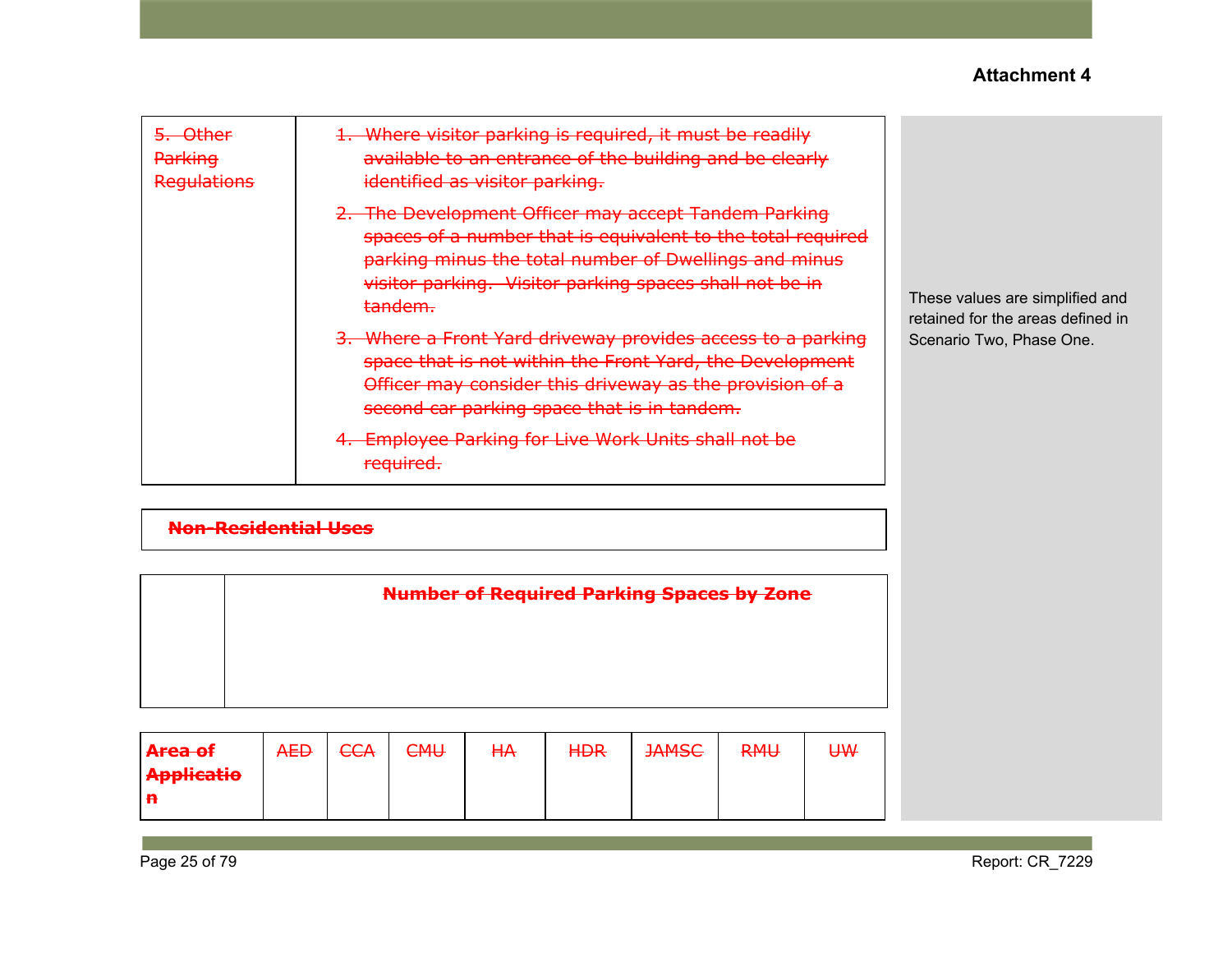| 6. Any development within a Non-Residential Use Class not listed separately in<br>this table                  |                                            |                                            |                                                   |                                                         |                                              |                                                   |                                                   |                                                   |                                               |
|---------------------------------------------------------------------------------------------------------------|--------------------------------------------|--------------------------------------------|---------------------------------------------------|---------------------------------------------------------|----------------------------------------------|---------------------------------------------------|---------------------------------------------------|---------------------------------------------------|-----------------------------------------------|
| <b>Minimu</b><br>m<br><b>Parking</b><br><b>Space</b><br>Require<br>$\mathbf d$<br>(space/<br>sq. m<br>of GFA) | 4.0<br>per<br>400<br>m <sup>2</sup>        | $\pm .0$<br>per<br>400<br>m <sup>2</sup>   | $\pm .0$<br>per<br>300<br>m <sup>2</sup>          | $\pm .0$<br>per<br>400m<br>2                            | $\pm .0$<br>per<br>350m <sup>2</sup>         | 4.0<br>per<br>400m <sup>2</sup>                   | $\pm .0$<br>per<br>400m <sup>2</sup>              | $\theta$                                          | Passenger pi<br>requirements<br>Section 54.6. |
| <b>Maximu</b><br>m<br><b>Parking</b><br><b>Space</b><br>Require<br>$\mathbf d$<br>(space/<br>sq. m<br>of GFA) | $+.\theta$<br>per<br>200<br>m <sup>2</sup> | $+.\theta$<br>per<br>200<br>m <sup>2</sup> | $+.\theta$<br><b>per</b><br>200 <sub>m</sub><br>2 | $+.\theta$<br>per<br>200 <sub>m</sub><br>$\overline{2}$ | $+.\theta$<br>per<br>$+00$<br>m <sup>2</sup> | $+.\theta$<br>per<br><b>100</b><br>m <sup>2</sup> | $+.\theta$<br>per<br><b>100</b><br>m <sup>2</sup> | $+.\theta$<br><b>per</b><br>200 <sub>m</sub><br>2 |                                               |

pick up and drop off s are relocated to new

Passenger pick up and drop off requirements are relocated to new Section 54.6.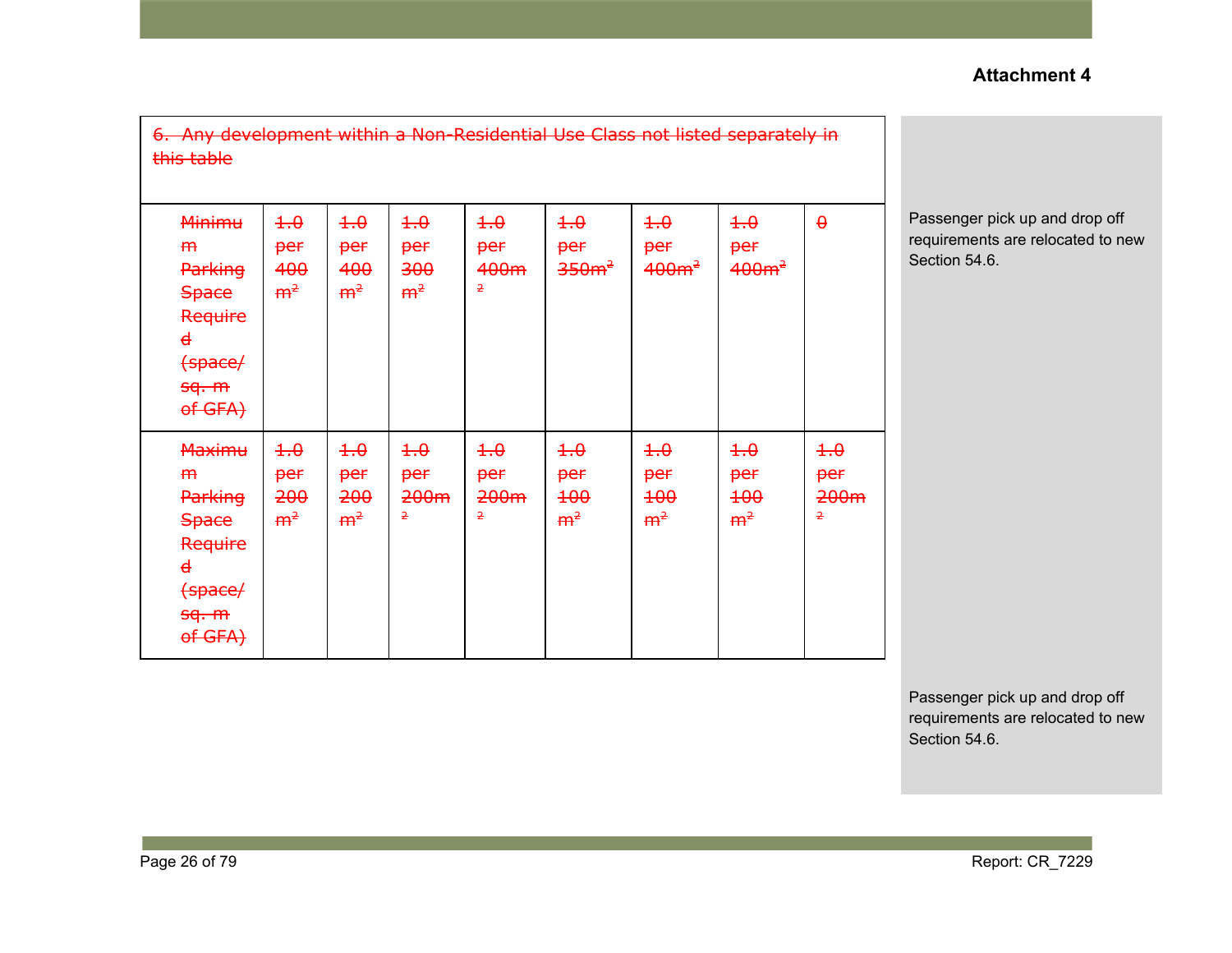| 7. Child<br>Care<br><b>Services</b> | -a. Passenger pick-up/drop-off spaces shall be provided at the rate<br>of 2 pick-up/drop-off spaces for the first 10 children, plus 1<br>additional pick-up/drop-off space for every 10 additional children.                                                                                                                                                                                                                                                    |  |
|-------------------------------------|-----------------------------------------------------------------------------------------------------------------------------------------------------------------------------------------------------------------------------------------------------------------------------------------------------------------------------------------------------------------------------------------------------------------------------------------------------------------|--|
|                                     | i. Passenger pick-up/drop-off spaces shall be designated with<br>signs to reserve the parking spaces for Child Care Service<br>pick-up/drop-off, to the satisfaction of the Development<br>Officer.                                                                                                                                                                                                                                                             |  |
|                                     | ii. Passenger pick-up/drop-off spaces shall be located as close<br>as possible to the main entrance used by the Child Care<br>Service, and shall not be located further than 100 m from the<br>main entrance used by the Child Care Service. The distance<br>between the farthest parking space in the pickup/drop-off<br>area and the main entrance of the Child Care Service shall be<br>measured along the shortest publicly accessible pedestrian<br>route. |  |
|                                     | iii. An on-street loading zone shall satisfy a portion of the<br>passenger pick-up/drop-off parking space requirement<br>without a variance if the Development Officer, after<br>consultation with Transportation Operations, is satisfied with<br>the proposal.                                                                                                                                                                                                |  |
|                                     | b. Employee parking shall be provided at the rate of:                                                                                                                                                                                                                                                                                                                                                                                                           |  |
|                                     | i. A minimum of 1 parking space per 400.0 m <sup>2</sup> of Floor Area to<br>a maximum of 1 parking space per 200.0 m <sup>2</sup> of Floor Area.                                                                                                                                                                                                                                                                                                               |  |
| $8-$<br>Convenien                   | No parking is requried                                                                                                                                                                                                                                                                                                                                                                                                                                          |  |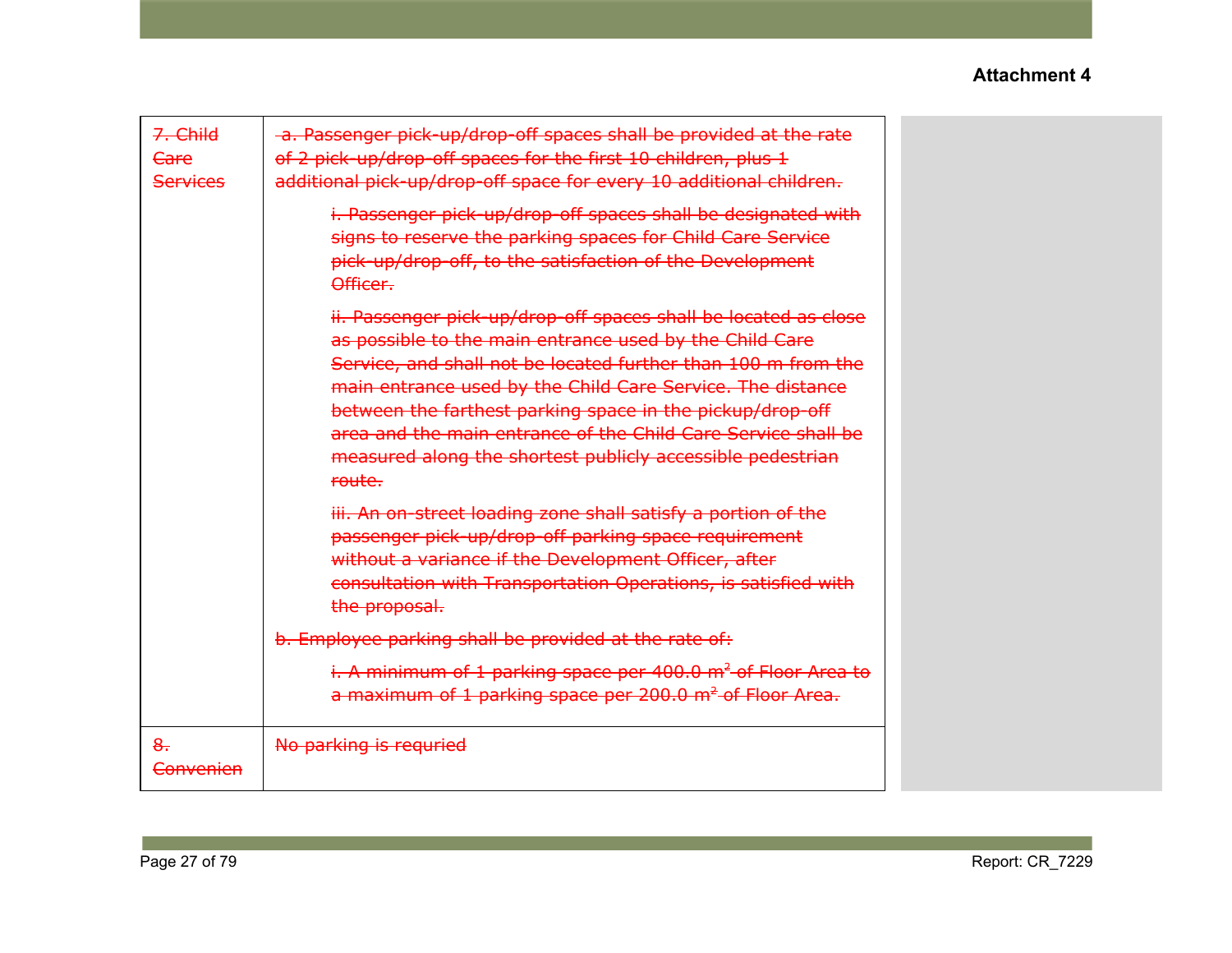| ce Retail<br><b>Stores</b>                                                                                                                    |                                                                                                                                                                                                                                                                   |                                                                                                                                               |
|-----------------------------------------------------------------------------------------------------------------------------------------------|-------------------------------------------------------------------------------------------------------------------------------------------------------------------------------------------------------------------------------------------------------------------|-----------------------------------------------------------------------------------------------------------------------------------------------|
| 9 <sub>r</sub><br><b>Restaurant</b><br>s, Bars<br>and<br><b>Neighbour</b><br>hood Pubs,<br><b>Specialty</b><br><b>Food</b><br><b>Services</b> | Less than 200 occupants and 240m <sup>2</sup> of Public Space, no parking is<br>required.<br>Zero minimum parking requirement for the UW zone.                                                                                                                    | Schedule 1C is no longer required<br>as minimum parking requirements<br>will not apply in the areas where<br>this Schedule applies. From here |
| 10. Special<br>Event                                                                                                                          | No Parking is required                                                                                                                                                                                                                                            | until Page 35 is just showing the<br>deletion of Schedule 1C.                                                                                 |
| 11. Urban<br><b>Outdoor</b><br><b>Farms</b>                                                                                                   | No parking is required. A maximum of 5 parking stalls may be<br><b>provided</b>                                                                                                                                                                                   | The area of application is retained<br>in new Section 54.1.                                                                                   |
| 12. Urban<br><b>Indoor</b><br><b>Farms</b>                                                                                                    | No parking is required. A maximum of 5 parking stalls may be<br>provided                                                                                                                                                                                          |                                                                                                                                               |
| 13. Urban<br><b>Gardens</b>                                                                                                                   | No parking is required. A maximum of 5 parking stalls may be<br>provided                                                                                                                                                                                          | New requirements will be<br>developed as part of the Bike Plan.                                                                               |
| $14.$ All<br>other<br>Zones and<br>Uses not                                                                                                   | All other Zones and Uses within the boundaries of the Capital City<br>Downtown Area Redevelopment Plan not listed above shall meet the<br>parking requirements established by the abutting Downtown Special<br>Area Zone with the longest shared zoning boundary. |                                                                                                                                               |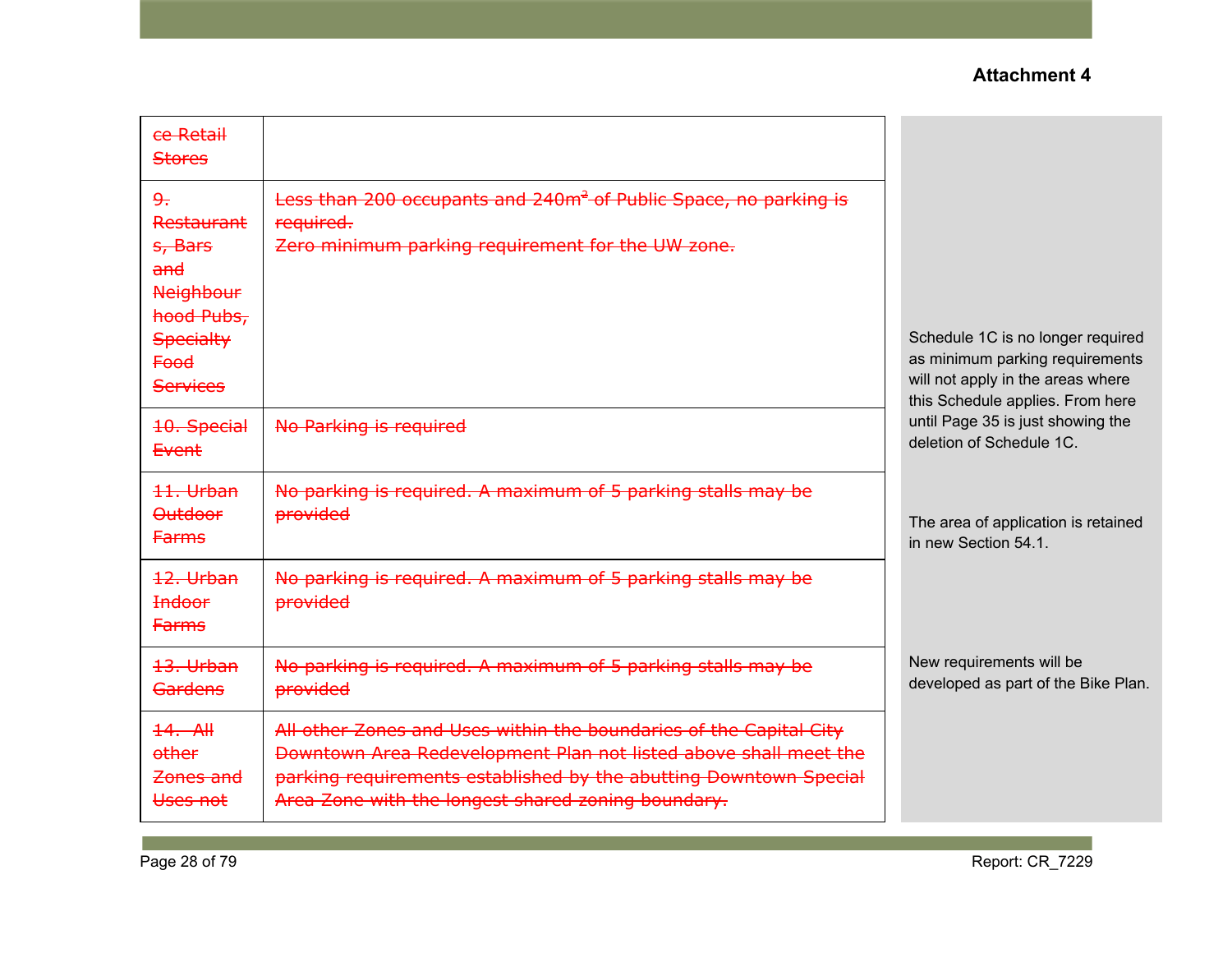| <b>listed</b><br>above               |                                                                                                                                                    |
|--------------------------------------|----------------------------------------------------------------------------------------------------------------------------------------------------|
|                                      |                                                                                                                                                    |
|                                      | <b>Schedule 1(C) Transit Oriented Development and Main Streets Overlay</b>                                                                         |
| Use of<br><b>Building</b><br>or Site | <b>Minimum or Maximum Number of Parking Spaces</b><br><b>Required</b>                                                                              |
|                                      | <b>Residential and Residential-Related Uses</b>                                                                                                    |
| Area of<br>application               | Where the following Uses are outside of the boundary of 54.2<br>Schedule 1(B) but are located within:                                              |
|                                      | + 600 metres of an existing LRT station, or a future LRT station<br>with the most recent version of a Council-approved Concept<br><del>Plan;</del> |
|                                      | 600 metres of an existing Transit Centre, or a future Transit<br>Centre with the most recent version of a Council-approved<br>Concept Plan;        |
|                                      | <b>150 metres of a Transit Avenue; or</b>                                                                                                          |
|                                      | the boundaries shown in the Main Streets Overlay Section 819.2,                                                                                    |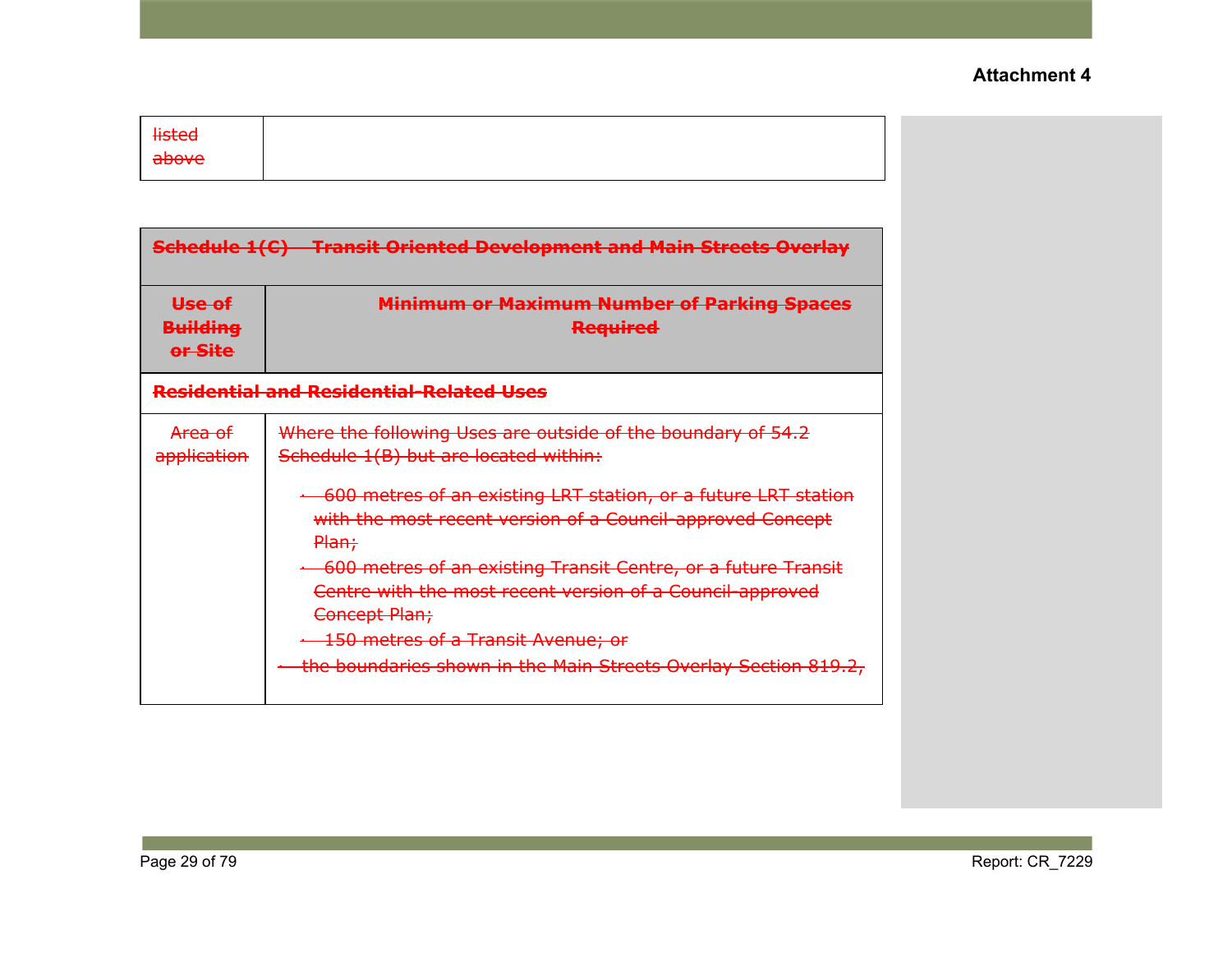| <del>Area of</del><br>application | the minimum and maximum parking requirements shown below<br>shall apply, except Schedule 1(A) shall apply for Residential and<br>Residential-Related Uses not listed here.                                                                                                                                                                                                                                                                                                |
|-----------------------------------|---------------------------------------------------------------------------------------------------------------------------------------------------------------------------------------------------------------------------------------------------------------------------------------------------------------------------------------------------------------------------------------------------------------------------------------------------------------------------|
|                                   | For the purpose of Schedule 1(C), measurements shall be<br>made from the nearest point of the LRT station, Transit<br>Centre, or Transit Avenue to the Site Boundary where the<br>Use(s) are to be located. Where a LRT station or Transit<br>Centre exists in concept only, the radius shall be measured<br>from the centre of the proposed location on the concept<br>diagrams, or of the nearest roadway intersection at the<br>discretion of the Development Officer. |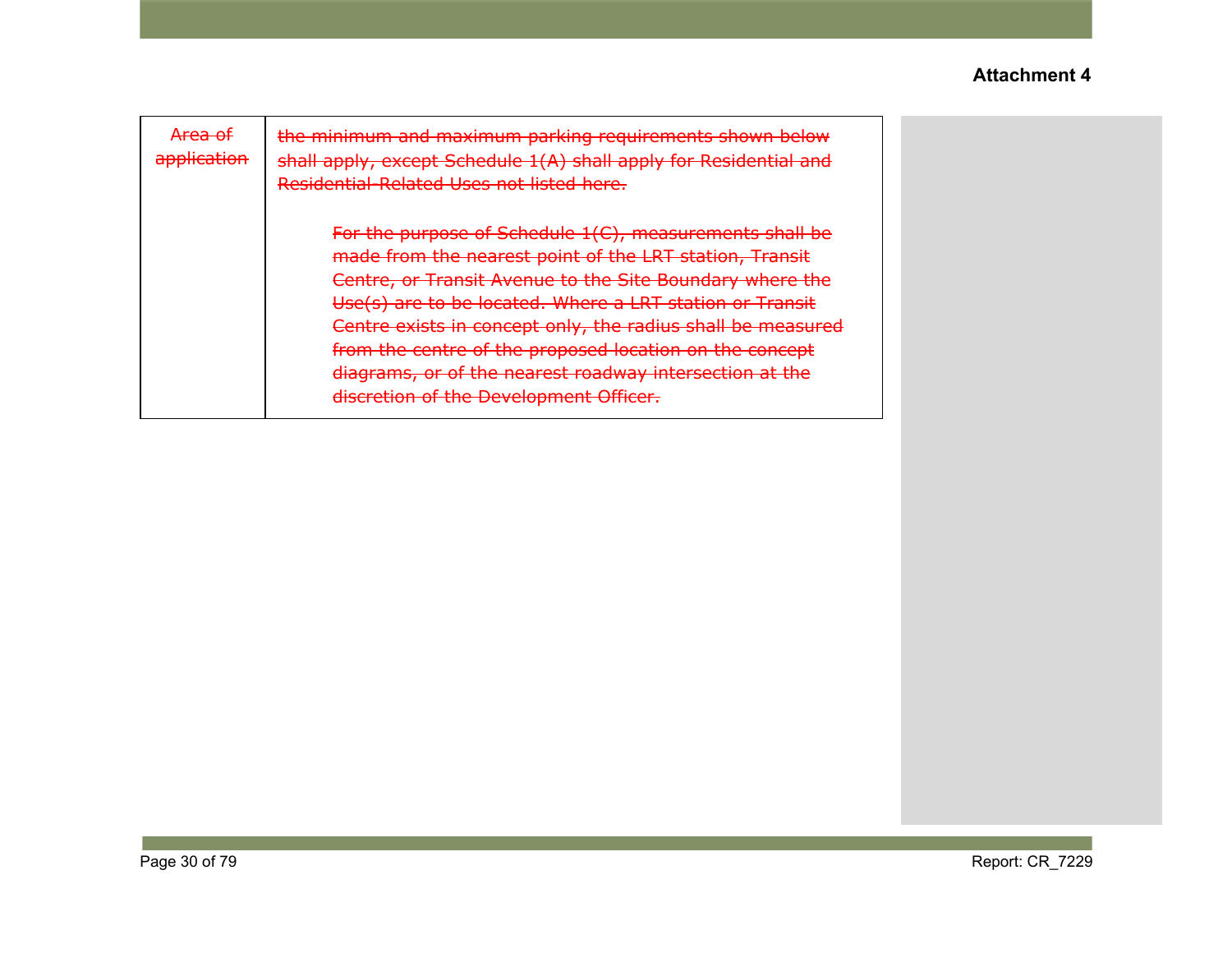| $\pm$                        |                                                                |                                                      |                                                      |  |  |  |  |
|------------------------------|----------------------------------------------------------------|------------------------------------------------------|------------------------------------------------------|--|--|--|--|
| Apartment                    | In Core and Mature neighbourhoods, as identified in Edmonton's |                                                      |                                                      |  |  |  |  |
| <b>Housing</b>               | Municipal Development Plan, Bylaw 15100, excluding the         |                                                      |                                                      |  |  |  |  |
| <b>Stacked</b>               | <b>Downtown Special Area:</b>                                  |                                                      |                                                      |  |  |  |  |
| <b>Row</b><br><b>Housing</b> |                                                                |                                                      | Minimum and Maximum Parking Spaces per Dwelling size |  |  |  |  |
|                              | <b>Dwelling Size</b>                                           | m                                                    | Minimu Maximum                                       |  |  |  |  |
|                              | <b>Studio</b>                                                  | 0.5                                                  | $+.\theta$                                           |  |  |  |  |
|                              | 1 Bedroom                                                      | 0.5                                                  | $+.\theta$                                           |  |  |  |  |
|                              | <b>Dwelling</b>                                                |                                                      |                                                      |  |  |  |  |
|                              | 2 Bedroom                                                      | 0.75                                                 | $+5$                                                 |  |  |  |  |
|                              | <b>Dwelling</b>                                                |                                                      |                                                      |  |  |  |  |
|                              | 3 or more                                                      | $+.\theta$                                           | 1.75                                                 |  |  |  |  |
|                              | <b>Bedroom Dwelling</b>                                        |                                                      |                                                      |  |  |  |  |
|                              |                                                                |                                                      |                                                      |  |  |  |  |
|                              | In all other neighbourhoods:                                   |                                                      |                                                      |  |  |  |  |
|                              |                                                                | Minimum and Maximum Parking Spaces per Dwelling size |                                                      |  |  |  |  |
|                              | <b>Dwelling Size</b>                                           |                                                      | Minimu Maximum                                       |  |  |  |  |
|                              |                                                                | $\mathsf{m}$                                         |                                                      |  |  |  |  |
|                              | Studio                                                         | 0.7                                                  | $+.\theta$                                           |  |  |  |  |
|                              | 1 Bedroom                                                      | $\theta$ .8                                          | 4.0                                                  |  |  |  |  |
|                              | <b>Dwelling</b>                                                |                                                      |                                                      |  |  |  |  |
|                              | 2 Bedroom                                                      | $+.\theta$                                           | $+5$                                                 |  |  |  |  |
|                              | <b>Dwelling</b>                                                |                                                      |                                                      |  |  |  |  |
|                              | 3 or more                                                      | 1.25                                                 | 1.75                                                 |  |  |  |  |
|                              | <b>Bedroom Dwelling</b>                                        |                                                      |                                                      |  |  |  |  |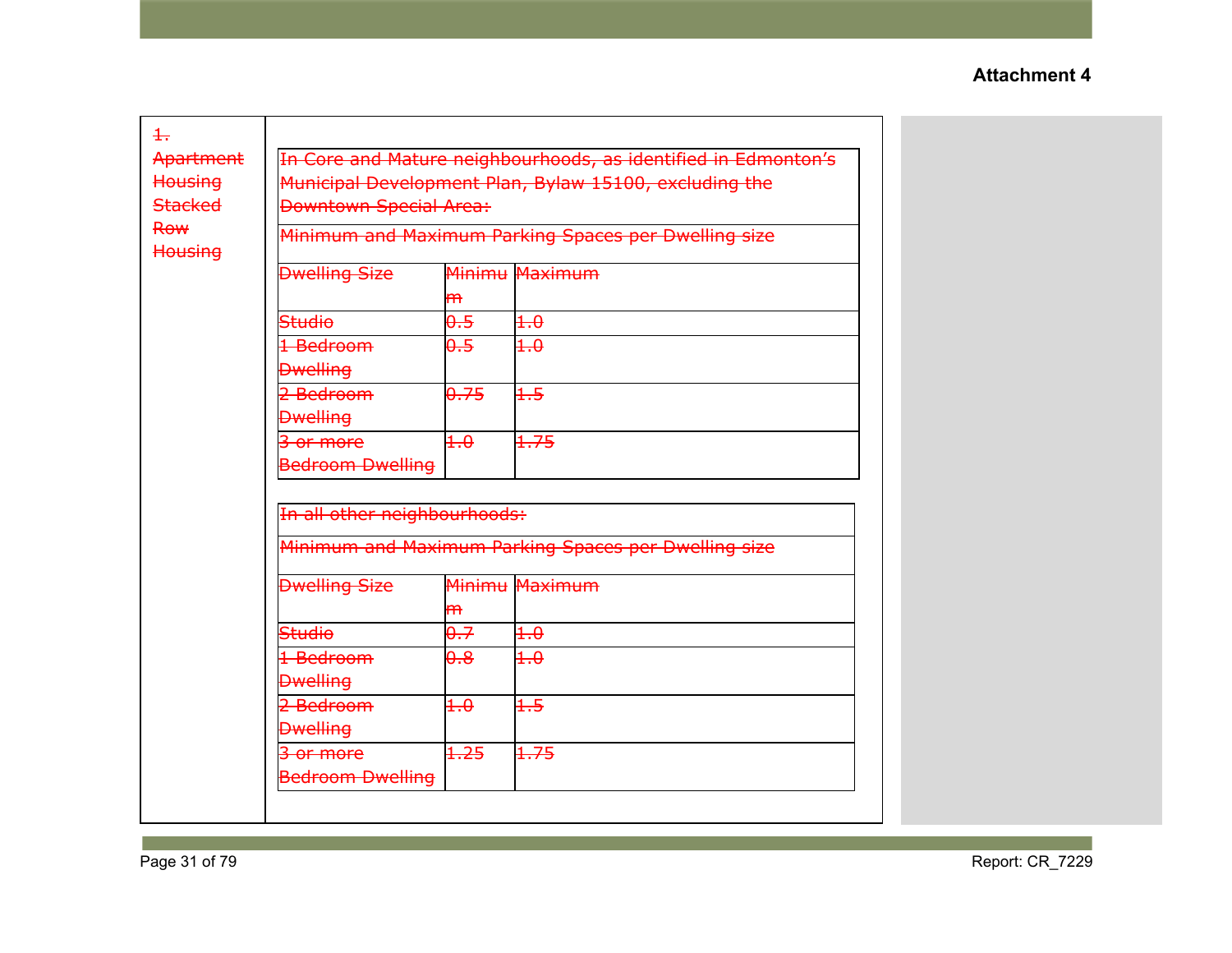|                                                                                                   | Visitor parking shall be provided at a minimum rate of 0 visitor<br>parking coaces for the first 7 Dwellings, and 1 visitor parking space<br><u>parking spaces for the mst 7 Dwellings, and I visitor parking space</u><br>per 7 Dwellings thereafter. Visitor parking must be readily available<br>to the primary building entrance for each multi-unit residential<br>building on Site, and be clearly identified as visitor parking, to the<br>caticfaction of the Development Officer<br><del>satisfaction or the Development Omcer.</del> |
|---------------------------------------------------------------------------------------------------|------------------------------------------------------------------------------------------------------------------------------------------------------------------------------------------------------------------------------------------------------------------------------------------------------------------------------------------------------------------------------------------------------------------------------------------------------------------------------------------------------------------------------------------------|
| ) Cardon<br><u>चता पद्मा</u><br><b>Suite</b><br>Cocondary<br><del>Jecondary</del><br><b>Suite</b> | 0 parking space in addition to the parking requirements for principal<br><b>Dwelling.</b>                                                                                                                                                                                                                                                                                                                                                                                                                                                      |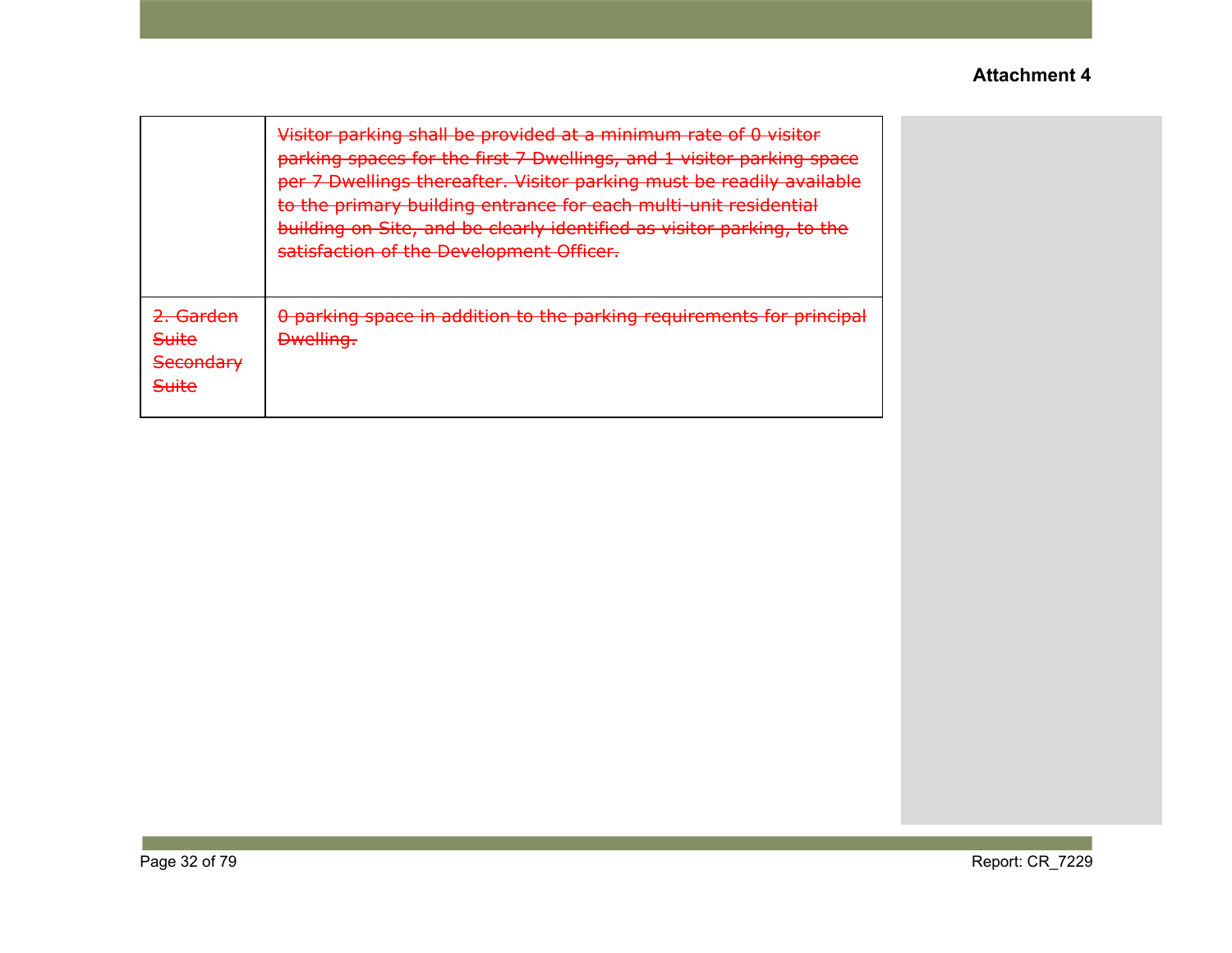| $3.$ Row<br>Housing | Municipal Development Plan, Bylaw 15100, excluding the<br><b>Downtown Special Area:</b>                                                                                                                                                                                                                                                                                                                      | In Core and Mature neighbourhoods, as identified in Edmonton's |  |  |  |
|---------------------|--------------------------------------------------------------------------------------------------------------------------------------------------------------------------------------------------------------------------------------------------------------------------------------------------------------------------------------------------------------------------------------------------------------|----------------------------------------------------------------|--|--|--|
|                     | Minimum Parking Spaces per                                                                                                                                                                                                                                                                                                                                                                                   | <b>Maximum Parking Spaces per</b>                              |  |  |  |
|                     | <b>Dwelling</b>                                                                                                                                                                                                                                                                                                                                                                                              | <b>Dwelling</b>                                                |  |  |  |
|                     | 0.5                                                                                                                                                                                                                                                                                                                                                                                                          | 1.75                                                           |  |  |  |
|                     | In all other neighbourhoods:                                                                                                                                                                                                                                                                                                                                                                                 |                                                                |  |  |  |
|                     | Minimum Parking Spaces per                                                                                                                                                                                                                                                                                                                                                                                   | <b>Maximum Parking Spaces per</b>                              |  |  |  |
|                     | <del>Dwelling</del>                                                                                                                                                                                                                                                                                                                                                                                          | <b>Dwelling</b>                                                |  |  |  |
|                     | $+.\theta$                                                                                                                                                                                                                                                                                                                                                                                                   | 1.75                                                           |  |  |  |
|                     | Visitor parking shall be provided at a minimum rate of 0 visitor<br>parking spaces for the first 7 Dwellings, and 1 visitor parking space<br>per 7 Dwellings thereafter. Visitor parking must be readily available<br>to the primary building entrance for each multi-unit residential<br>building on Site, and be clearly identified as visitor parking, to the<br>satisfaction of the Development Officer. |                                                                |  |  |  |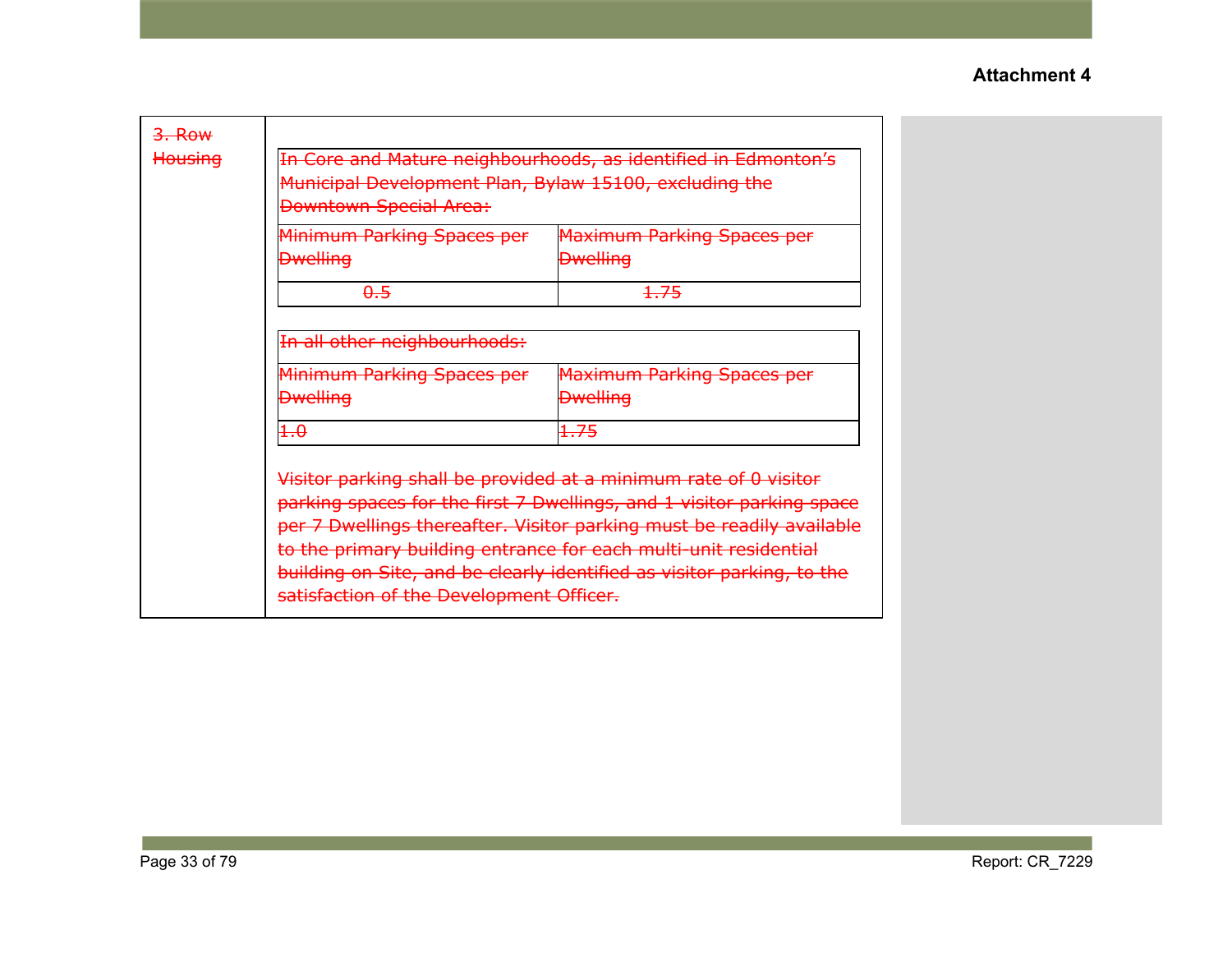| 4.<br>Apartment                                                                                                                                                | 0.35 parking spaces per Dwelling, regardless of the number of<br>bedrooms; plus                                                                                                                                                                                                                                                                                                              |  |
|----------------------------------------------------------------------------------------------------------------------------------------------------------------|----------------------------------------------------------------------------------------------------------------------------------------------------------------------------------------------------------------------------------------------------------------------------------------------------------------------------------------------------------------------------------------------|--|
| Housing,<br>Group<br>Homes,<br><del>and</del><br>Lodging<br>Houses,                                                                                            | 0.25 parking spaces per Sleeping Unit, or<br>0.5 parking spaces per Sleeping Unit, if the Sleeping Unit is located<br>in a secured building or secured portion of a building, such that a<br>resident cannot enter or exit the secured area without<br>authorization; plus                                                                                                                   |  |
| which meet<br><del>the criteria</del><br><b>ofSection</b><br><u>94,</u><br><b>Supportive</b><br>Community<br>Provisions,<br><del>of this</del><br><b>Bylaw</b> | Visitor parking shall be provided at a minimum rate of 0<br>visitor parking spaces for the first 7 Dwellings or sleeping<br>units, and 1 visitor parking space per 7 Dwellings or sleeping<br>units thereafter. Visitor parking must be readily available to<br>an entrance of the building and be clearly identified as visitor<br>parking, to the satisfaction of the Development Officer. |  |
|                                                                                                                                                                | Non-Residential and non-Residential-Related Uses                                                                                                                                                                                                                                                                                                                                             |  |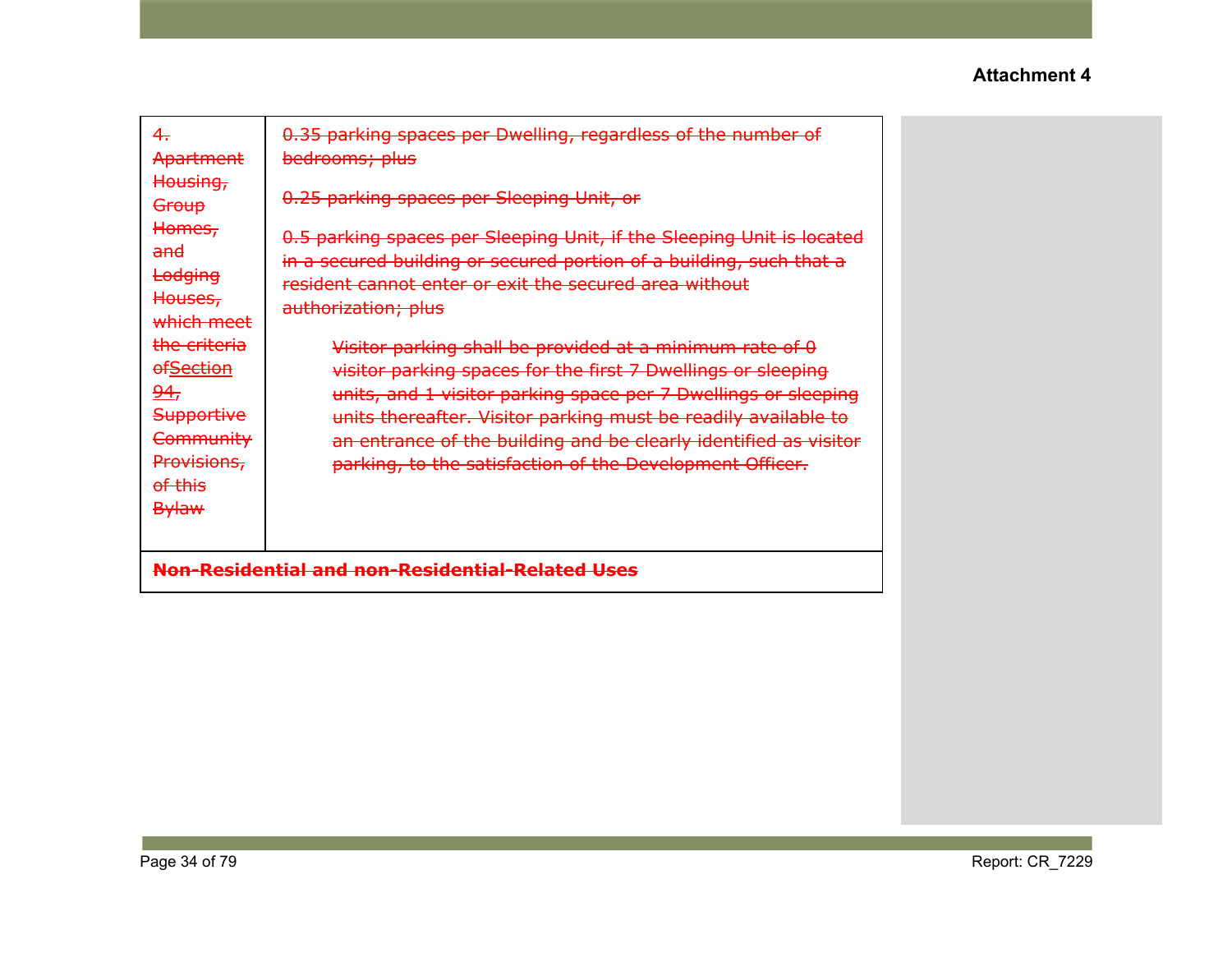| <del>Area of</del><br>application | Where the following Uses are outside of the boundary of 54.2<br>Schedule 1(B) but are located within:                                                                                                                                                                                                                                                                                                                                                                                                                                                 |  |
|-----------------------------------|-------------------------------------------------------------------------------------------------------------------------------------------------------------------------------------------------------------------------------------------------------------------------------------------------------------------------------------------------------------------------------------------------------------------------------------------------------------------------------------------------------------------------------------------------------|--|
|                                   | 200 metres of an existing LRT station or a future LRT station<br>with the most recent version of a Council-approved Concept<br>Plan;<br>- 200 metres of an existing Transit Centre or a future Transit<br>Centre with the most recent version of a Council-approved<br>Concept Plan;<br><b>150 metres of a Transit Avenue; or</b><br>+ the boundaries shown in the Main Streets Overlay, Section<br>819.2,                                                                                                                                            |  |
|                                   | the minimum and maximum parking requirements shown<br>below shall apply.<br>For the purpose of Schedule 1(C), measurements shall be<br>made from the nearest point of the LRT station, Transit<br>Centre, or Transit Avenue to the Site Boundary where the<br>Use(s) are to be located. Where a LRT station or Transit<br>Centre exists in concept only, the radius shall be measured<br>from the centre of the proposed location on the concept<br>diagrams, or of the nearest roadway intersection at the<br>discretion of the Development Officer. |  |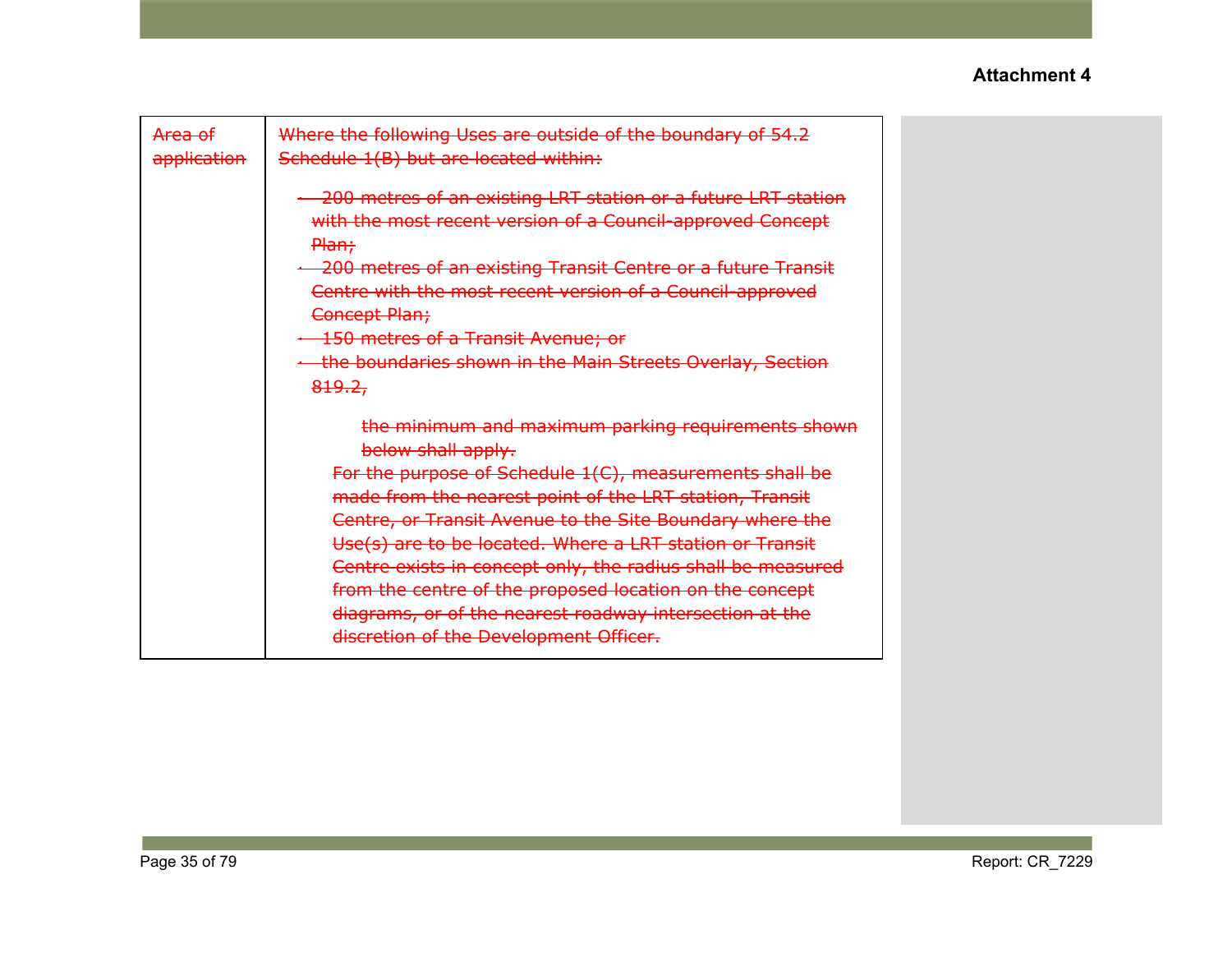| 1. Bars and<br><b>Neighbourh</b><br>ood Pubs,<br>Nightclubs,<br>Restaurant<br>s, Specialty<br><b>Food</b><br><b>Services</b> | 1 parking space per 30.0 m <sup>2</sup> of Public Space for establishments with<br>greater than 60.0 m <sup>2</sup> of Public Space.<br>0 parking spaces for establishments with 60.0 m <sup>2</sup> of Public Space or<br>less.                                                                                                                                                                 |                                                                                                                                      |
|------------------------------------------------------------------------------------------------------------------------------|--------------------------------------------------------------------------------------------------------------------------------------------------------------------------------------------------------------------------------------------------------------------------------------------------------------------------------------------------------------------------------------------------|--------------------------------------------------------------------------------------------------------------------------------------|
| $\overline{z}$<br>Breweries,<br>Wineries<br>and<br><b>Distilleries</b>                                                       | Off-street Parking shall be provided based on the sum of the<br>following:<br>1 parking space per 30.0 m <sup>2</sup> of Public Space for establishments with<br>greater than 60.0 m <sup>2</sup> of Public Space; or<br>0 parking spaces for establishments with 60.0 m <sup>2</sup> of Public Space or<br>less; and<br>1 parking space per 100.0 m <sup>2</sup> of Floor Area not dedicated to | Transit Avenues are no longer<br>required to be identified as they do<br>not have a parking reduction value<br>associated with them. |
|                                                                                                                              | Public Space.                                                                                                                                                                                                                                                                                                                                                                                    |                                                                                                                                      |
| 3. Special<br><b>Event</b>                                                                                                   | No Parking is required                                                                                                                                                                                                                                                                                                                                                                           |                                                                                                                                      |
| 4. All other<br><del>non-reside</del><br>ntial Uses                                                                          | 1 parking space per 100.0 m <sup>2</sup> of Floor Area                                                                                                                                                                                                                                                                                                                                           |                                                                                                                                      |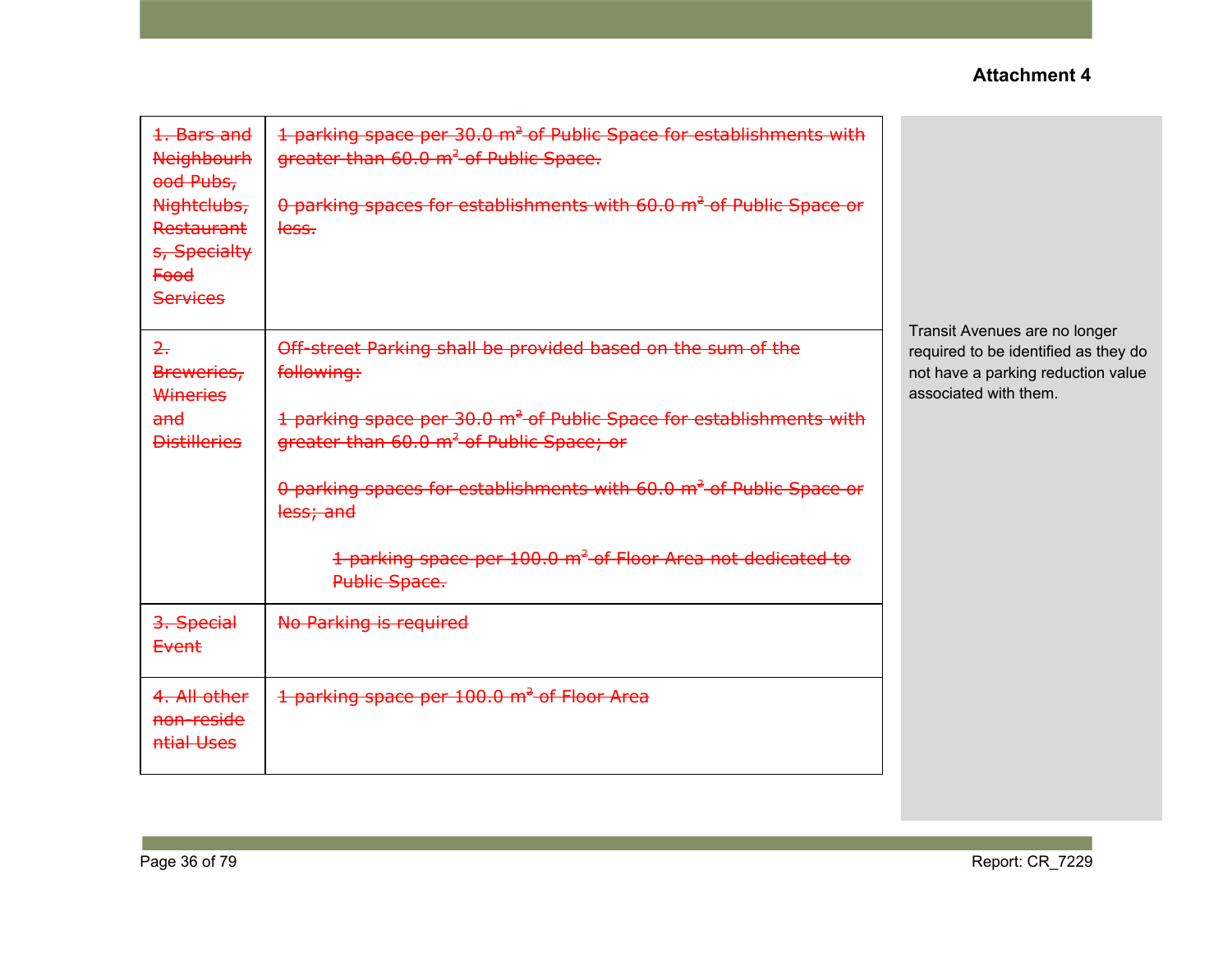#### *54.2 Required Off-street Vehicular Accessory Parking*

#### Appendix I



<Delete map>

The number of required bicycle parking spaces will be prepared as part of the Bike Plan project. Content will include the quantity of spaces required and the design of bike parking facilities, and will be included in a separate text amendment. For now, a generalized bicycle parking requirement is retained in Section 54.5.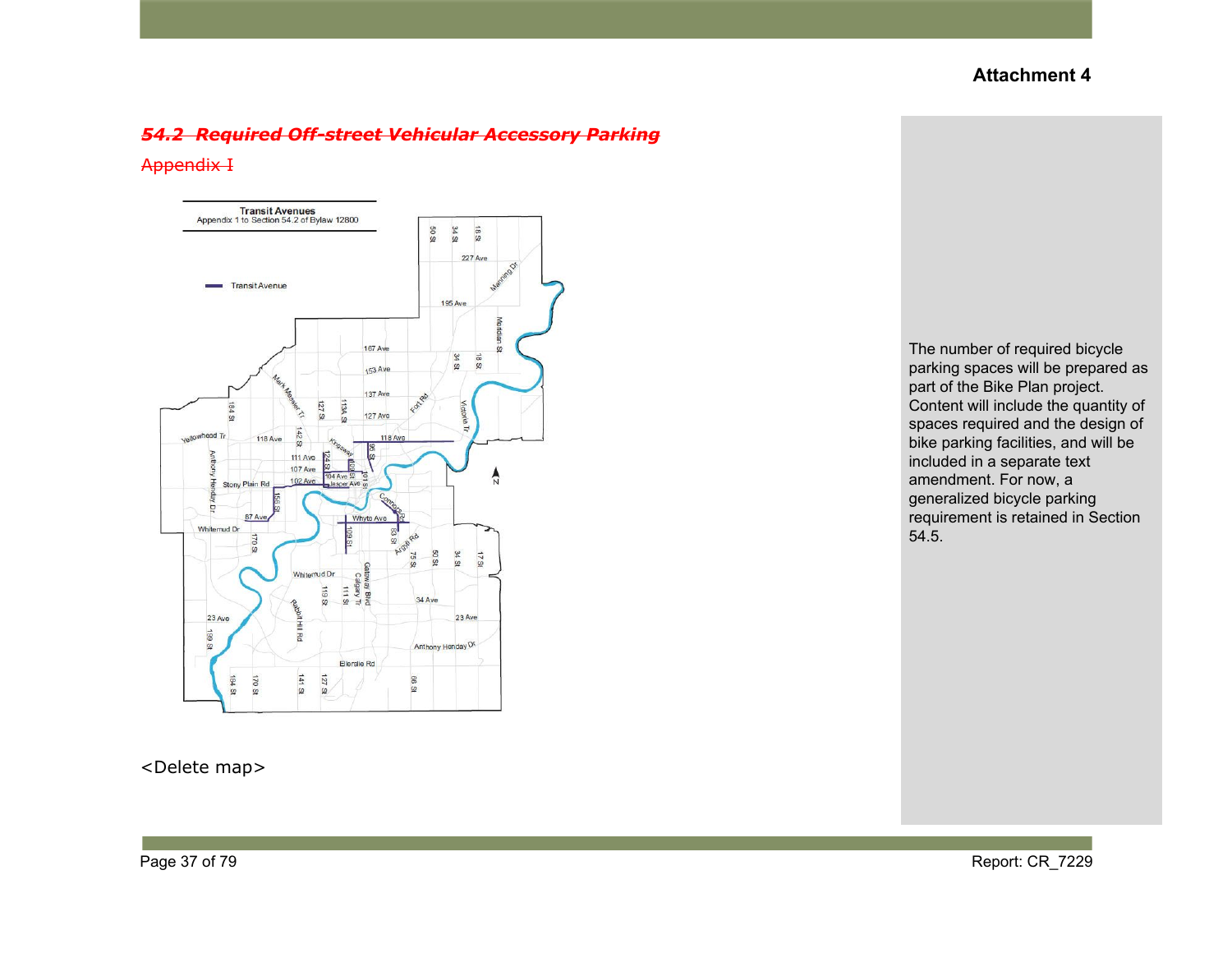### **54.3 Schedule 2**

### **Schedule 2 - Bicycle Parking Requirement**

*<relocated to 54.5.1 Number of Bicycle Parking Spaces>*

| Area of<br>Application                                                    | Minimum Number of Bicycle Parking Spaces                                                                                                                                                                                            |                                            |
|---------------------------------------------------------------------------|-------------------------------------------------------------------------------------------------------------------------------------------------------------------------------------------------------------------------------------|--------------------------------------------|
| $ 1.$ Areas where<br>Section 54.2 <u>.1.b</u><br>Schedule 1(A)<br>applies | For all Residential and Residential-Related Use Classes of 20<br>Dwellings or more, and all Non-residential Use Class<br>developments:                                                                                              |                                            |
|                                                                           | 10% of the number of vehicular parking spaces required under<br>Section 54.2 Schedule 1(A) with 5 Bicycle Parking spaces being<br>the minimum to be provided. At least 10% of Bicycle Parking<br>spaces shall be short term spaces. | This section may be updated in             |
| 2. Areas where<br>Section 54.2.1.a<br>Schedule 1(B)<br>applies            | For all Residential and Residential-Related Use Classes of 20<br>Dwellings or more, and all Non-residential Use Class<br>developments:                                                                                              | 2020 based on input from the Bike<br>Plan. |
|                                                                           | 40% of the number of vehicular parking spaces required under<br>Section 54.2 Schedule 1(B) with 5 Bicycle Parking spaces being<br>the minimum to be provided. At least 10% of Bicycle Parking<br>spaces shall be short term spaces. | From this point onwards, the three         |

options are generally the same.

The existing loading space requirement is very onerous and typically excessive to what is needed on a site.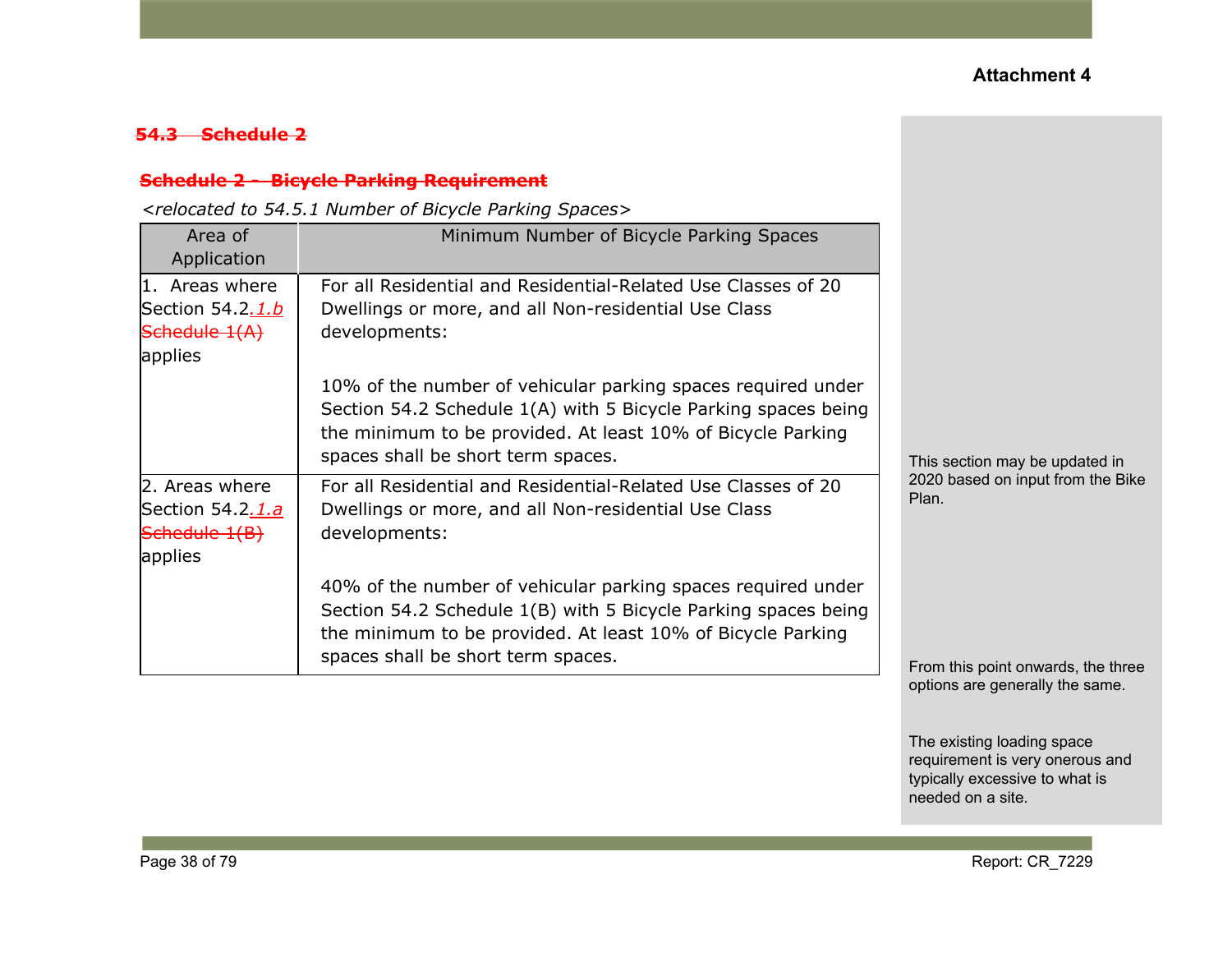| 3. Areas where<br>Section 54.2<br>Schedule 1(C)<br>applies | For all Residential and Residential-Related Use Classes of 20<br>Dwellings or more, and all Non-residential Use Class<br>developments:                                                                                              | For exampl<br>of 13 000 n<br>loading spa<br>practice the<br>two. |
|------------------------------------------------------------|-------------------------------------------------------------------------------------------------------------------------------------------------------------------------------------------------------------------------------------|------------------------------------------------------------------|
|                                                            | 40% of the number of vehicular parking spaces required under<br>Section 54.2 Schedule 1(C) with 5 Bicycle Parking spaces being<br>the minimum to be provided. At least 10% of Bicycle Parking<br>spaces shall be short term spaces. | Similarly, o<br>apartment I<br>of Floor Are<br>require sev       |

## *54.3***5** *Bicycle Parking Facilities*

- 1. Number of Bicycle Spaces
	- a. In addition to the required vehicular parking, Bicycle Parking shall be provided in accordance with Schedule 2.

*<relocate Schedule 2 inline here>*

#### *54.4***6** *Off-street Vehicular***le** *Loading Facilities*

*1. The quantity of loading spaces shall be provided as per the following:*

| <b>Total Floor Area of Building</b> | <b>Minimum Number of loading</b><br><b>Spaces Required</b> |
|-------------------------------------|------------------------------------------------------------|
| <i>i)</i> Less than 2500 m2         |                                                            |
| ii) 2500 m2 to 7500 m2              |                                                            |
| iii) More than 7500 m2              |                                                            |

le, a large grocery store  $n<sup>2</sup>$  would require seven aces, whereas in ey will typically provide

n a typical 20 storey building with 17 000  $m^2$ ea, the apartment would en loading spaces.

The proposed requirements decrease the total maximum required loading spaces to 2.

Flexibility is provided for the size and design of the loading spaces depending on the needs of the building. For example, larger commercial units may need to accommodate semi-trailers whereas residential-related uses may only require space for a large van.

Other loading space requirements are simplified and consolidated in the new regulations.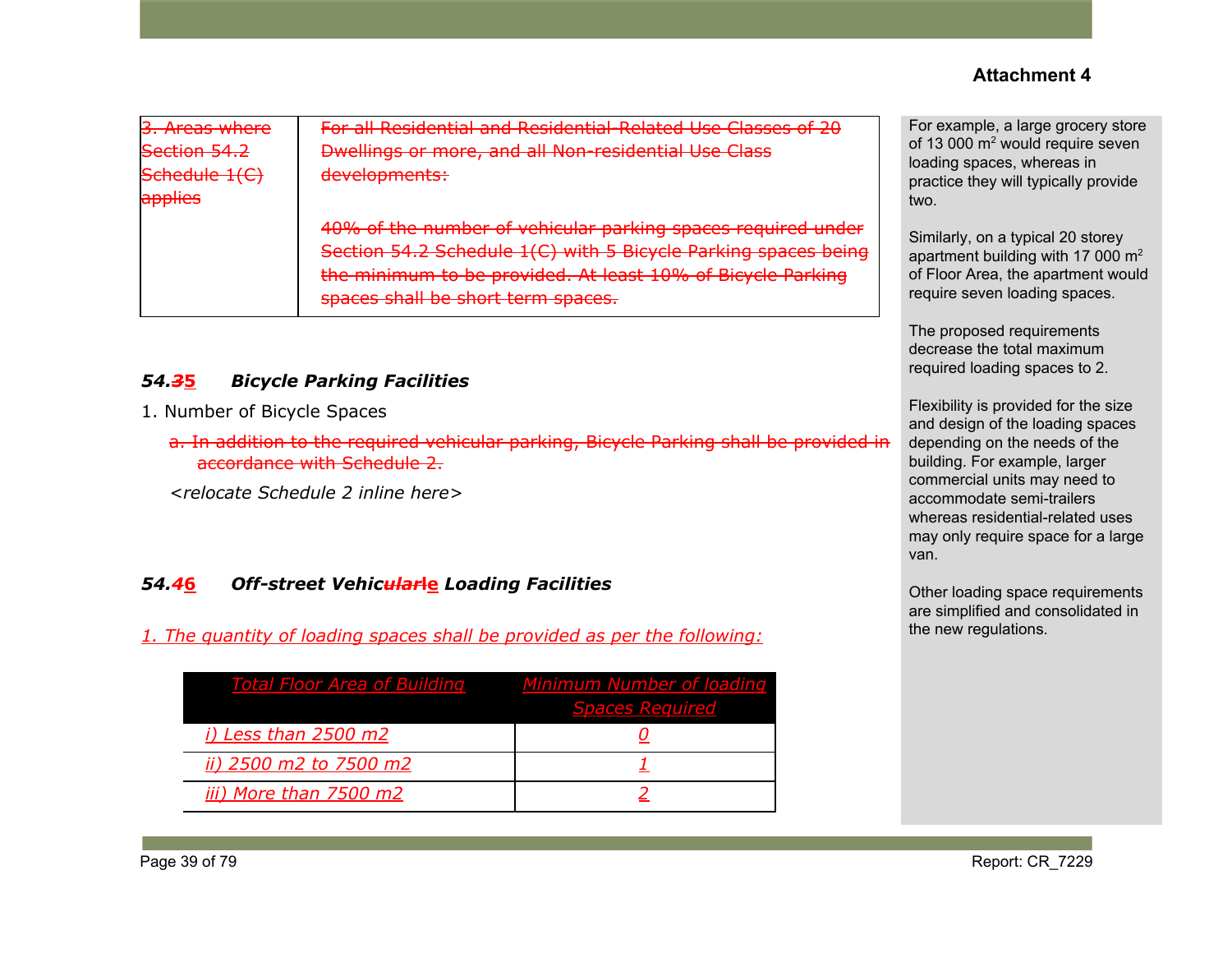- *2. Loading spaces shall be designed to meet the needs of the building, taking into consideration vehicle length and frequency of deliveries or drop-offs anticipated for the development.*
- *3. Off-street loading spaces shall be provided entirely within the property of the development being served, and shall be subject to all Setback requirements specified elsewhere in this Bylaw.*
- *4. Access to any loading area shall be provided, wherever possible, internally to the development or from a Lane Abutting the Development*
- *5. Access to any loading area shall be arranged such that no backing or turning movement of vehicles going to or from the Site cause interference with traffic on Abutting streets or Lanes.*
- *6. Off-street loading spaces shall be screened by a minimum 1.5m Landscaped buffer from residential developments on abutting Sites.*

#### 1. Number of Spaces

- a. The number of off-street loading spaces, required for each Use is specified in Schedule 3.
- 2. Location of Loading Spaces
	- a. Off-street loading spaces shall be provided entirely within the property of the development being served, and shall be subject to all Setback requirements specified elsewhere in this Bylaw.
	- b. Off-street loading shall be oriented away from residential developments.
	- c. All required loading spaces shall be clear of any access driveways, aisles, ramps, columns, Signs or other similar obstructions.

3. Size and Access

The loading space requirement is folded into the regulations 54.5 loading spaces. The requirements are updated to reduce the range of required loading spaces to 0-2 from 1 to an uncapped total.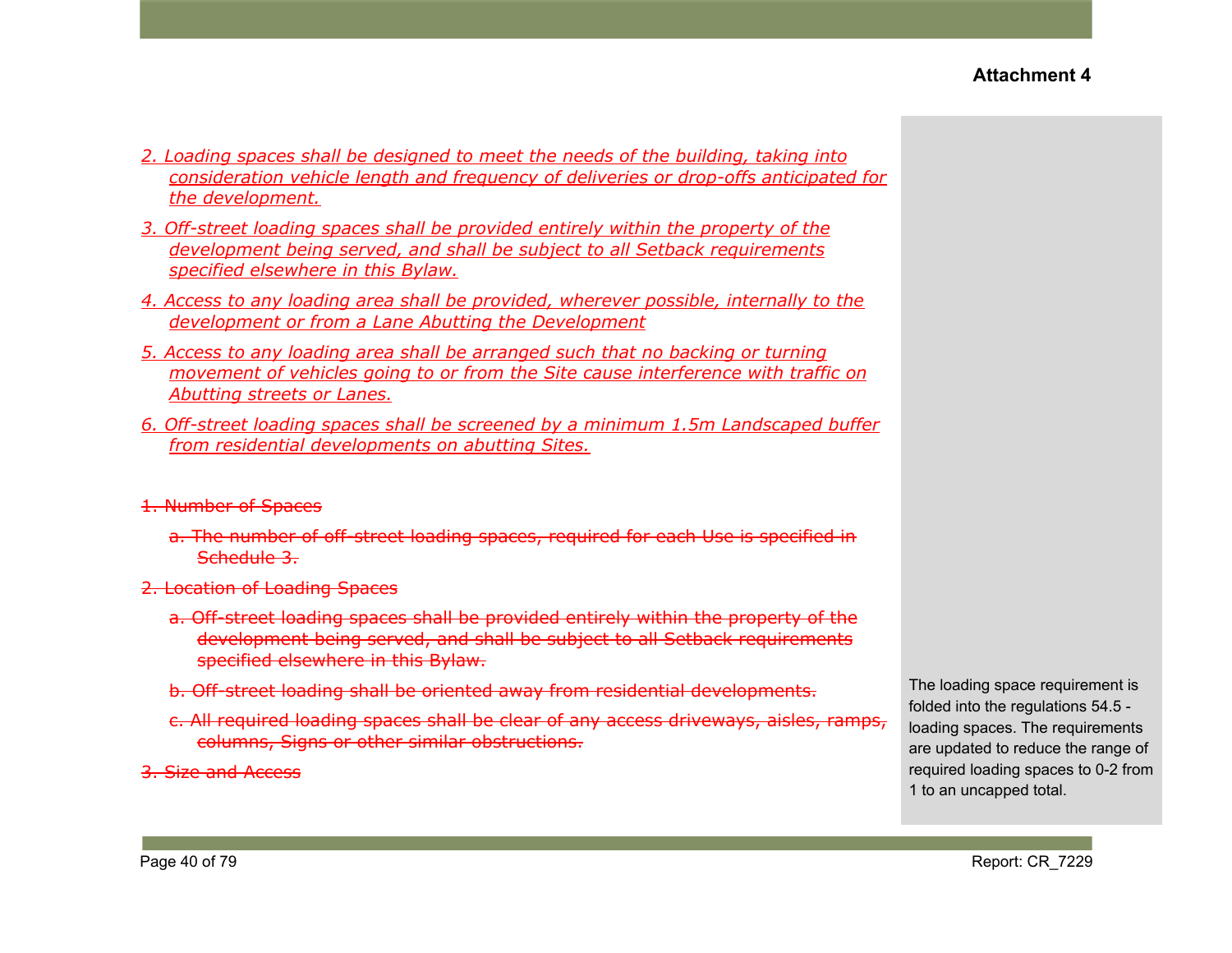- a. Each off-street loading space shall be of adequate size and accessibility to accommodate the vehicles expected to load and unload. Each required loading space shall be a minimum of 3.0 m in width, a minimum of 9.0 m in length and maintain a minimum overhead clearance of 4.0 m, unless larger dimensions are required, having regard to the type of vehicle loading and unloading without projecting into a public roadway.
- b. Access to any loading area shall be provided, wherever possible, internally to the development or from a Lane abutting the development.
- c. Access to any loading area shall be arranged such that no backing or turning movement of vehicles going to or from the Site causes interference with traffic on the abutting streets or Lanes.

#### *54.4 Schedule 3*

| Use of Building or Site                                                                                                                                                                                                                          | <b>Total Floor Area of Building</b>                                                                       | <u>Minimum Number of</u><br>loading Spaces Required | the sa<br>requir |
|--------------------------------------------------------------------------------------------------------------------------------------------------------------------------------------------------------------------------------------------------|-----------------------------------------------------------------------------------------------------------|-----------------------------------------------------|------------------|
| 1. Any development within the Commercial or<br>Industrial Use Classes, excluding Professional,<br><b>Financial and Office Support Services</b>                                                                                                   | Less than 465 m<br>465 m <sup>2</sup> to 2 300 m2<br>Each additional 2 300 $m^2$ , or<br>fraction thereof | additional<br><del>ruunuvna</del> i                 |                  |
| 2. Any development within the<br>Residential-Related, Basic Services or<br>Community, Educational, Recreational and<br>Cultural Service Use Classes and Professional,<br>Financial and Office Support Services,<br>excluding Limited Group Homes | <del>Up to 2 800 m</del><br>Each additional 2 800 $m2$ - or<br>fraction thereof                           | additional<br><del>.</del>                          | Reloc            |

#### **Schedule 3 - Loading Spaces Requirement**

All pick-up and drop-off requirements are consolidated into ame place. Existing rements are retained.

#### ated and retained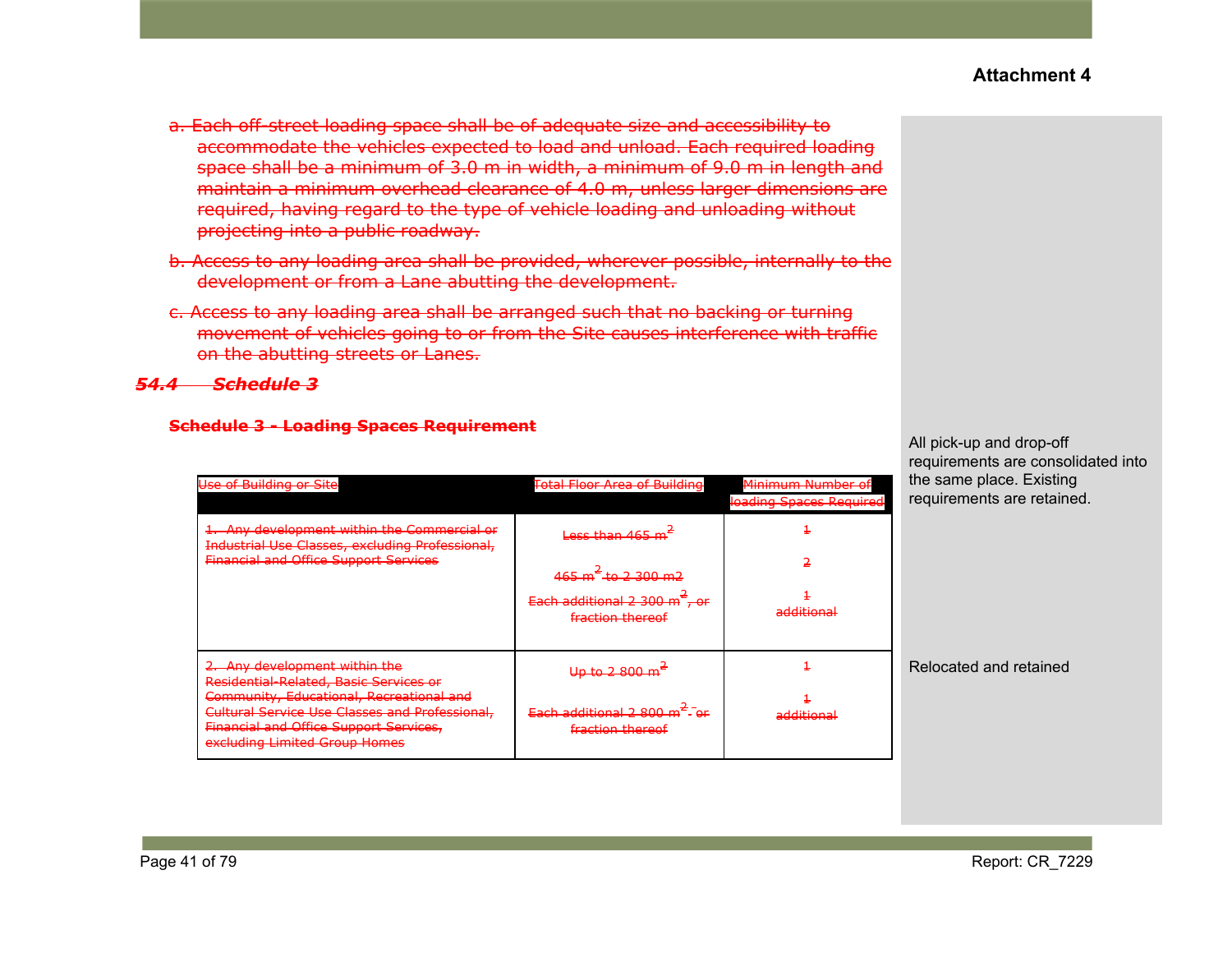## *54.5***7** *Passenger Drop-off Spaces for Public and Private Elementary, Junior High and High Schools*

*1. Passenger Drop-off Spaces for Public and Private Elementary, Junior High School and High Schools shall be provided according to the following:*

| <b>Use of Building</b><br><u>or Site</u>                                    | <b>Total Number of</b><br><b>Drop-Off Spaces</b><br><b>Required</b>                                                                                                                                                                                                                                                                                                                              | <b>Number of On-Site</b><br><b>Drop-Off Spaces</b><br><b>Required</b>        |                        |
|-----------------------------------------------------------------------------|--------------------------------------------------------------------------------------------------------------------------------------------------------------------------------------------------------------------------------------------------------------------------------------------------------------------------------------------------------------------------------------------------|------------------------------------------------------------------------------|------------------------|
| <b>Elementary or</b><br>a.<br><u>Junior High</u><br><u>School</u>           | <u>3 spaces per 100</u><br>students, but in no case<br><u>less than 5 spaces.</u>                                                                                                                                                                                                                                                                                                                | <u>1 spaces per 100</u><br>students, or 5 spaces,<br>whichever is greater.   | Relocated and retained |
| b. High School                                                              | <u>1.5 spaces per 100</u><br>students, but in no case<br><u>less than 5 spaces.</u>                                                                                                                                                                                                                                                                                                              | <u>0.5 spaces per 100</u><br>students, or 5 spaces,<br>whichever is greater. |                        |
| <b>Transportation Services.</b><br>the approval of Transportation Services. | Note: For the purposes of this Schedule, "On-site Drop-off Spaces" means<br>those Drop-off Spaces located on school lands, and "Total Number of Drop-off<br>Spaces" means the total of On-site Drop-off Spaces plus any Drop-off Spaces<br>located on City-owned property within the roadway plan, as approved by<br>Passenger Drop-off Spaces may be located within the roadway plan subject to |                                                                              |                        |
|                                                                             | 2. Passenger Drop-off Spaces for Child Care Services shall:<br>a. be provided at the rate of 2 pick-up/drop-off spaces for the first 10 children, plus                                                                                                                                                                                                                                           |                                                                              |                        |

*1 additional pick-up/drop-off space for every 10 additional children;*

*i. An on-street loading zone shall satisfy a portion of the passenger pick-up/drop-off parking space requirement without a variance if the*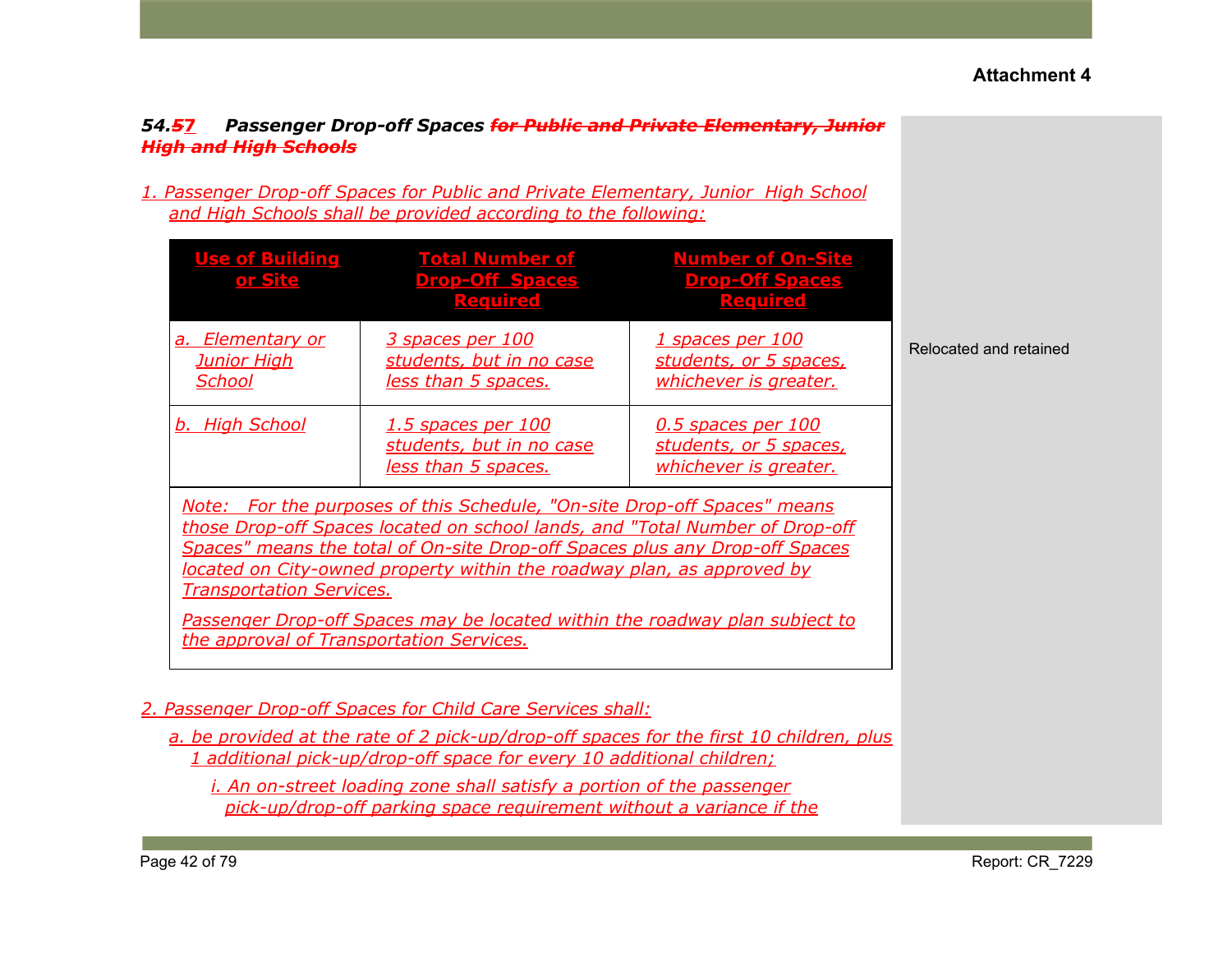.

*Development Officer, after consultation with Transportation Operations, is satisfied with the proposal*

*b. be located as close as possible to the main entrance used by the Child Care Service, and shall not be located further than 100 m from the main entrance used by the Child Care Service.*

#### 1. Applicability

- a. When any new school development is proposed, Passenger Drop-off Spaces shall be provided in accordance with Schedule 4.
- b. Where an existing school building is to be enlarged to accommodate an increased enrolment of more than 100 students, or of more than 20% of existing student enrolment, whichever is less, the Development Officer shall apply the standards for Passenger Drop-off Spaces, as identified in Schedule 4, to the total school enrolment capacity. Where Site constraints do not feasibly permit the full application of the standards identified in Schedule 4, the Development Officer, may use their variance power to apply a lesser standard, at his discretion.
- c. Where the calculation of the number of Drop-off Spaces results in a fractional number of spaces, the next highest whole number of Drop-off Spaces shall be required.
- d. Required on-site parking spaces shall not be used to satisfy the requirements for the provision of Passenger Drop-off Spaces.
- 2. Location of Passenger Pick-up and Drop-off Spaces
	- a. Passenger Drop-off Spaces located on-site shall be placed on land other than that used or designated for future use as required on-site parking, and shall be located so as to provide for safe and efficient movement of vehicles.
	- b. Passenger Drop-off Spaces may be located within the roadway plan in accordance with Schedule 4 and subject to the approval of Transportation Services.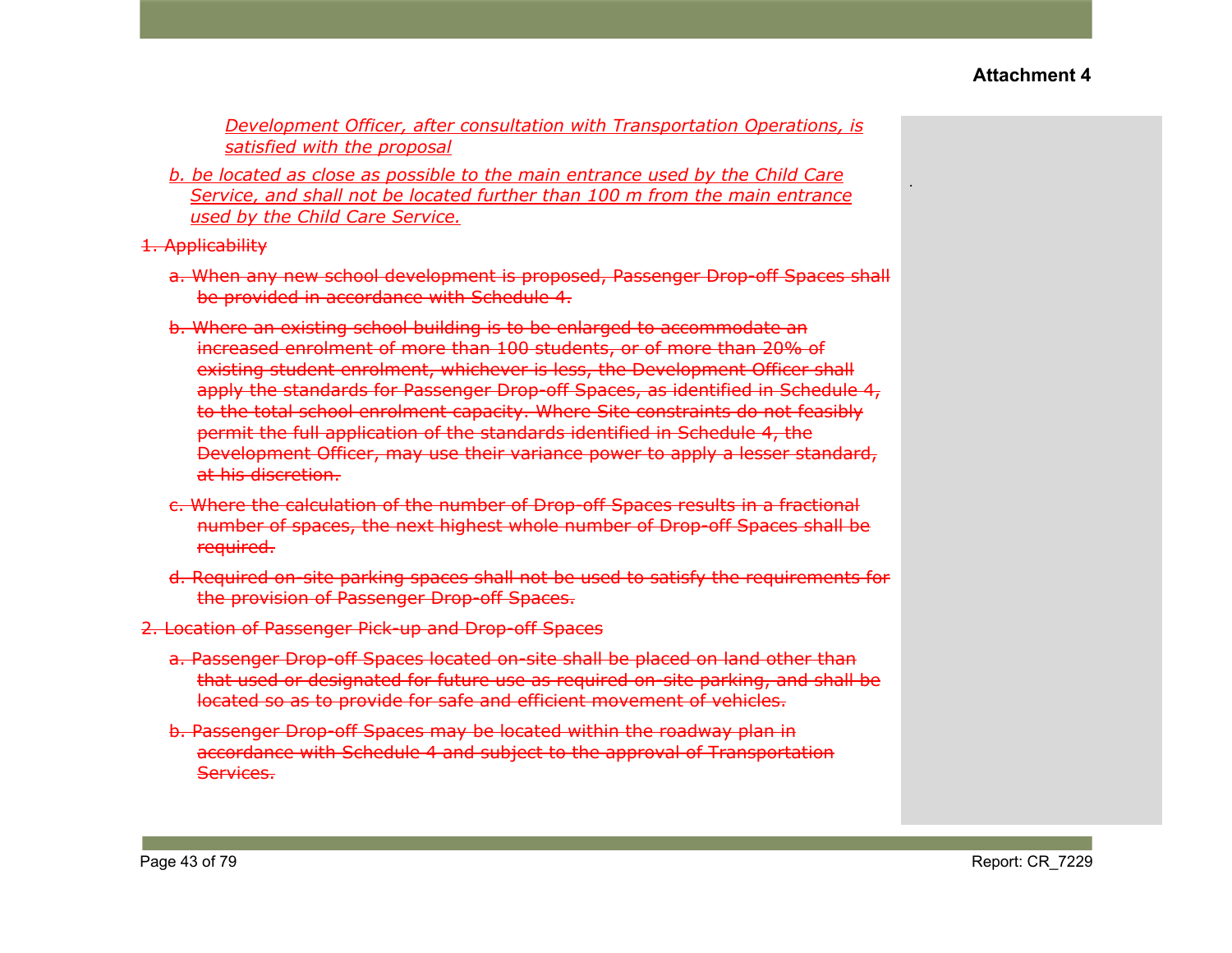- c. The Development Officer shall consult with Transportation Services and Community Services, as well as the applicable School Board, to obtain information relevant to the determination of the number and location of Passenger Drop-off Spaces for school developments.
- d. Notwithstanding the foregoing, the Development Officer may use their variance power to reduce or eliminate the required number of Passenger Drop-off Spaces for the development of new schools in new subdivisions, in consultation with Transportation Services and Community Services, as well as the applicable School Board, where:
	- i. there are demonstrated physical Site constraints for a specific development which shall limit the location and number of on-site Passenger Drop-off Spaces which can be provided; or
	- ii. there are no physical Site constraints, but where all parties are agreed on alternate solutions to the development of Passenger Drop-off Spaces, and where the Development Officer is satisfied that such alternate solutions are adequate.
- e. The total number of Passenger Drop-off Spaces shall be calculated on the basis of the ultimate Drop-off requirements for all potential future school development on the Site in question, whether contained in a core facility or in attached portable pods.
- 3. Design of Passenger Drop-off Spaces
	- a. Passenger Drop-off Spaces shall be a minimum of 7.0 m in length and a minimum of 2.6 m in width.
	- b. Passenger Drop-off Spaces shall be oriented parallel to the flow of traffic to accommodate through-movement of vehicles and to eliminate the need for backing or significant turning movements.
- 4. Drive-through/Turn Around Route

Queuing space requirements are found in Section 72.

The passenger pick up and drop off requirement is folded into the regulations, 54.6.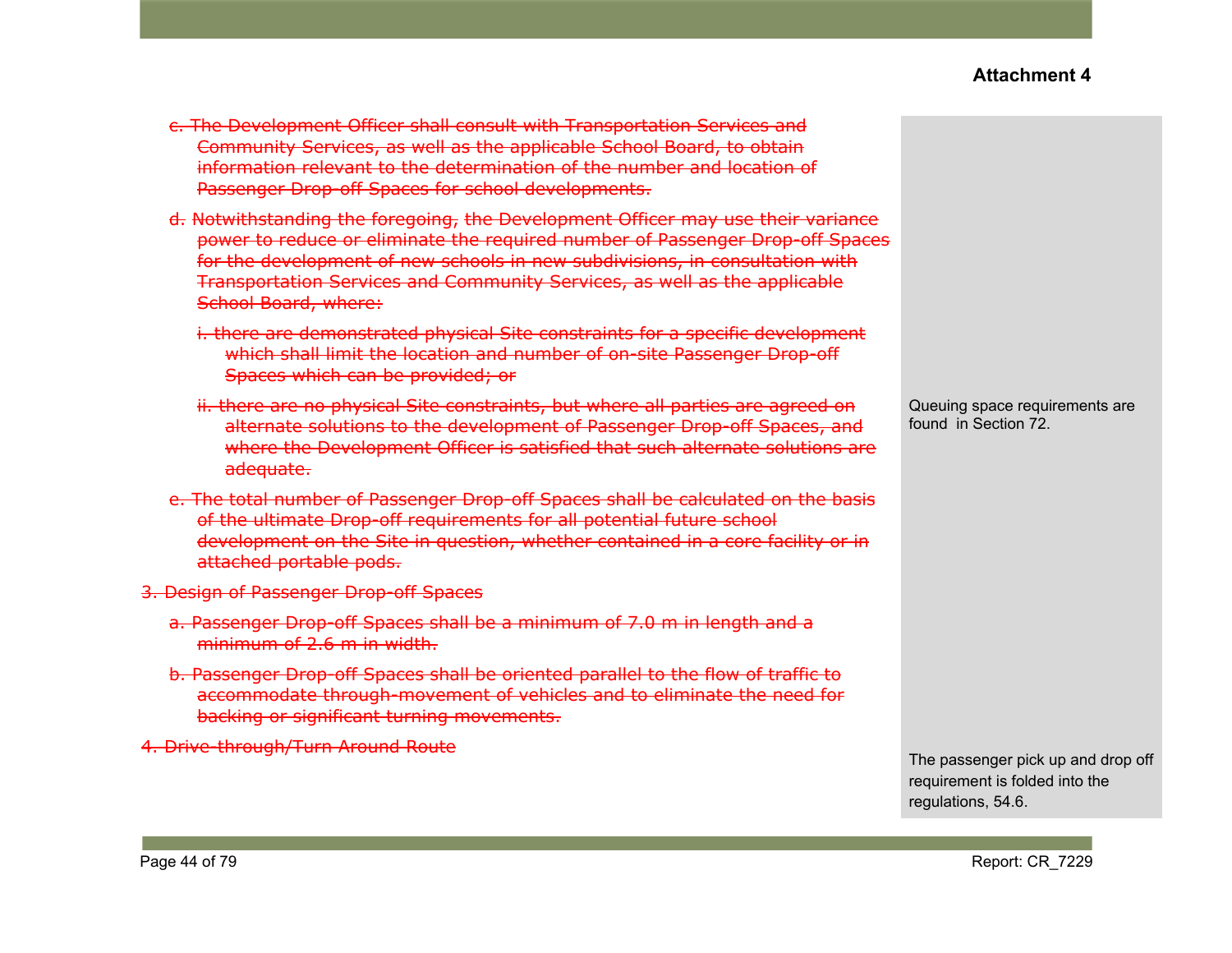c. When any new school development is proposed, provision must be made, to the satisfaction of Transportation Services, for vehicles that are dropping off or picking up passengers, to safely turn around.

#### 5. Number of Queueing Spaces

ia. in any Commercial Zone, a Parking Garage with queuing access shall provide a minimum of 30.0 m for queuing of motor vehicles on-site before any control device is reached. A reduced queuing space may be considered at the discretion of the Development Officer in consultation with Transportation Services;

#### *54.5 Schedule 4*

#### **Schedule 4 - Passenger Drop-off Spaces for Public and Private Elementary, Junior High School and High Schools**

| llse of Ruilding or Site                      | Total Number of Dron-Off<br><u>AMARINASI ILIYADI MAHALA AZ</u><br>Spaces Pequired                                                                                                                                | Number of On-Site Drop-Off<br><b>Spaces-Required</b>               | Stormwater Management is<br>covered under Surface Drainage<br>Bylaw 18093, and EPCOR<br>Drainage Services Bylaw 18100 |
|-----------------------------------------------|------------------------------------------------------------------------------------------------------------------------------------------------------------------------------------------------------------------|--------------------------------------------------------------------|-----------------------------------------------------------------------------------------------------------------------|
| 1. Elementary or Junior High<br><b>School</b> | 3 spaces per 100 students, but in<br>no case less than 5 spaces.                                                                                                                                                 | 1 spaces per 100 students, or 5<br>spaces, whichever is greater.   |                                                                                                                       |
|                                               |                                                                                                                                                                                                                  |                                                                    | Lighting covered by Section 51,<br>Lighting of Sites.                                                                 |
| 2. High School                                | 1.5 spaces per 100 students, but<br><del>in no case less than 5</del><br>spaces.                                                                                                                                 | 0.5 spaces per 100 students, or 5<br>spaces, whichever is greater. |                                                                                                                       |
|                                               | Note: For the purposes of this Schedule, "On-site Drop-off Spaces" means those Drop-off Spaces located<br>on school lands, and "Total Number of Drop-off Spaces" means the total of On-site Drop-off Spaces plus |                                                                    | Relocated and simplified in new<br>Section 54.4.                                                                      |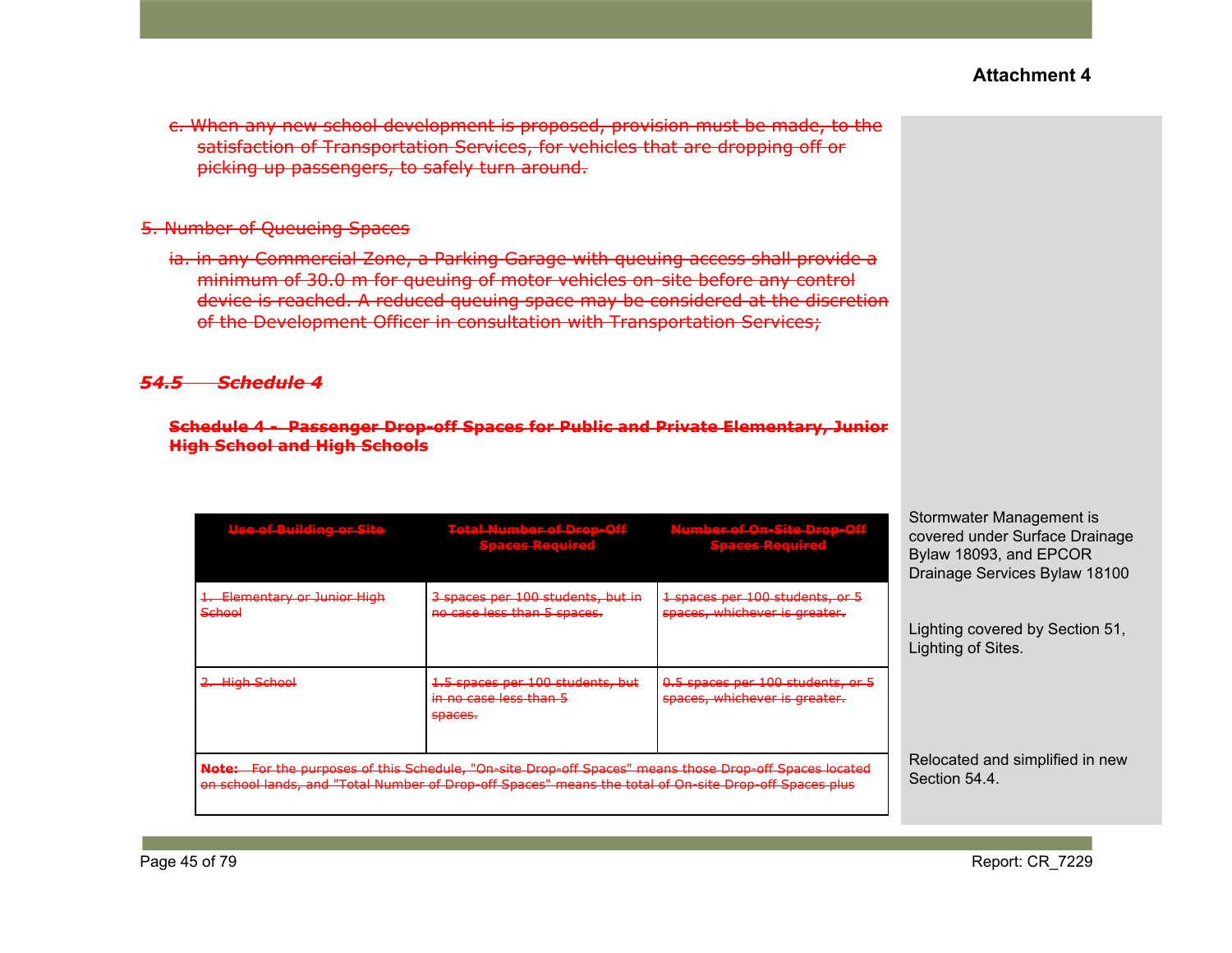any Drop-off Spaces located on City-owned property within the roadway plan, as approved by Transportation Services.

#### *54.6 Hardsurfacing and Curbing of Parking and Loading Spaces*

1. General Requirements

| <del>a. Required parking and loading facilities shall provide for, and include, an</del> |
|------------------------------------------------------------------------------------------|
| adequate, safe and convenient arrangement of vehicular points of ingress or              |
| egress, driveways, internal roadways, aisles and ramps, loading of motor                 |
| vehicles all in relation to buildings and entry points to buildings on the Site.         |

- b. Such facilities shall comply with the following design, development and maintenance standards:
	- i. all required parking and loading facilities shall be clearly demarcated, have adequate storm water drainage and storage facilities, and be Hardsurfaced;
	- ii. Notwithstanding Section 54.6(1)(a)(i), parking and loading facilities, and the access thereto, are not required to be Hardsurfaced until the roadway or Lane from which access is provided is Hardsurfaced; and
	- iii. in situations where lighting of off-street parking and loading facilities is to be provided, the lighting shall be arranged, installed and maintained to deflect, shade and focus light away from any adjacent land Uses.

#### 2. Residential Zones

- a. Every Driveway, off-street parking or loading space, and access provided or required in any Residential Zone, including the area contained within City-owned land from which access or egress is obtained, shall be Hardsurfaced if access is from a public roadway which is Hardsurfaced or gravelled.
- b. For an on-site Driveway or Parking Area in any Residential Zone, the area required to be Hardsurfaced may be constructed on the basis of separated Hardsurfaced tire tracks

Reallocated hardsurfacing to 54.4

Simplified and relocated to 54.1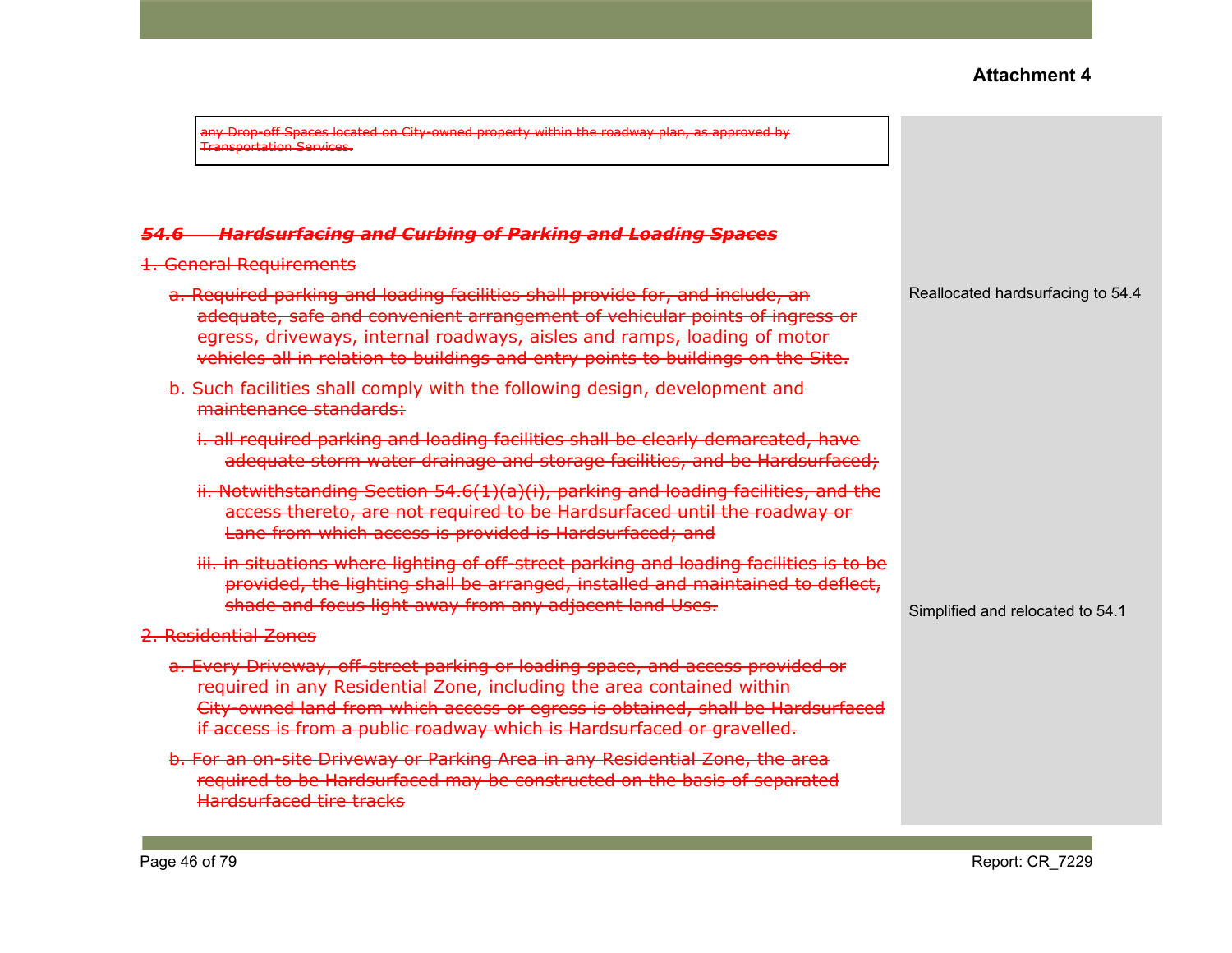#### 3. Commercial Uses, Industrial Uses, and Multi-unit Project Developments

- a. Every off-street parking or loading space provided or required for any Commercial Use, and the access thereto, including the whole area contained within the City-owned land to which a curb crossing permit applies, shall be Hardsurfaced if the access is from a public roadway which is Hardsurfaced.
- b. Every off-street parking or loading space provided or required for an Industrial Use, and the access thereto, including the whole area contained within the City-owned land to which a curb crossing permit applies, shall be Hardsurfaced if such area lies in front of the principal building. Any area at the rear or the side of the principal building provided or required for off-street parking or loading space need not be Hardsurfaced, but shall be of such a surface that shall minimize the carrying of dirt or foreign matter upon the highway.
- c. Where a Hardsurfaced Parking Area has been provided on a Site to the minimum required, then the type of surface permitted for Parking Areas and Walkways on the balance of the Site shall be of such material approved by the Development Officer, in consultation with Transportation Services.
- d. In parking areas and similarly congested locations, curbs and other protective measures shall be used to protect adjacent Fences, walls, boulevards, landscaped areas or buildings on the Site or an adjacent Site.
- e. Continuous raised or pre-cast curbing of not less than 100 mm in Height shall be provided adjacent to streets and required landscaped areas, 600 mm from the front of the parking stall. Concrete curb stops shall be placed to ensure that vehicles do not overhang boulevards, sidewalks, or required landscaped areas. Curbing shall also be required to clearly demarcate the required portion of Driveway leading to an internal roadway, aisle, ramp, parking space or loading space.
- f. Where continuing curbs are used as wheel stops, the measured size of parking spaces shall be reduced 1.0 m in length than otherwise required. In such instances, the parking layout should allow for the vehicle to overhang the curb

References simplified to Section 58 to ensure a safe physical environment.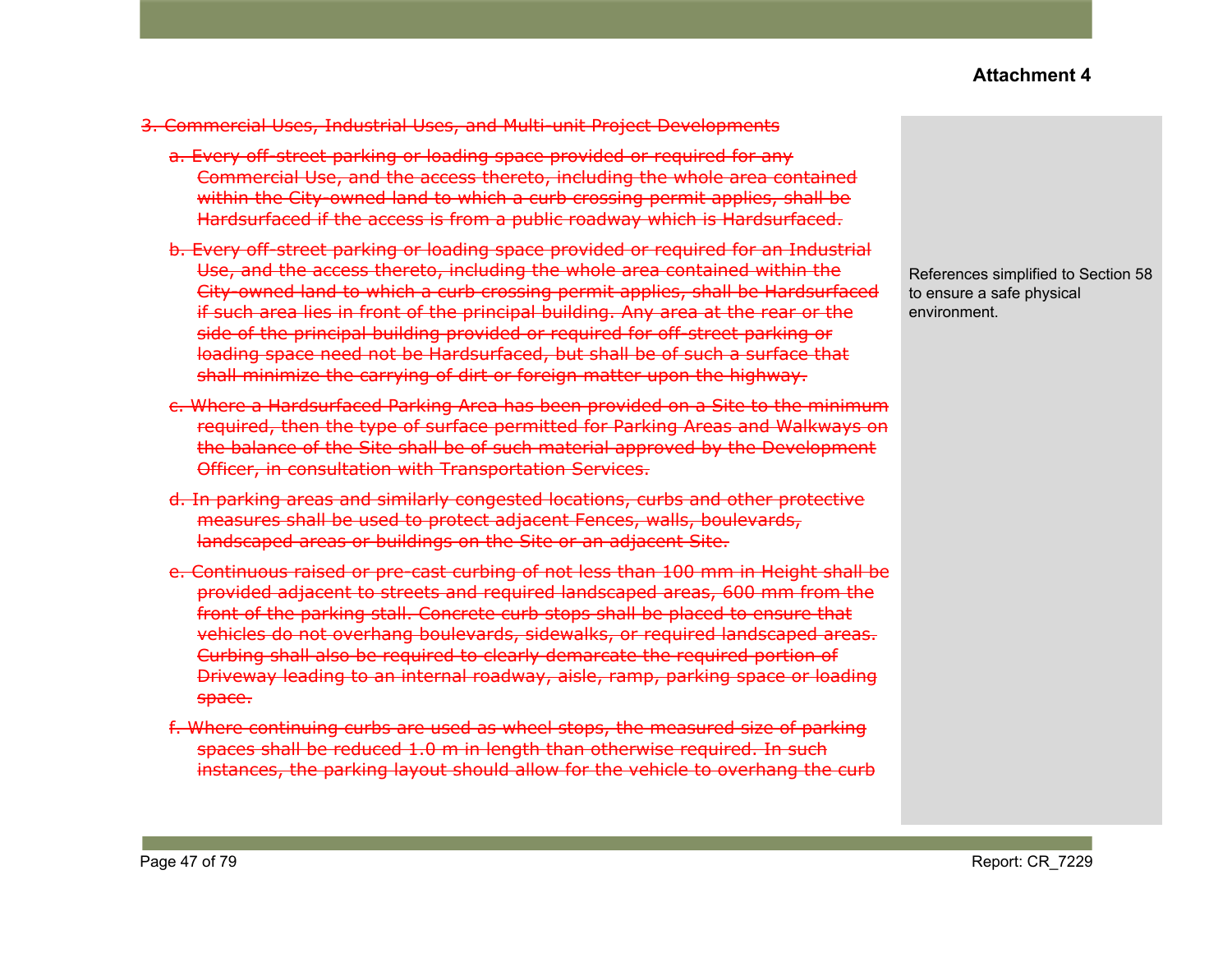by 1.0 m and such overhang areas must be clear of all obstructions (Signs, shrubs, trees, etc.) and shall not be regarded as a required landscaped area.

### *54.7 Parking Garages*

- 1. Parking Garages shall be developed in accordance with the following:
	- a. in any Commercial Zone, Commercial Uses other than the parking shall be provided at ground level along the street Frontage of Parking Garages when required by the Development Officer to provide continuity of commercial Frontage along the street. In the case of a corner Site the Development Officer shall pay due regard to the nature of the adjacent Uses on the flanking public roadway;
	- b. in any Commercial Zone, a Parking Garage with queuing access shall provide a minimum of 30.0 m for queuing of motor vehicles on-site before any control device is reached. A reduced queuing space may be considered at the discretion of the Development Officer in consultation with Transportation Services;
	- c. no dangerous goods, or flammable or combustible liquids, shall be permitted within a Parking Garage, other than as contained within, or permanently installed or connected to the fuel system of a motor vehicle using the Parking <del>Garage;</del>
	- d. Parking Garages and interior stairwells shall be designed for visual accessibility. Machine rooms, heating systems, elevators and stairwell shafts, building columns and other major visual obstructions shall be located to enable visual supervision of the parking spaces and stairwells;
	- e. entrapment spots in a Parking Garage shall be eliminated wherever possible. Potential entrapment areas such as storage rooms shall be provided with locking mechanisms. Entrapment areas can be closed with chain link Fence or other types of intrusion resistant material;
	- f. clear safety glass panels shall be incorporated in all doors leading to stairwells, corridors and entrances including elevator lobbies to allow for clear sightlines;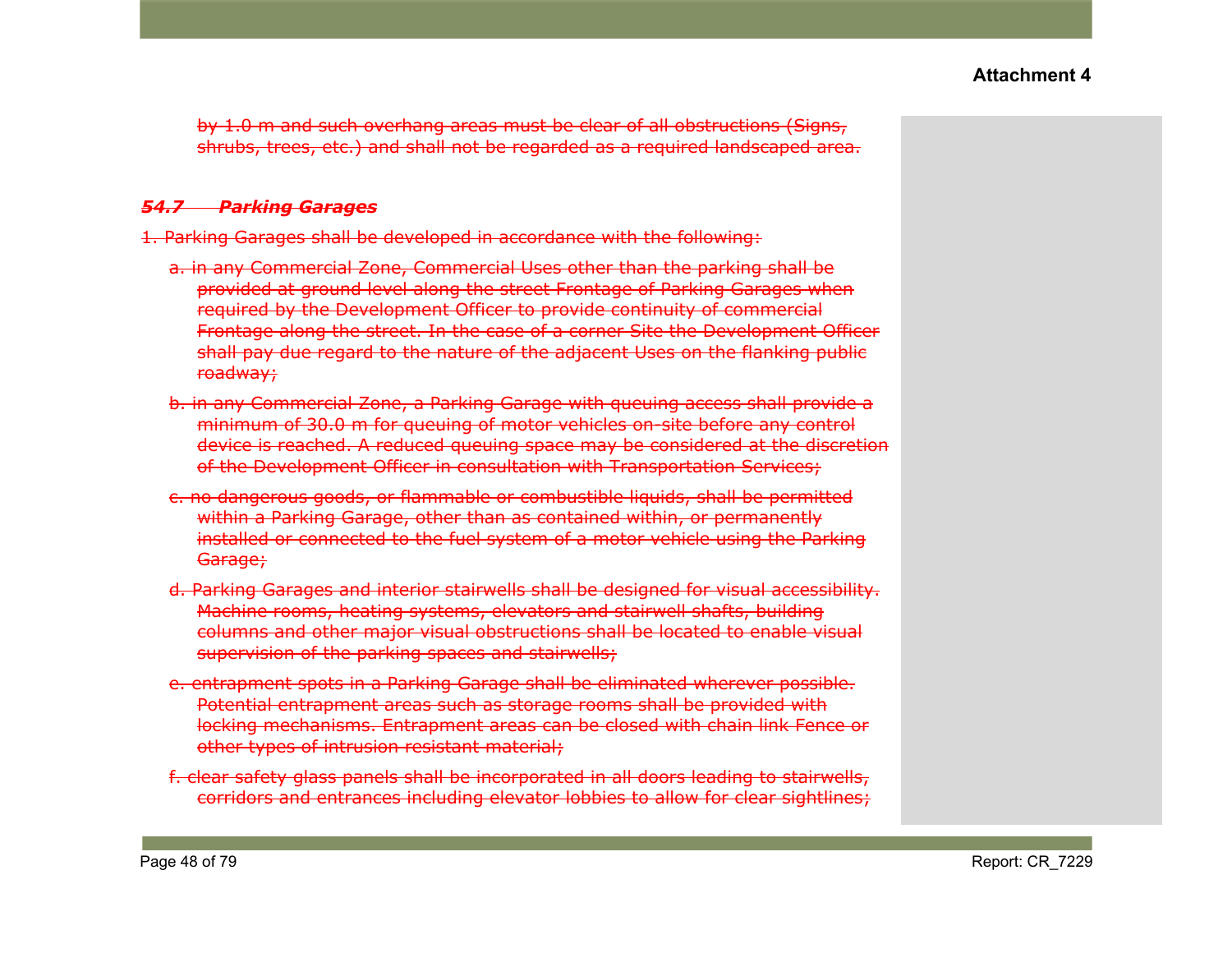- g. sharp blind corners on stairs or corridors in a Parking Garage shall be eliminated wherever possible. If blind corners can not be avoided, security mirrors or others devices such as video cameras shall be utilized;
- h. landscaping around the Parking Garage shall be of a type that permits the widest possible view from the street of all pedestrian entry and exit areas; and
- i. directional and information signage consistent in design, colour, symbols and graphics shall be provided to:
	- i. direct patrons to pedestrian exits;
	- ii. direct patrons to vehicular exits;
	- iii. identify areas so that patrons can locate their vehicles;
	- iv. advise patrons to lock their vehicles and remove all valuables;
	- v. direct patrons to the nearest intercom system;
	- vi. advise patrons of the presence of security patrols; and
	- vii. advise patrons of the presence of CCTV security cameras.
- 2. The Development Officer shall require a Crime Prevention Through Environmental Design (CPTED) assessment prepared by a qualified security consultant for any development which includes a Parking Garage.
- 3. The Development Officer shall advise the applicant of and strongly encourage compliance with the security management guidelines contained within subsection 3.1 of the Design Guide for a Safer City.

#### *54.9 Variances to Parking Amount and Design*

- *1. The Development Officer may use their variance power to reduce or eliminate the bicycle parking, loading spaces, Passenger Drop-off Spaces, or barrier-free vehicular parking requirements, or to increase parking maximums, where:*
	- *a. the variance is consistent with the intent of an applicable Statutory document*

Hardship is a standard reason to grant a variance as per the Municipal Government Act, so it is unnecessary to state that as a condition. However, there may be other reasons for allowing a variance that is not a result of hardship, such as meeting City plans, policies, or other method to minimize land use impacts. These opportunities are added to the new Section 54.9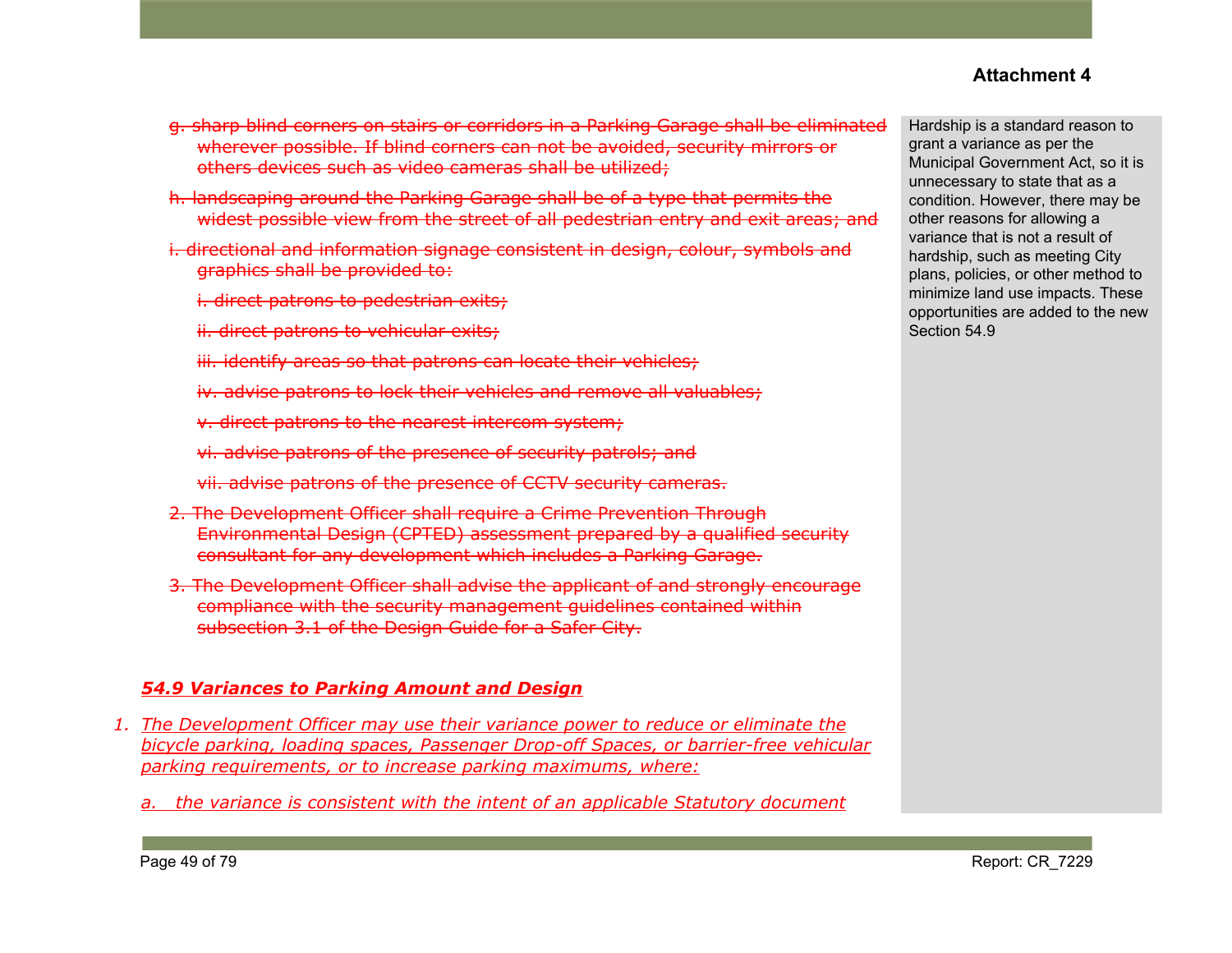- *b. the variance is consistent with the intent of an applicable Edmonton City Council Policy; or*
- *c. the variance is supported by Transportation Services, or a Transportation Demand Management plan for the Site, and the application shows implementation of the recommendations of the Transportation Demand Management plan.*
- *d. there are demonstrated physical Site constraints for a specific development which shall limit the location and number of on-site loading or Passenger Drop-off Spaces which can be provided; or*
- *e. there are no physical Site constraints, but where all parties are agreed on alternate solutions to the development of Passenger Drop-off Spaces, and where the Development Officer is satisfied that such alternate solutions are adequate.*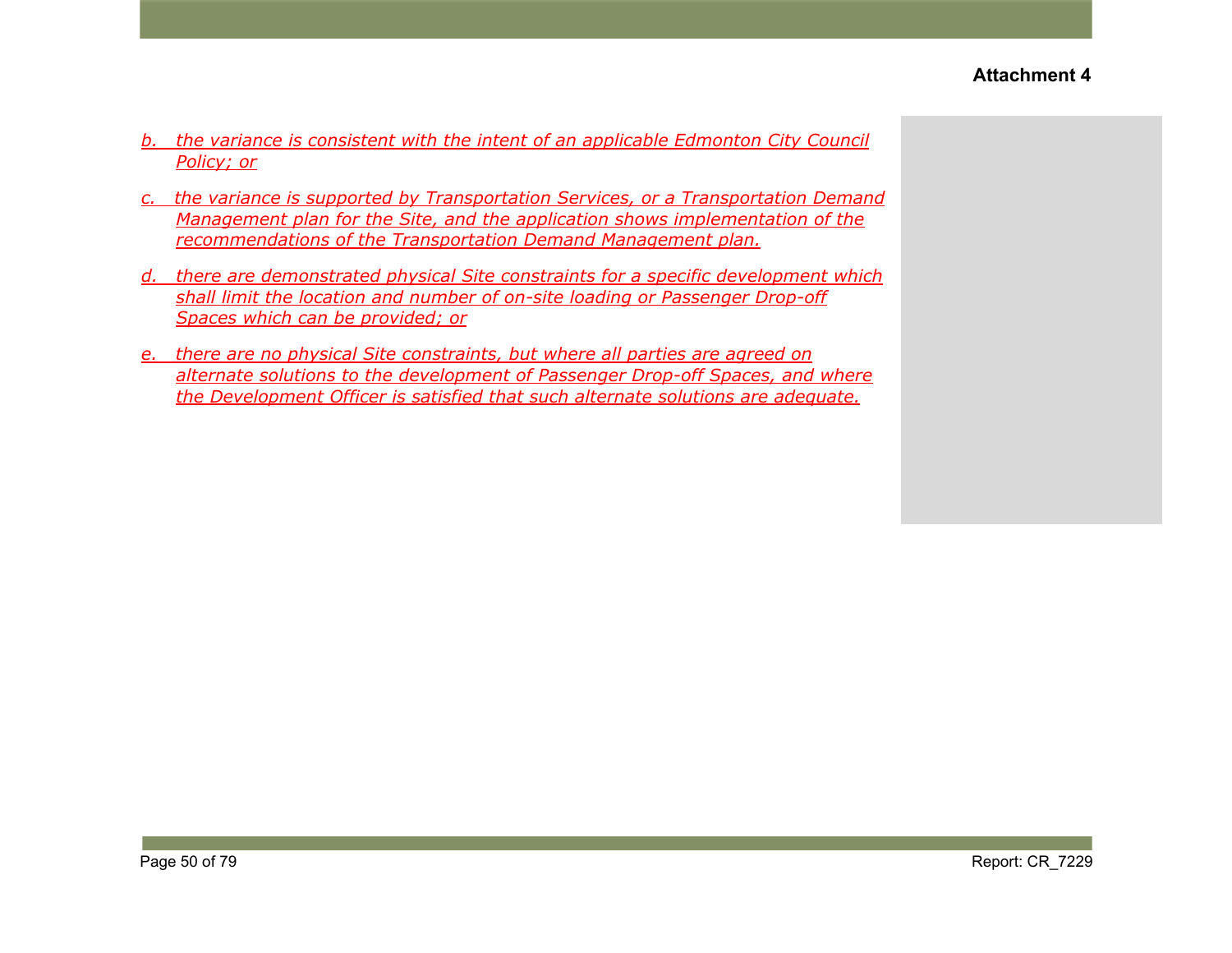### *55. Landscaping*

#### **55.3 General Planting Requirements**

1. Unless otherwise specified in this Bylaw, Landscaping shall be provided in accordance with the following:

a. for new Multi-unit Project Development consisting of Single Detached Housing, Semi-detached Housing, Duplex Housing, Row Housing, Stacked Row Housing and Apartment Housing or for new Mobile Homes when developed as part of a Mobile Home Park, the number of trees and shrubs shall be determined on the basis of the following:

i. one tree for each 35 m2 and one shrub for each 15 m2 of Setback;

ii. one tree for each 20 m2 and one shrub for each 10 m2 of  $parking$  area islands *required landscaped area* as determined bysubsection 54.3(4); and

iii. in no case shall there be less than one tree per parking area islands *required landscaped area*.

b. for new development consisting of Residential-Related Use Classes, Commercial Use Classes, Industrial Use Classes, Basic Services Use Classes, and Community, Educational, Recreational and Cultural Service Use Classes, the number of trees and shrubs provided shall be determined on the basis of the following:

i. one tree for each 25 m2 and one shrub for each 15  $m<sup>2</sup>$  of Setback;

Updated reference.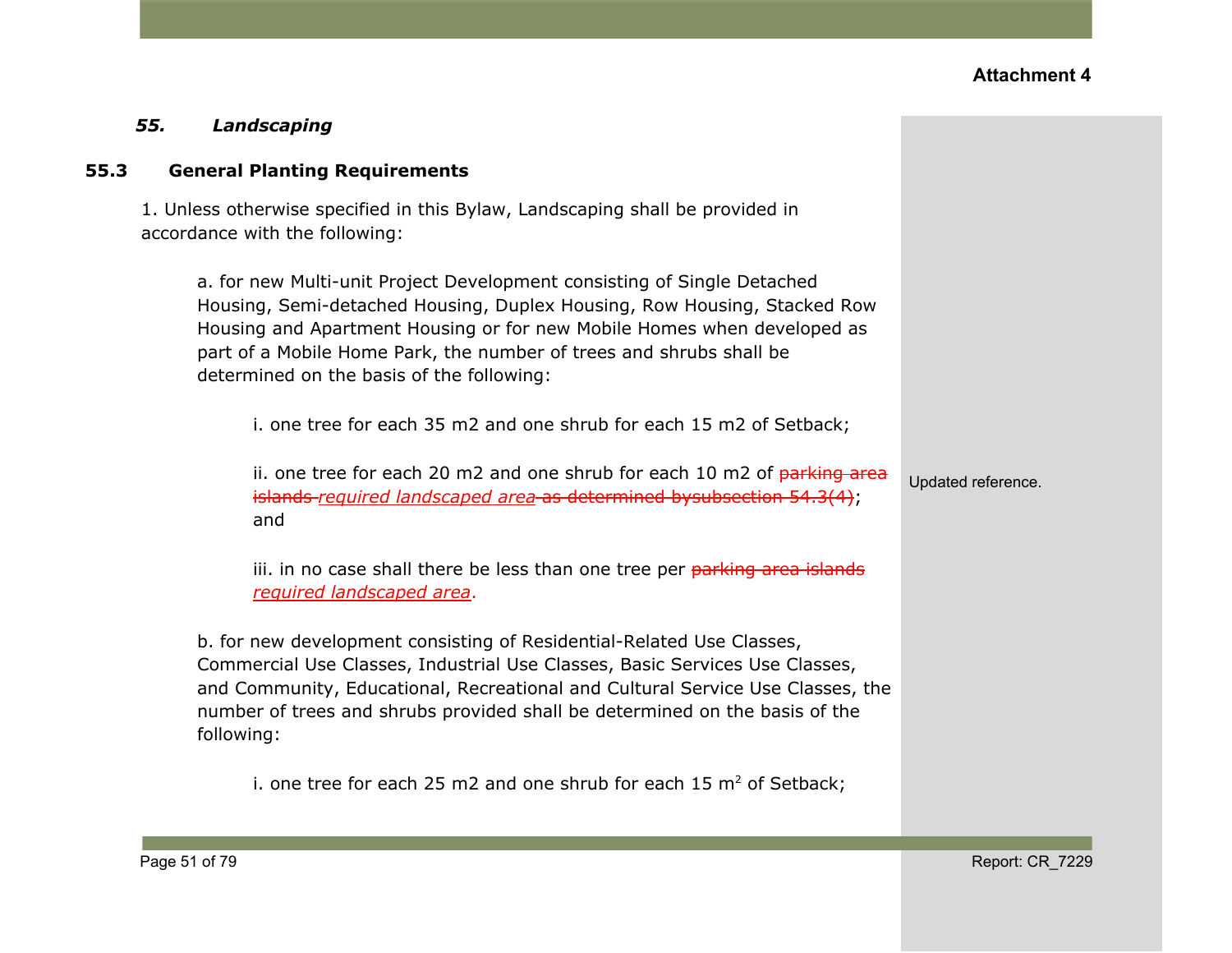ii. one tree for each 20 m2 and one shrub for each 10 m2 of  $\frac{1}{10}$  parking area islands *required landscaped area* as determined by *54.4(1)(b)* subsection  $54.3(4)$ ; and

iii. in no case shall there be less than one tree per parking area islands *required landscaped area*;

#### *58. General Performance Standards for a Safe Physical Environment*

The Development Officer *Site and building layouts* shall encourage the inclusion of *include* design elements that *take the principles of Crime Prevention Through Environmental Design (CPTED) into consideration*, readily allow for casual surveillance, particularly for commercial, industrial, multi-unit residential Uses and *Parking Facilities*parkade structures. These elements may include, but are not limited to,*: elements that allow for natural surveillance, increase sightlines and activity; and*, large window areas, high quality interior and exterior lighting,*. The* physical layout *and landscaping shall* that reduces the vulnerability of pedestrians *by* (avoiding *areas of concealment or entrapment such as:*, long public corridor spaces, stairwells, or other movement predictors<del>),</del>; *avoiding landscaping hazards such as: unpruned trees, rocks that can be thrown, or blind corners; and by locating* the placement and use of Landscaping that limits areas of concealment, and the location of parking areas close to building access points *and by using wayfinding mechanisms*. The Development Officer *may*shall require a Crime Prevention Through Environmental Design assessment prepared by a qualified security consultant for multi-unit residential/commercial/institutional/industrial developments that, in the opinion of the Development Officer, requires such an assessment. *, and may apply conditions to the approval of the Development Permit based on the recommendations of the CPTED assessment to promote a safe physical environment.* The Development Officer shall advise applicants of the approved crime prevention design guidelines contained in the Design Guide for a Safer City, such as

Updated reference.

These rules have been simplified and apply to all parking areas, not just parkade structures.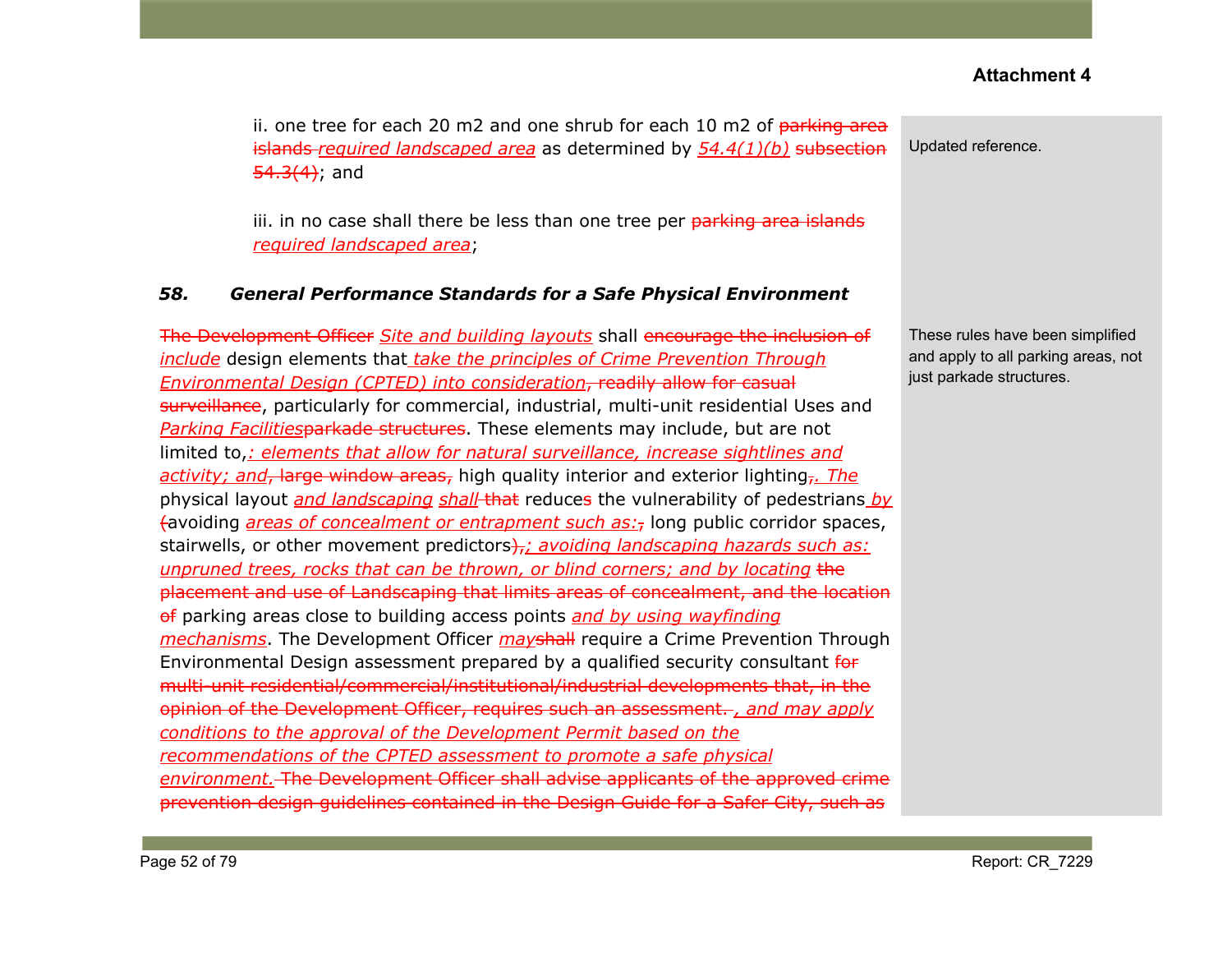the layout and design of buildings and associated parking and loading areas, yards and landscaped areas, to promote a safe, well-lit physical environment. In addition, the Development Officer shall apply the requirements of [subsection](https://webdocs.edmonton.ca/InfraPlan/zoningbylaw/ZoningBylaw/Part1/Development/54_7_Parking_Garages.htm) 54 (7) to Parking Garages.

### *72. Vehicular - Oriented Uses*

#### **72.2 Development Regulations**

5. Queuing Space shall be provided as follows:

*e. in any Commercial Zone, a Parking Garage with queuing access shall provide a minimum of 30.0 m for queuing of motor vehicles on-site before any control device is reached. A reduced queuing space may be considered at the discretion of the Development Officer in consultation with Transportation Services.*

#### *94. Supportive Community Provision*

- 1. The portion of a Development Permit application for Apartment Housing or Group Homes that achieves all of the criteria listed in subsection 94(1)(a) Supportive Community Criteria, shall be considered a supportive community and the regulations of subsection 94(1)(b) shall apply.
	- a. Supportive Community Criteria:

viii. the dimensions for parking spaces are shown to be in accordance with subsection 54.2(4)(a)(ii) of this Bylaw.

b. Supportive Community Regulations:

Relocated and retained.

Not necessary to reference other parts of the bylaw; these rules will already apply.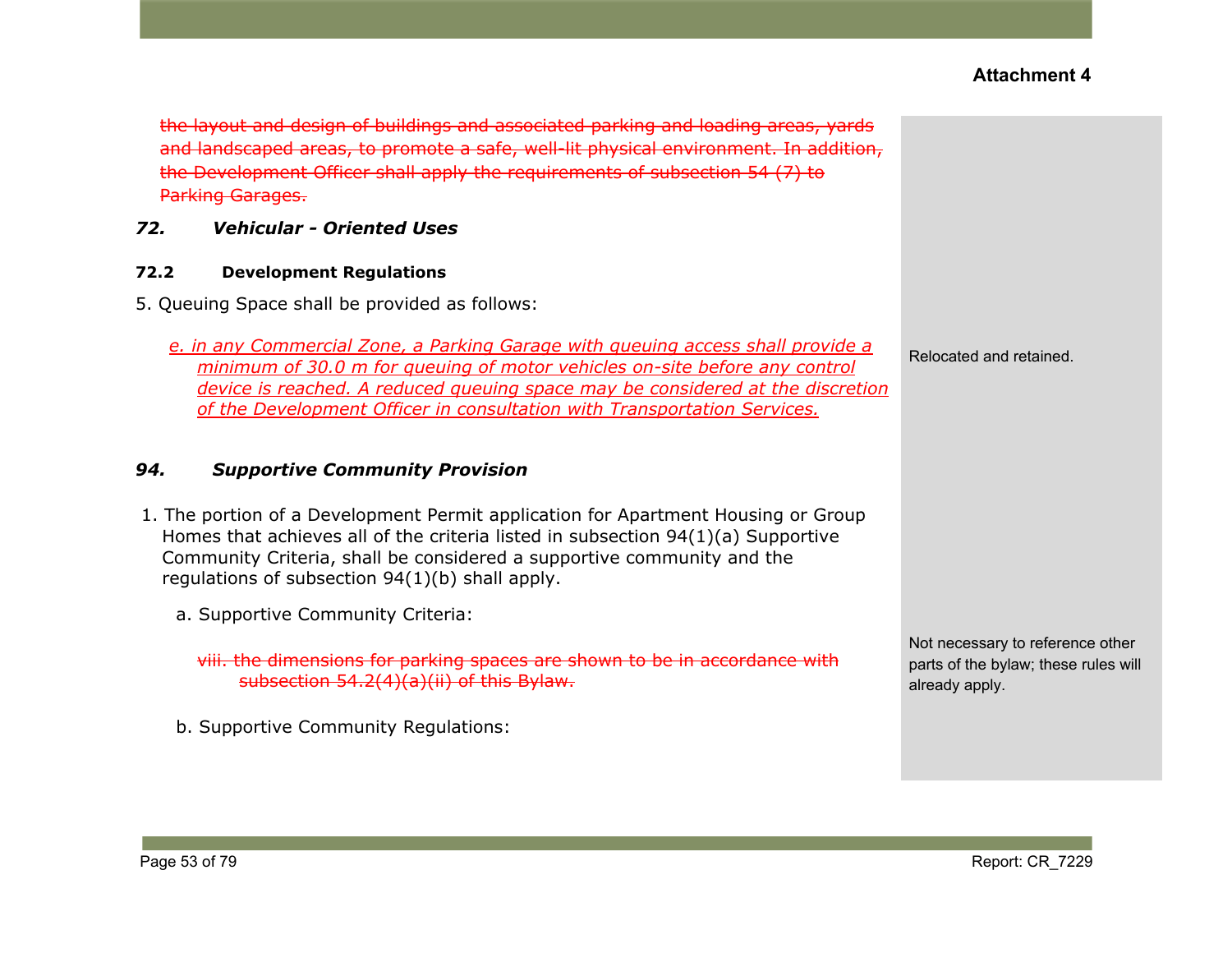i. parking for Apartment Housing and Group Homes that meet the criteria of Section 94(1)(a) above shall be provided in accordance with [Section](https://webdocs.edmonton.ca/InfraPlan/zoningbylaw/ZoningBylaw/Part1/Development/54_2_Schedule_1.htm) 54.2 [Schedule](https://webdocs.edmonton.ca/InfraPlan/zoningbylaw/ZoningBylaw/Part1/Development/54_2_Schedule_1.htm) 1 of this Bylaw; and

ii. density shall be calculated in accordance with the Zone in which the development is located, except that the maximum density may be increased by 25%. If a Dwelling or Sleeping Unit is designed to convert into a smaller unit, the density and parking shall be calculated based upon the highest number of potential Dwellings or Sleeping Units.

## *130 (RPL) Planned Lot Residential Zone*

### **130.4 Development Regulations for Permitted and Discretionary Uses**

11. On-site parking shall be located in accordance with the regulations of [Section](https://webdocs.edmonton.ca/InfraPlan/zoningbylaw/ZoningBylaw/Part1/Development/50__Accessory_Uses_and_Buildings.htm) 50 of this Bylaw, and provided in accordance with the following requirements:

a. for Sites with reduced Side Setbacks, including Sites where one Side S is reduced to zero, the Garage or Parking Area shall not encroach on the private maintenance easement;

b. Parking Areas shall be developed in accordance with Site Coverage and Setback requirements for Accessory Buildings in accordance with Section 50.3 of this Bylaw; and

c. Parking Areas, Garages and Garage pads must be developed with the following requirements:

i. one Garage or Garage pad shall be clearly demarcated both on the Site and on the plan accompanying any application for a principal building. A hard surface Walkway is required between the Garage or Garage pad and an entry to the Dwelling; or

ii. a Parking Area shall be developed, the dimensions of which shall conform to the off-street parking space requirements of Section 54.2(4) of this Bylaw. The Parking Area shall include an underground electrical power connection with outlet on a post approximately 1.0 m in Height, located within 1.0 m of the Parking Area.

Not necessary to reference other parts of the bylaw; these rules will already apply.

These regulations are redundant and no longer needed; this is over-regulation.

The requirement for an electrical plug in is proposed to be removed for being overly prescriptive, and not related to land-use impacts.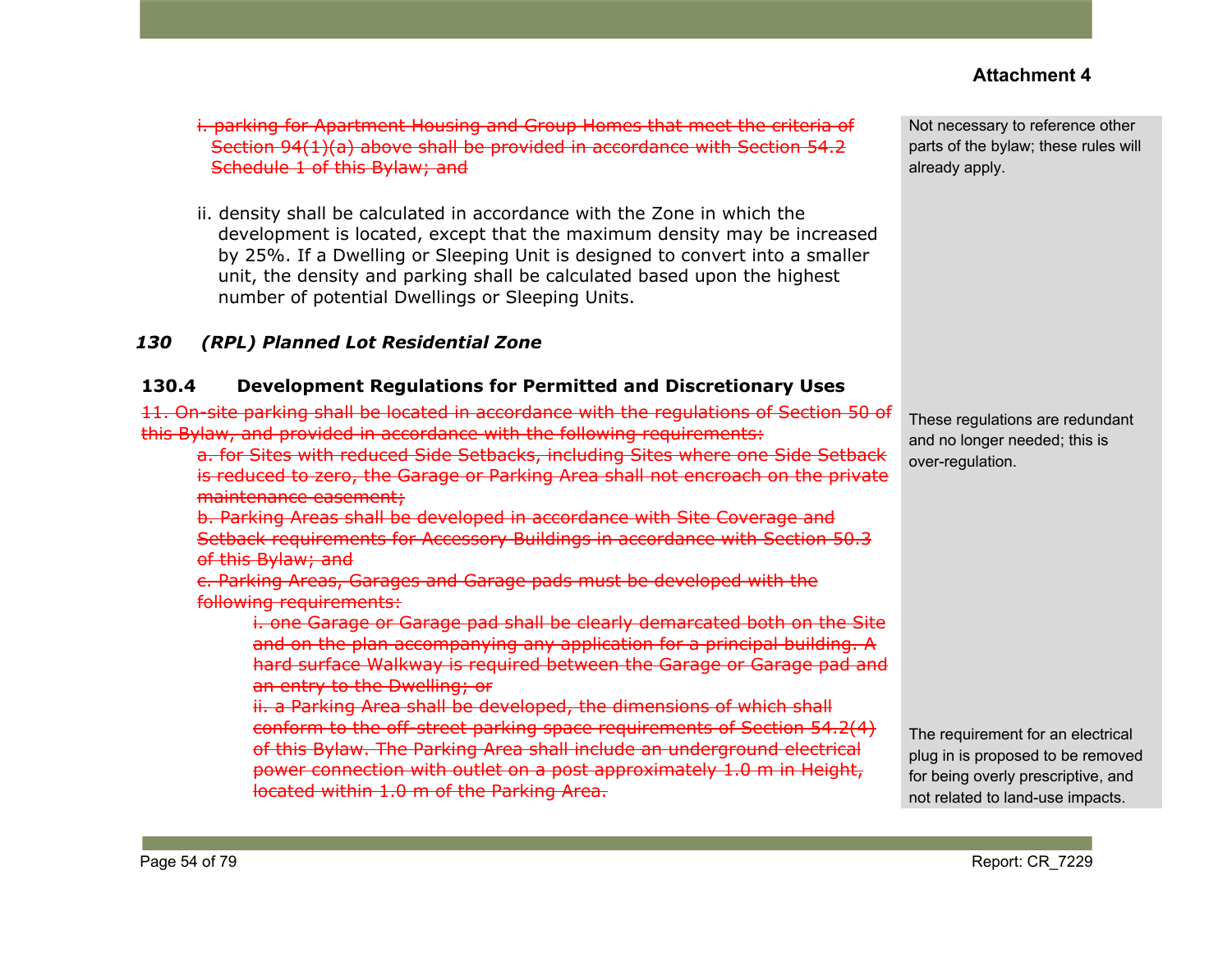#### *150 (RF4) Semi-detached Residential Zone*

#### **150.4 Development Regulations for Permitted and Discretionary Uses**

10. On-Site parking shall be located in accordance with Section 50 of this Bylaw. On-Site parking shall be provided by means of one of the following options:

a. on-Site parking may be provided within a Garage or Garden Suite. A mutual Garage may be constructed on the common property line to the satisfaction of the Development Officer;

b. on-Site parking may be provided by means of a Garage pad. A Garage pad shall not be constructed over a common property line; or

c. on-Site parking may be provided by means of a Parking Area, the dimensions of which shall conform to the off-street parking space requirements of subsection 54.2(4) of this Bylaw. The Parking Area shall include an underground electrical power connection with outlet on a post approximately 1.0 m in Height, located within 1.0 m of the Parking Area.

A hard surface Walkway is required between the Garage, Garage pad, or Parking Area and an entry to the Dwelling.

#### *155 (RMD) Residential Mixed Dwelling Zone*

**155.4. Development Regulations for Permitted and Discretionary Uses**

These regulations are redundant and no longer needed; this is over-regulation and not related to land-use impacts.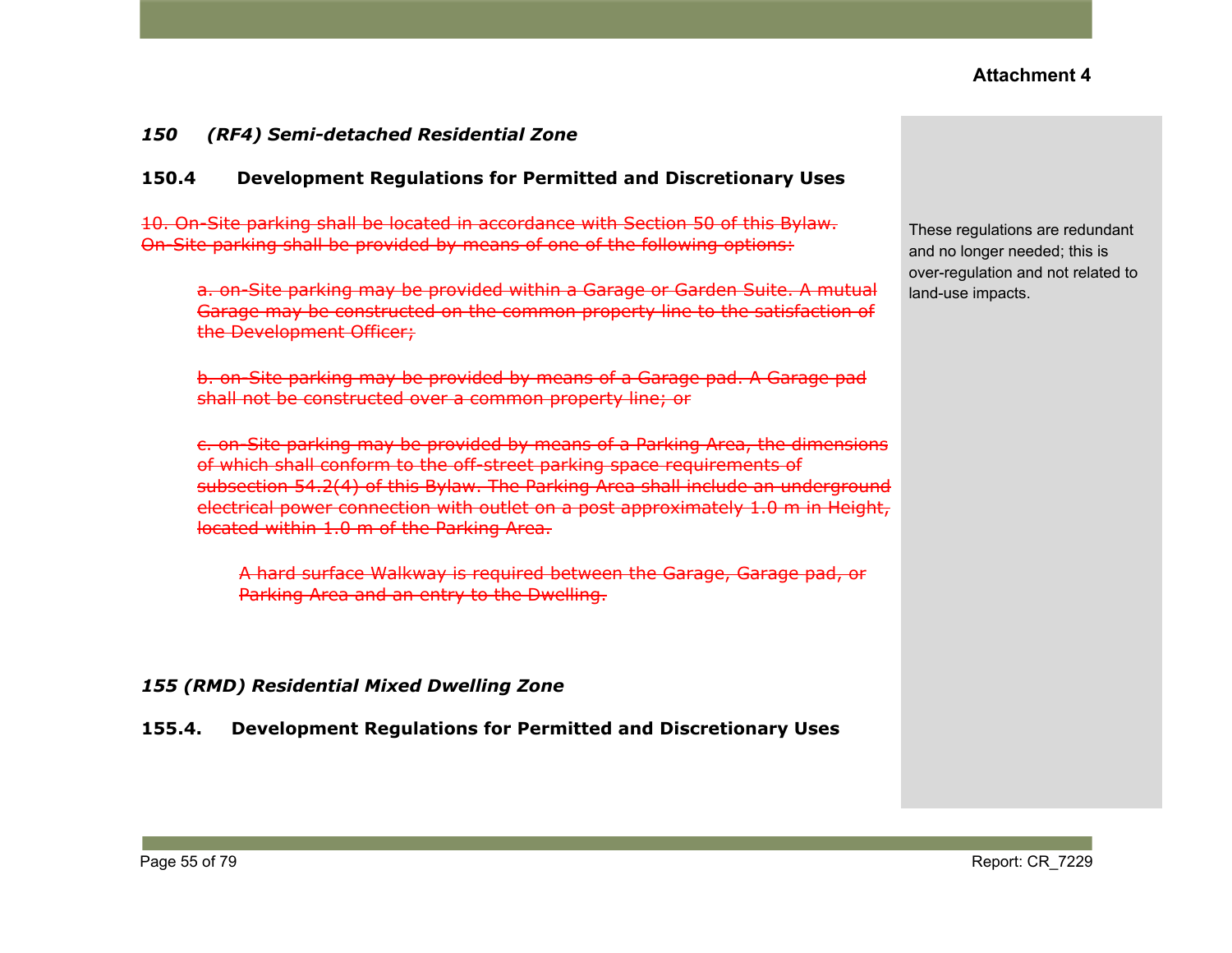- 24. Notwithstanding subsection 54.3, a front attached Garage for Row Housing and Semi-Detached Housing as part of a Zero Lot Line Development shall be developed with the following regulations:
	- a. The width of the Garage shall not exceed 65% of the width of the front of the dwelling<sub>7</sub> and

b. Driveway widths shall be no wider than the width of the Garage.

### *165 (UCRH) Urban Character Row Housing Zone*

10. Where the required off-street parking spaces are located at the rear of any Dwelling the following requirements apply:

- a. one Garage, or Site for one Garage shall be clearly demarcated both on the Site and on the plan accompanying any application for a principal building, located in accordance with the regulations of this Bylaw. A Hardsurfaced Walkway is required between the Garage or Garage Site and an entry to the Dwelling;
- b. where detached rear parking Garages are developed, the maximum width of the building containing the Garage(s) shall not exceed:
	- i. 24 m, provided that the building does not contain more than four separate Garages, outside of neighbourhoods located within the boundaries of the Mature Neighbourhood Overlay (MNO), unless exempted under subsection 165.5(5) of this Zone;
	- ii. 12 m, provided that the building does not contain more than two separate Garages, in neighbourhoods located within the boundaries of the Mature Neighbourhood Overlay (MNO);"

Updated reference

These regulations are redundant and no longer needed; this is over-regulation and not related to land-use impacts.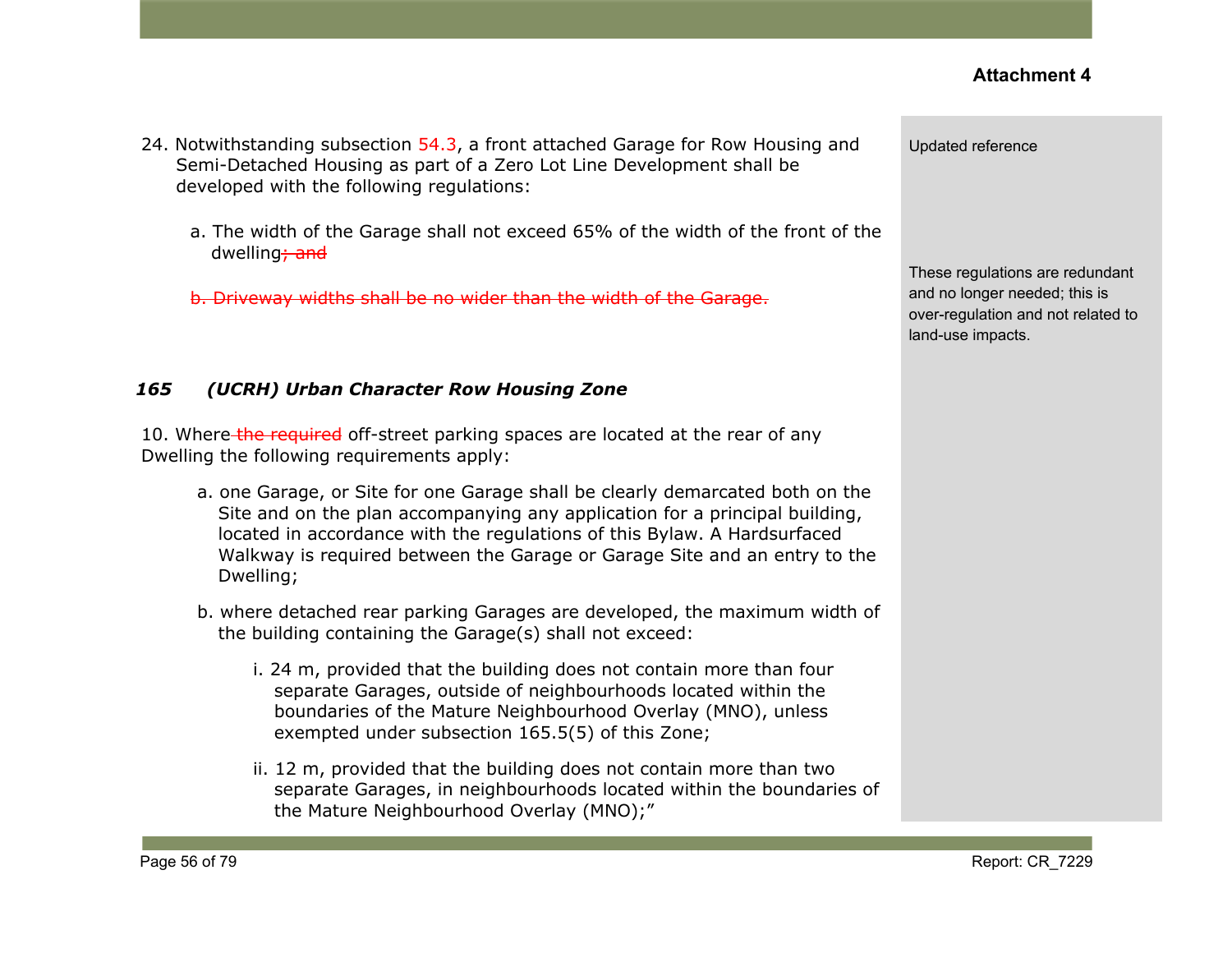c. parking area shall be developed in accordance with the following:

i. where no Garage is developed, a Hardsurfaced parking area to accommodate required parking to a minimum depth of 4.88 m, and otherwise in accordance with the requirements of subsection 54.2 and Schedule 55.4 of this Bylaw, shall be constructed at the rear of each Lot; ii. Tandem parking shall be allowed in accordance with Section 54.2 Schedule 1, provided that at least one tandem parking space has a minimum depth of 5.5 m;

iii. Such hard surface parking area shall include an underground electrical power connection with outlet on a post 1.0 m in Height, located within 1.0 m of the parking area.

*230 (RA9) High Rise Apartment Zone*

#### **230.6 Development Regulations for the Landscaping, Lighting, Parking, and Site Design**

3. Parking

a. Parking Garages located underground shall be permitted to be built to the property line.

b. To contribute to healthy root development of required landscaping, a minimum soil depth of 1.2 m shall be provided above all underground Parking Garages that extend beyond the above-ground footprint of the building. The 1.2 m shall be provided below the original finished ground level of the Site.

a.c. Vehicular access to parking shall be from the abutting Lane. Where there is no Lane, parking access shall be designed to minimize disruption to the Yard, sidewalk, existing trees, and existing streetscape and where possible, should be provided from the street which has the lowest vehicle volume.

b. d. Parking shall be provided in accordance with Section 54.

These regulations are redundant and no longer required, as they are covered in other parts of Section 54, as amended.

These regulations are moved the general requirements for all zones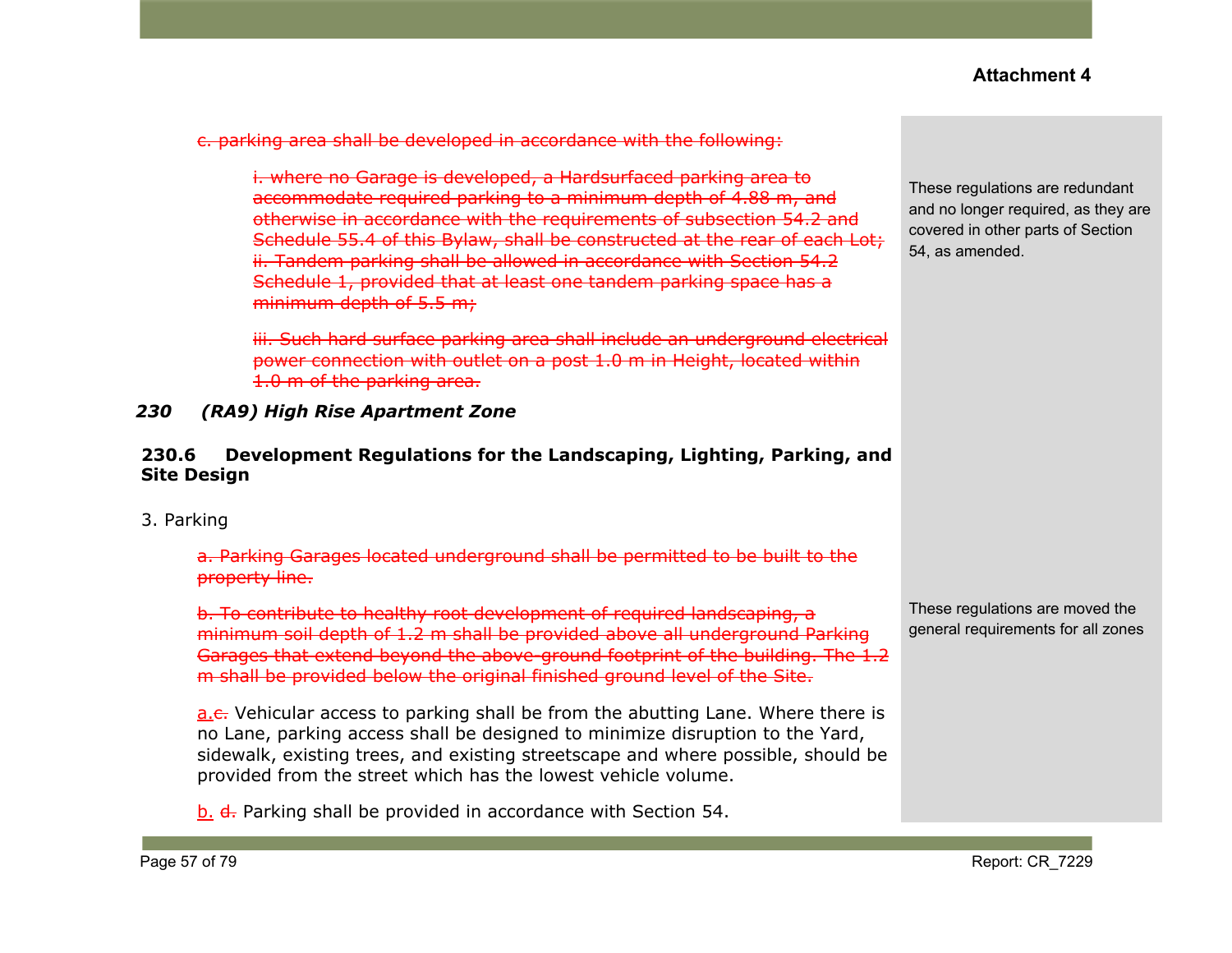## **230.7 Development Regulations for Permitted and Discretionary Uses**

#### 8. Non-accessory Parking

a. Non-Accessory Parking shall only be developed as a part of a building that contains a Tower.

b. Non-accessory Parking shall only be developed where the total proposed parking supply for the Site exceeds the maximum parking requirement as specified in Section 54 [Schedule](https://webdocs.edmonton.ca/InfraPlan/zoningbylaw/ZoningBylaw/Part1/Development/54__Parking__Loading_and_Passenger_Drop-off.htm) 1.

#### *340 (CB2) General Business Zone*

#### **340.5 Additional Development Regulations for Discretionary Uses**

1. The following regulations shall apply to Automotive and Minor Recreational Vehicle Sales/Rentals, Convenience Vehicle Rentals and Truck and Mobile Home Sales/Rentals developments:

a. all storage, display and parking areas shall be hardsurfaced in accordance with [subsection](https://webdocs.edmonton.ca/InfraPlan/zoningbylaw/ZoningBylaw/Part1/Development/54_6_Hardsurfacing_and_Curbing_of_Parking_and_Loading_Spaces.htm) 54.6(1) of this Bylaw;

b. all display areas that abut a Residential Zone or a Lane serving a Residential Zone shall be screened in accordance with the provisions of [subsection](https://webdocs.edmonton.ca/InfraPlan/zoningbylaw/ZoningBylaw/Part1/Development/55__Landscaping.htm) 55.4(4) of this Bylaw; and

 $a$  e. lighting for the display areas shall be mounted on lamp standards and no exposed bulbs or strings of lights shall be used.

Non-accessory parking will not be replaced with the new uses Parking Facility - Surface and Parking Facility - Structured as stand-alone parking structures were not intended in the RA9 zone. Parking that is integrated with development can continue to be shared.

This regulation is redundant and no longer needed.

This regulation has been captured in the general requirements.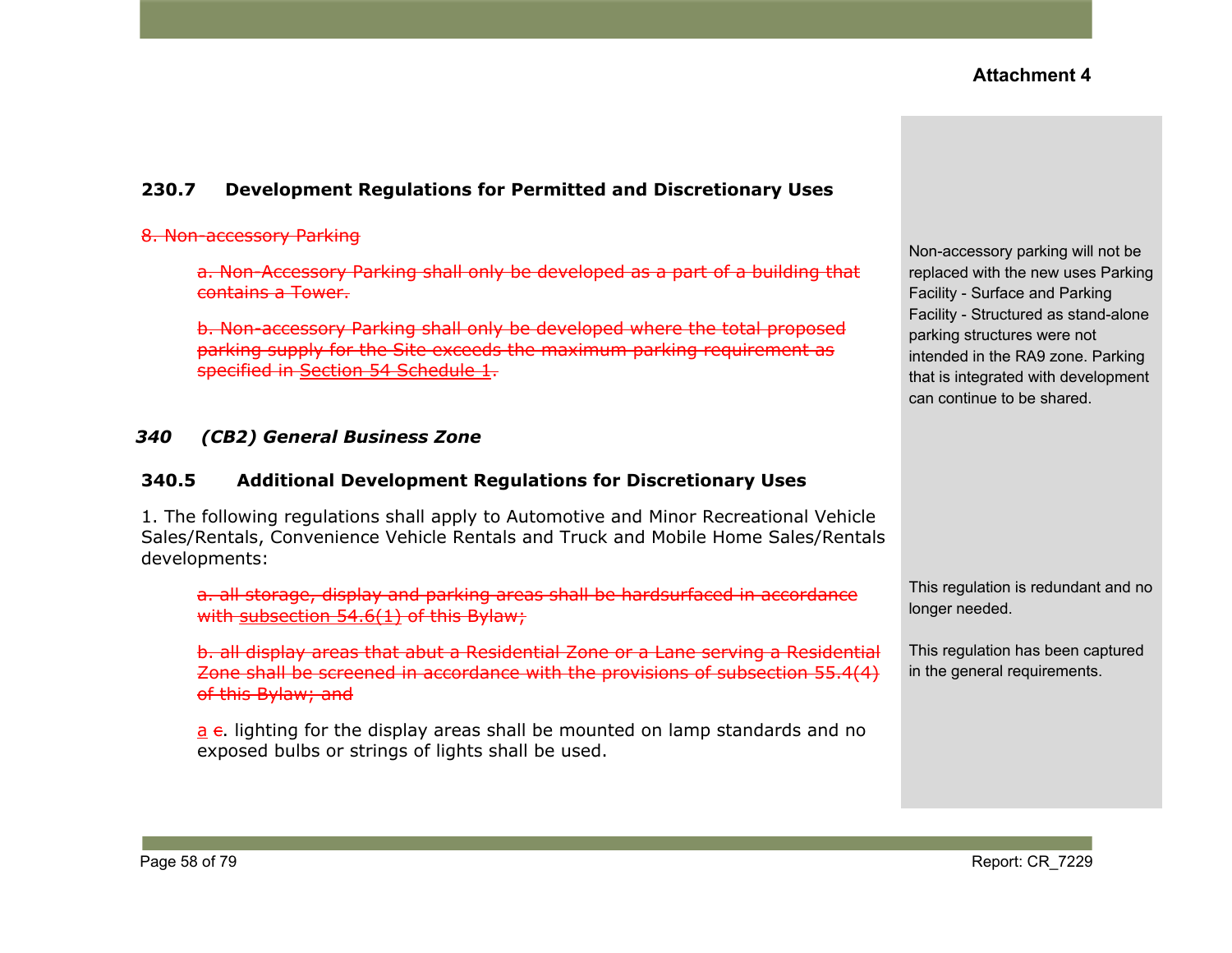### *350 (CHY) Highway Corridor Zone*

#### **350.5 Additional Development Regulations for Permitted and Discretionary Uses**

3. The following regulations shall apply to Convenience Vehicle Rentals developments:

a. all storage, display or parking areas shall be hardsurfaced in accordance with [subsection](https://webdocs.edmonton.ca/InfraPlan/zoningbylaw/ZoningBylaw/Part1/Development/54_6_Hardsurfacing_and_Curbing_of_Parking_and_Loading_Spaces.htm) 54.6(1) of this Bylaw;

b. all display areas that abut a Residential Zone or a Lane serving a Residential Zone shall be screened in accordance with the provisions of [Section](https://webdocs.edmonton.ca/InfraPlan/zoningbylaw/ZoningBylaw/Part1/Development/55__Landscaping.htm) 55.5 of this Bylaw; and

 $a$  e. lighting for the display areas shall be mounted on lamp standards and no exposed bulbs or strings of lights shall be used.

#### *400 (IB) Industrial Business Zone*

#### **400.5 Additional Development Regulations for Discretionary Uses**

1. The following regulations shall apply to Convenience Vehicle Rentals developments:

a. all storage, display or parking areas shall be hardsurfaced in accordance with [subsection](https://webdocs.edmonton.ca/InfraPlan/zoningbylaw/ZoningBylaw/Part1/Development/54_6_Hardsurfacing_and_Curbing_of_Parking_and_Loading_Spaces.htm) 54.6 of this Bylaw;

This regulation is redundant and no longer needed.

This regulation has been captured in the general requirements.

This regulation is redundant and no longer needed.

This regulation has been captured in the general requirements.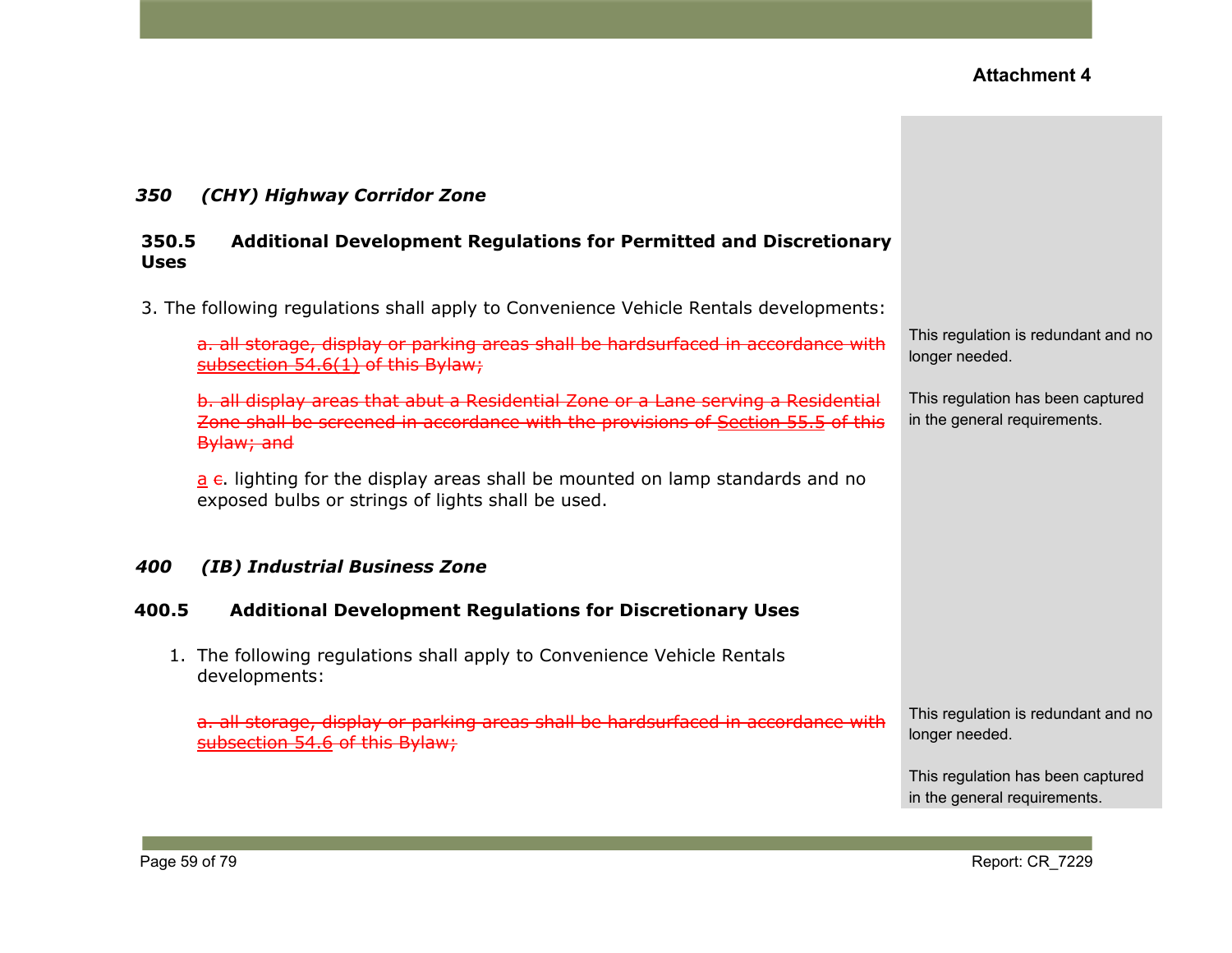| b. all display areas that abut a Residential Zone or a Lane serving a Residential<br>Zone shall be screened in accordance with the provisions of Section 55.5 of this<br>Bylaw; and               |                                                       |
|---------------------------------------------------------------------------------------------------------------------------------------------------------------------------------------------------|-------------------------------------------------------|
| $\underline{a}$ e. lighting for the display areas shall be mounted on lamp standards and no<br>exposed bulbs or strings of lights shall be used.                                                  |                                                       |
| 552<br>(MA2) Municipal Airport Business Industrial Zone                                                                                                                                           |                                                       |
| <b>Additional Development Regulations for Discretionary Uses</b><br>552.5                                                                                                                         |                                                       |
| 1. The following regulations shall apply to Convenience Vehicle Rentals developments:                                                                                                             |                                                       |
| a. all storage, display or parking areas shall be hardsurfaced, in accordance with<br>subsection 54.6 of this Bylaw; and                                                                          | This regulation is redundant and no<br>longer needed. |
| ab. lighting for the display areas shall be mounted on lamp standards and no exposed<br>bulbs or strings of lights shall be used.                                                                 |                                                       |
| 553<br>(MA3) Municipal Airport General Business Zone                                                                                                                                              |                                                       |
| <b>Additional Development Regulations for Discretionary Uses</b><br>553.5                                                                                                                         |                                                       |
| 1. The following regulations shall apply to Automotive and Minor Recreation Vehicle<br>Sales/Rentals, Convenience Vehicle Rentals and Truck and Mobile Home<br><b>Sales/Rentals developments:</b> | This regulation is redundant and no<br>longer needed. |
| a. all storage, display or parking areas shall be hardsurfaced in accordance with<br>subsection 54.6 of this Bylaw.                                                                               |                                                       |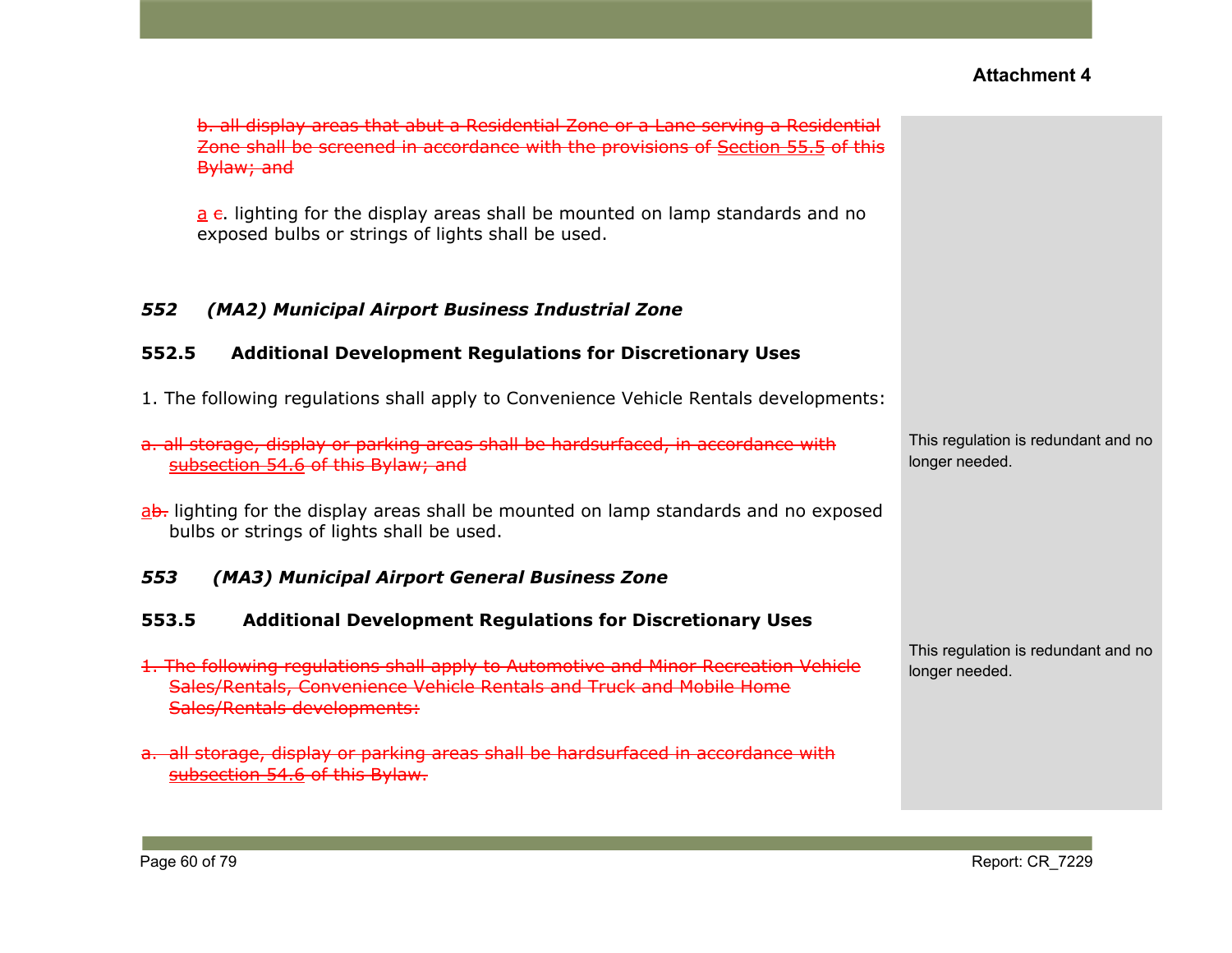#### *574. (UI) Urban Institutional Zone*

- 3. Off-street Vehicular parking shall be provided in accordance with Section 54 of the Zoning Bylaw, except that:
	- a. Vehicular parking shall be provided to a minimum of 1,500 and a maximum of 3,000 spaces.
	- . Any Development Permit for a Non-accessory Parking Use shall be for a temporary period of ten (10) years from the date of third reading of this Bylaw amendment. For greater clarity, after August 25, 2024, Non-accessory Parking shall no longer be an allowable Use. Where Non-accessory Parking is developed, the following regulations shall apply:
		- i. A minimum 3.0 m landscaped Setback shall be required from any property line Abutting a public roadway, other than a Lane;
		- ii. Every off-street parking space and access provided or required, including the area contained within City-owned land from which access or egress is obtained, shall be Hardsurfaced;
		- iii. All parking facilities shall be clearly demarcated, have adequate storm water drainage and storage facilities;
		- iv. Every off-street Parking Area shall incorporate landscaped open space within the Parking Area, calculated on the basis of 2.0  $m<sup>2</sup>$  of landscaped island area per parking space provided. This shall be landscaped in accordance with the Zoning Bylaw. Landscaped islands shall be placed to provide visual relief, to assist vehicular circulation and to organize large areas of parking into smaller cells. The number of islands provided shall be to the satisfaction of the Development Officer.

Minimum parking removed, maximum retained.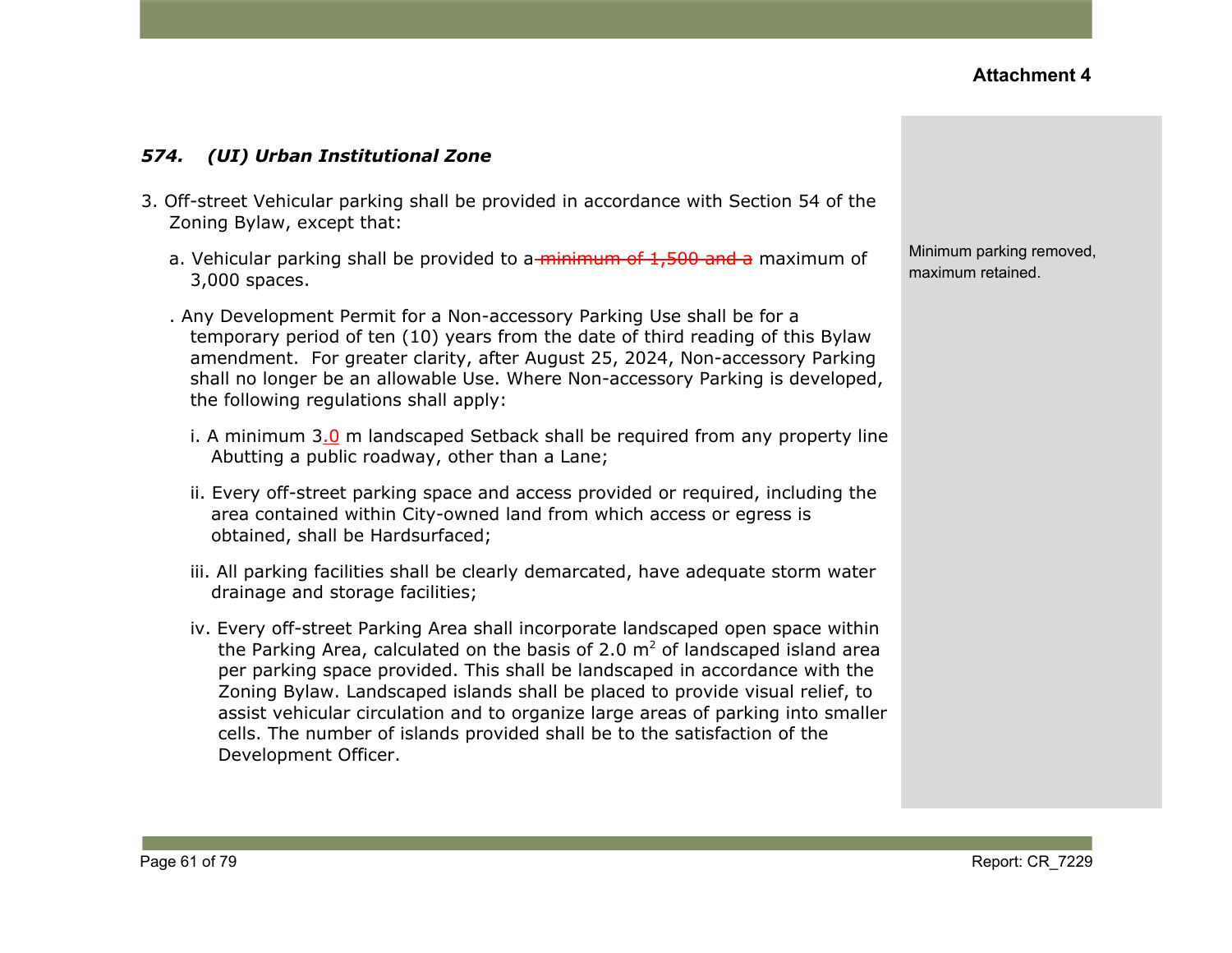| v. The storage of materials inclusive of accumulated snow on non-accessory  |
|-----------------------------------------------------------------------------|
| parking surface lots shall be in a location away from the public roadway to |
| improve safety and visibility; and                                          |

- vi. Lighting of off-street parking facilities shall be provided, and the lighting shall be arranged, installed and maintained to deflect, shade and focus light away from any adjacent land Uses as well as provide a safely lit pedestrian environment.
- be Access to vehicular Parking Garages or Parking Areas from 105 Avenue NW shall be in accordance with the 105 Avenue Corridor Study and to the satisfaction of the Development Officer in consultation with Transportation Services.
- cd No portion of an above Grade Parking Garage on the ground floor shall be allowed for a minimum depth of 10.0 m from any building Façade facing 105 Avenue NW.
- de. No portion of an above Grade Parking Garage above the ground floor of the podium portion of a building shall be allowed for a minimum depth of 6.0 m from any building Façade facing 105 Avenue NW.
- 4. Bicycle Parking shall be provided in accordance with Section 54.53 of the Zoning Bylaw, except that:
	- a. Bicycle Parking spaces shall be provided to a minimum of 10% of the number of vehicular parking spaces provided on Site, or 200 Bicycle Parking spaces, whichever is greater.
	- b. A minimum of 25% of the total number of Bicycle Parking spaces shall be provided as secure parking within a building or **accessory** parking areas. Secure parking may include any of the following: bicycle storage rooms, bike lockers, bike cages, or other similar bicycle storage areas that provide limited access.
- 5. Off-street Vehicular Loading Facilities shall be provided in accordance with Section 54 of the Zoning Bylaw, except that:

These provisions may be further refined as part of the Bike Plan.

Loading requirements are set out in the new Section 54.6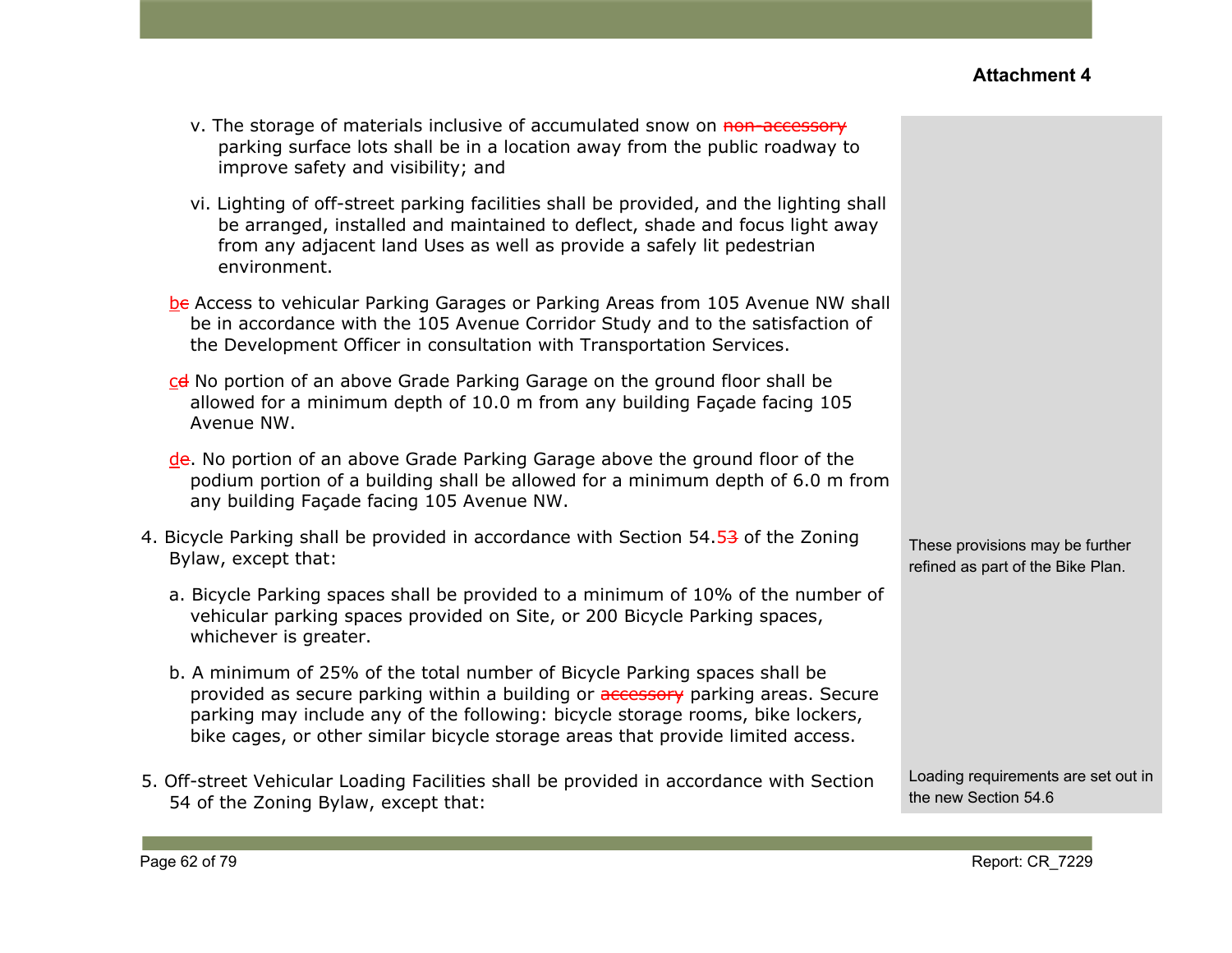- a. A centralized loading facility shall be provided with a minimum of 4 off-street loading spaces.
- b. For new building construction, or the expansion of existing structures, vehicular loading requirements may be assessed at the Development Permit stage at the request of the Development Officer. Where the applicant for a Development Permit can demonstrate through a vehicular loading demand study prepared and submitted with respect to the proposed development, that by virtue of the Use and capacity of existing loading facilities, the vehicular loading requirement for the proposed development is less than any minimum set out in Section 54.4, the Development Officer may allow a reduction from the minimum number of loading spaces. The Development Officer shall submit the demand study to Transportation Services for analysis, and the proposed reduction may be approved by the Development Officer in consultation with Transportation Services.

#### *860 The Quarters Overlay*

|                                      | <b>Loading Space Requirements</b>                                              |                                                      |
|--------------------------------------|--------------------------------------------------------------------------------|------------------------------------------------------|
| Use of<br>building or<br><b>Site</b> | <del>Gross Floor Area of</del><br><b>building</b>                              | <b>Minimum</b><br>Number of<br><b>Loading Spaces</b> |
| <del>Any</del><br>dovolonmont        | Less than 200 m <sup>2</sup>                                                   | -                                                    |
| <del>uevelopment</del><br>within the | Between 200 m <sup>2</sup> and<br>$2.500 \text{ m}^2$<br><del>2,JUU 1111</del> |                                                      |

The standard loading requirements are proposed to apply to all areas of the City.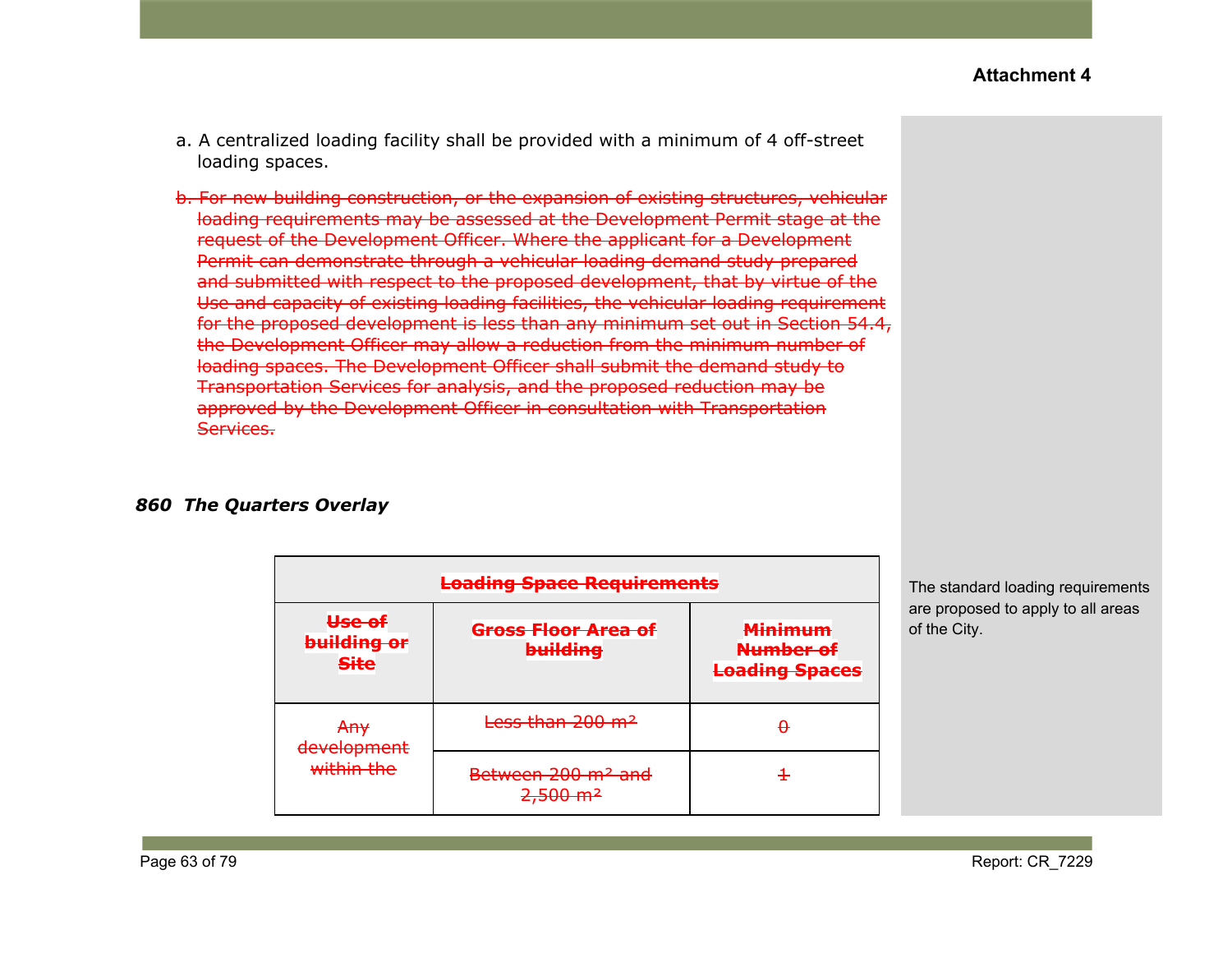| Commercial<br><b>Uses</b>                                         | Each additional 2,500 m <sup>2</sup><br>or fraction thereof                      | 1 additional   |
|-------------------------------------------------------------------|----------------------------------------------------------------------------------|----------------|
| Professional,<br>Financial, and                                   | Less than 200 m <sup>2</sup> of GFA<br>of the building                           | $\theta$       |
| Office Support<br><b>Services</b>                                 | Between 200 m <sup>2</sup> and<br>5,000 m <sup>2</sup> of GFA of the<br>building | $\pm$          |
|                                                                   | Between 5,000 m <sup>2</sup> and<br>$10,000 \text{ m}^2$                         | $\overline{2}$ |
|                                                                   | Each additional 10,000 m <sup>2</sup><br>or portion thereof                      | 1 additional   |
| Any<br>development<br>within                                      | Less than 100 dwelling<br>units                                                  | $\theta$       |
| <b>Residential</b><br><b>Related Uses</b>                         | Between 100 and 199<br>units                                                     | $\pm$          |
|                                                                   | Between 200 and 399 unit                                                         | $\overline{2}$ |
|                                                                   | Each additional 100 units<br>or portion thereof                                  | 1 additional   |
| Any<br>development<br>within the<br>Basic Services,<br>Community, | Less than 2,500 m <sup>2</sup> of<br><b>GFA of the buildings</b>                 | $\pm$          |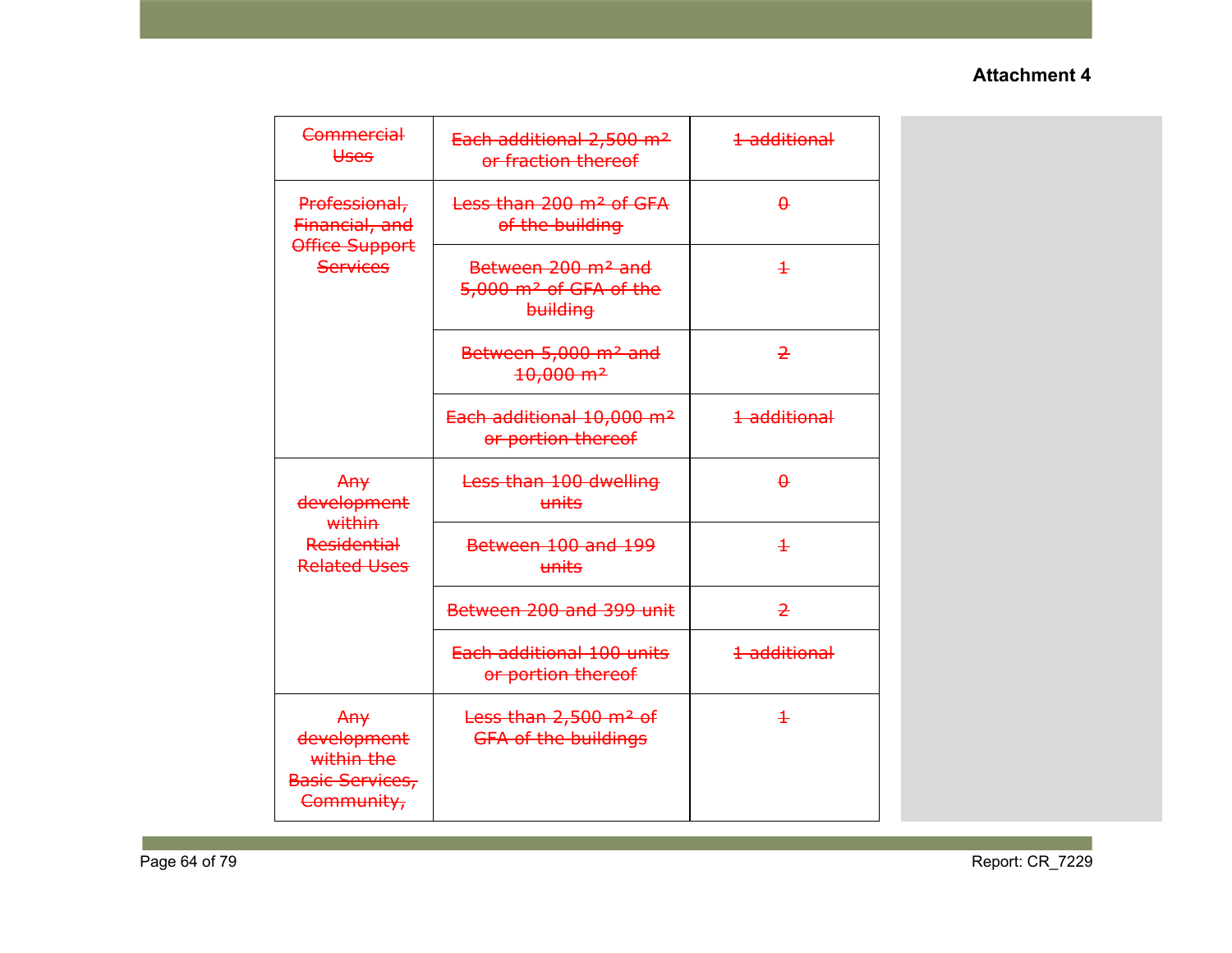| Each additional 2,500<br>$1$ additional<br>Educational,<br><del>1 duditional</del><br>m <sup>2</sup> of GFA of the building<br>Recreational,<br>and Cultural<br>or portion thereof<br><b>Service Uses</b> |
|-----------------------------------------------------------------------------------------------------------------------------------------------------------------------------------------------------------|
|-----------------------------------------------------------------------------------------------------------------------------------------------------------------------------------------------------------|

| <b>Bicycle Storage Requirements</b>                                                                                        |                                                                                                                                          |  |
|----------------------------------------------------------------------------------------------------------------------------|------------------------------------------------------------------------------------------------------------------------------------------|--|
| Use of building or Site                                                                                                    | Minimum Number<br>of Bicycle Spaces                                                                                                      |  |
| Any development within<br><b>Commercial Uses including</b><br>Professional, Financial, and<br>Office Support Services      | 20% of the number of<br>vehicular parking spaces<br>required or a minimum of 5<br>spaces, whichever is more.                             |  |
| Any development within<br>Residential Uses                                                                                 | No requirement for multi<br>family developments of less<br>than 20 units                                                                 |  |
|                                                                                                                            | A minimum of 0.5 spaces per<br>unit with a minimum<br>requirement of 5 bicycle<br>parking spaces for multi<br>family, whichever is more. |  |
| Any development within the<br><b>Basic Services, Community,</b><br>Educational, Recreational, and<br>Cultural Service Uses | 25% of the number of<br>vehicular parking spaces with<br>a minimum of 10 bicycle                                                         |  |

The bicycle parking requirement will be determined by the Bike Plan.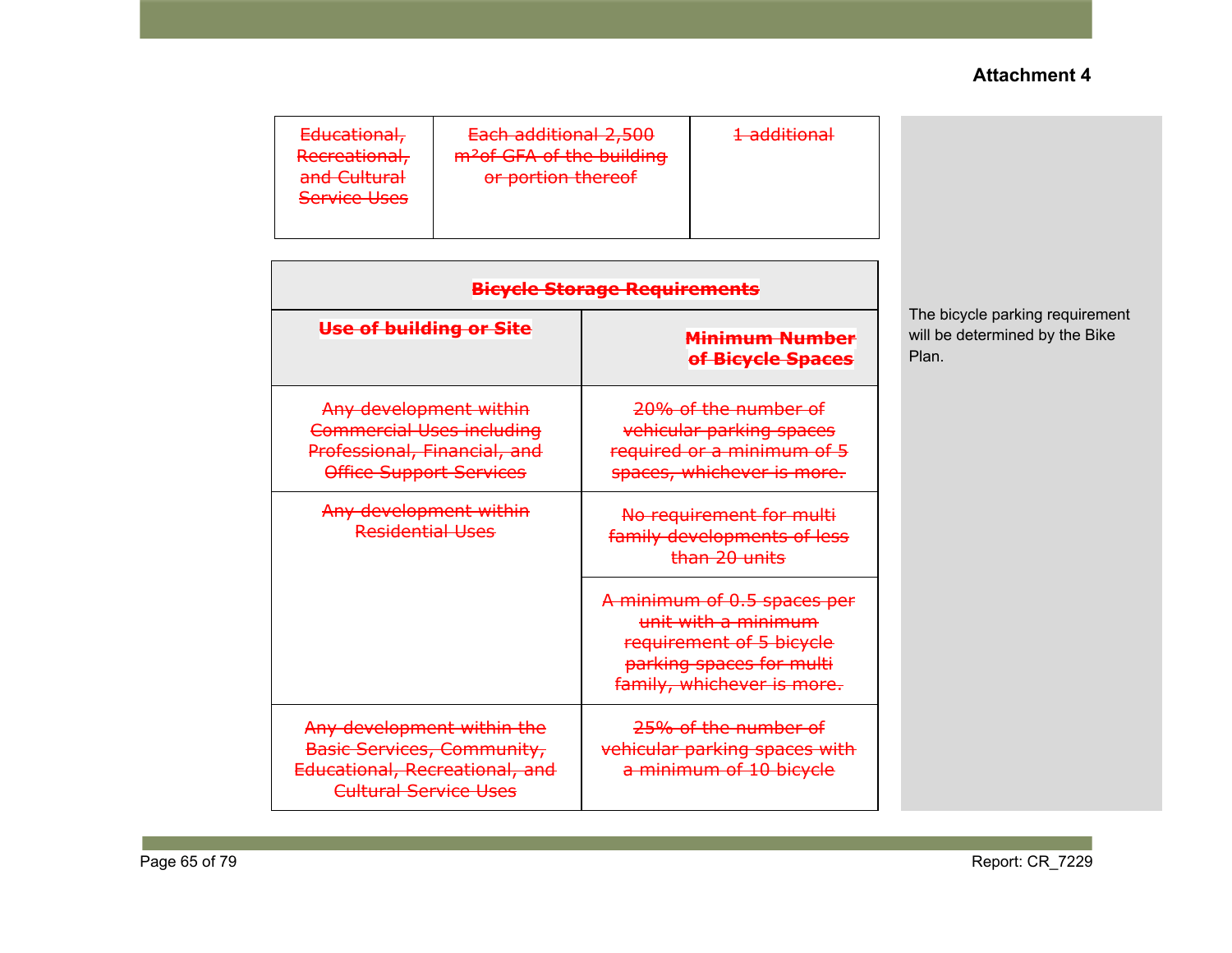parking spaces, whichever is more.

#### *910. Downtown Special Area Zoning Regulations*

#### **910.4 DOWNTOWN WIDE REGULATIONS:**

The following Zoning Regulations are common to all the Downtown Special Area Zones. Further regulation may be described under individual zones.

- 1. Vehicular Parking
	- a. Parking shall be in accordance with Section 54 Schedule 1(B), except that:
		- i. parking shall not be required for Conversions to Residential and Residential Related Uses;
		- ii. parking shall not be required for any Uses located in buildings on the Inventory of Historic Resources in Edmonton; and
		- iii. at such time as a Parking Impact Assessment is submitted, the applicant for a Development Permit may apply for a reduction to the minimum number of parking spaces. The applicant must demonstrate through a Parking Impact Assessment that by virtue of the Use, character, or location of the proposed development, and its relationship to public transit facilities, car share programs, and any other available parking, the parking required for the proposed development may be less than any minimum set out in Schedule 1(B) of [Section](https://webdocs.edmonton.ca/InfraPlan/zoningbylaw/ZoningBylaw/Part1/Development/54__Parking__Loading_and_Passenger_Drop-off.htm) 54 of the Zoning Bylaw.
	- b. Parking that is part of the building podium shall be screened in a way that does not disrupt the continuity of the Street Wall and the character of the zone, and shall be limited to no more than 12m in Height from Grade. Screens may include, but are not limited to, public art and street fronting retail Uses.

No minimum parking requirement for the downtown zones relieves the need for these exemptions.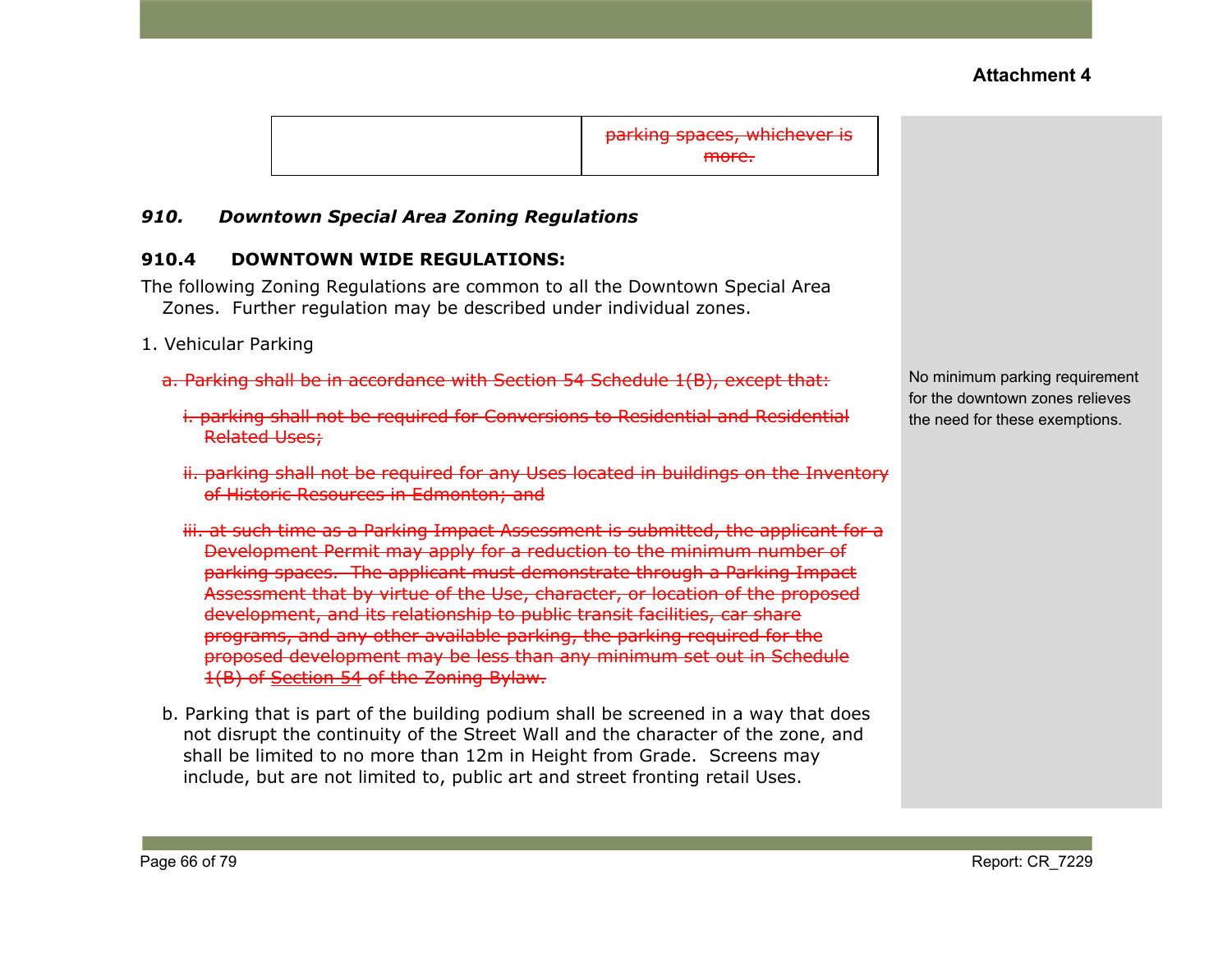| c. Parkade(s) developed below ground shall be permitted to be built to the property<br>line.                                                                                                                                                                                                                                                                     | These are now incorporated as<br>general regulations                                                                    |
|------------------------------------------------------------------------------------------------------------------------------------------------------------------------------------------------------------------------------------------------------------------------------------------------------------------------------------------------------------------|-------------------------------------------------------------------------------------------------------------------------|
| d. Parkade(s) developed below ground on streets identified as neighbourhood<br>streets in the Urban Design Framework for Downtown Streets within the Capital<br>City Downtown Plan, Bylaw 15200 are to be located sufficiently belowground, or a<br>suitable alternative, to provide a minimum of 1.2 m soil depth to contribute to<br>healthy root development. | Soil depth is covered by Section<br>42.                                                                                 |
| e. No portion of an above ground Parking Garage on the first floor shall be allowed<br>for a minimum depth of 8.0 m from any front Façade facing a Public Roadway,<br>other than a lane. Vehicular Access shall be from the Abutting lane.                                                                                                                       |                                                                                                                         |
| f. Surface Parking Lots:                                                                                                                                                                                                                                                                                                                                         |                                                                                                                         |
| i. No surface parking shall be allowed, other than accessory parking that is<br>located at the rear of a building and is accessed from the abutting alley;                                                                                                                                                                                                       |                                                                                                                         |
| ii. A minimum 4m landscaped setback shall be provided from any property line<br>abutting a Public Roadway, other than a lane, for any surface parking area;                                                                                                                                                                                                      | This regulation is strengthened by<br>not adding Parking Facility -<br>Surface from the Downtown<br>Special Area zones. |
| iii. The storage of materials inclusive of accumulated snow on non-accessory<br>parking surface lots shall be in a location away from the public roadway to<br>improve safety and visibility; and                                                                                                                                                                |                                                                                                                         |
| iv. Lighting for the non-accessory surface parking lots shall be a minimum of 6                                                                                                                                                                                                                                                                                  |                                                                                                                         |
| LUX.<br>(EIB) Ellerslie Industrial Business Zone<br>930.4                                                                                                                                                                                                                                                                                                        | This is a challenging provision to<br>enforce and is proposed to be<br>deleted.                                         |

**4) Development Regulations for Permitted and Discretionary Uses**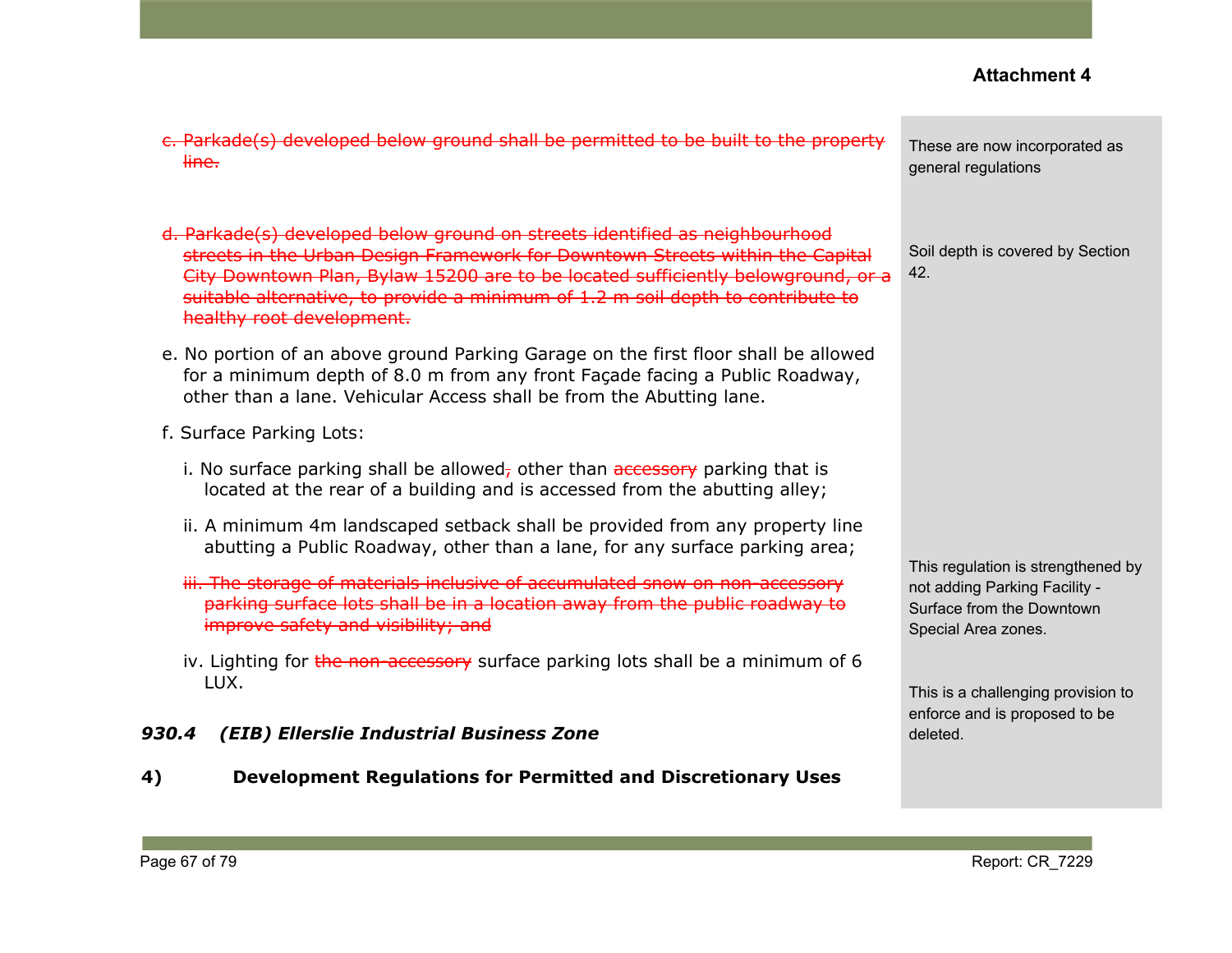| 8. all storage, display or parking areas shall be hardsurfaced in accordance with<br>bsection 54.6 of this Bylaw;                                                                                                                                                                                                                                                                                                                                      | This is now a general regulation.                 |
|--------------------------------------------------------------------------------------------------------------------------------------------------------------------------------------------------------------------------------------------------------------------------------------------------------------------------------------------------------------------------------------------------------------------------------------------------------|---------------------------------------------------|
| (CCHD) Clareview Campus High Density Residential Zone<br>950.4                                                                                                                                                                                                                                                                                                                                                                                         |                                                   |
| <b>Development Regulations</b><br>3)<br>The following regulations shall apply to all Uses:<br>f. Surface parking shall be provided in a manner such that it is screened from view<br>from the open space corridor, and adjacent roadways and properties in<br>accordance with Section 54;                                                                                                                                                              | References to other sections are<br>not required. |
| g. Parking and loading facilities shall be located a minimum 6 metres from the open<br>space corridor and the Setback must be landscaped and screened from the open<br>space corridor to the satisfaction of the Development Officer. If parking areas are<br>covered (Parking Garages), they shall be integrated into the overall architectural<br>theme of the associated residential buildings through the use of similar materials<br>and colours; |                                                   |
| h. Parking shall be provided in accordance with Section 54 of this Bylaw;                                                                                                                                                                                                                                                                                                                                                                              | References to other sections are<br>not required. |
| (CCMD) Clareview Campus Medium Density Residential Zone<br>950.5                                                                                                                                                                                                                                                                                                                                                                                       |                                                   |
| <b>Development Regulations</b><br>3)<br>The following regulations shall apply to all Uses:<br><i>i.</i> Parking shall be provided in accordance with Section 54 of this Bylaw;                                                                                                                                                                                                                                                                         |                                                   |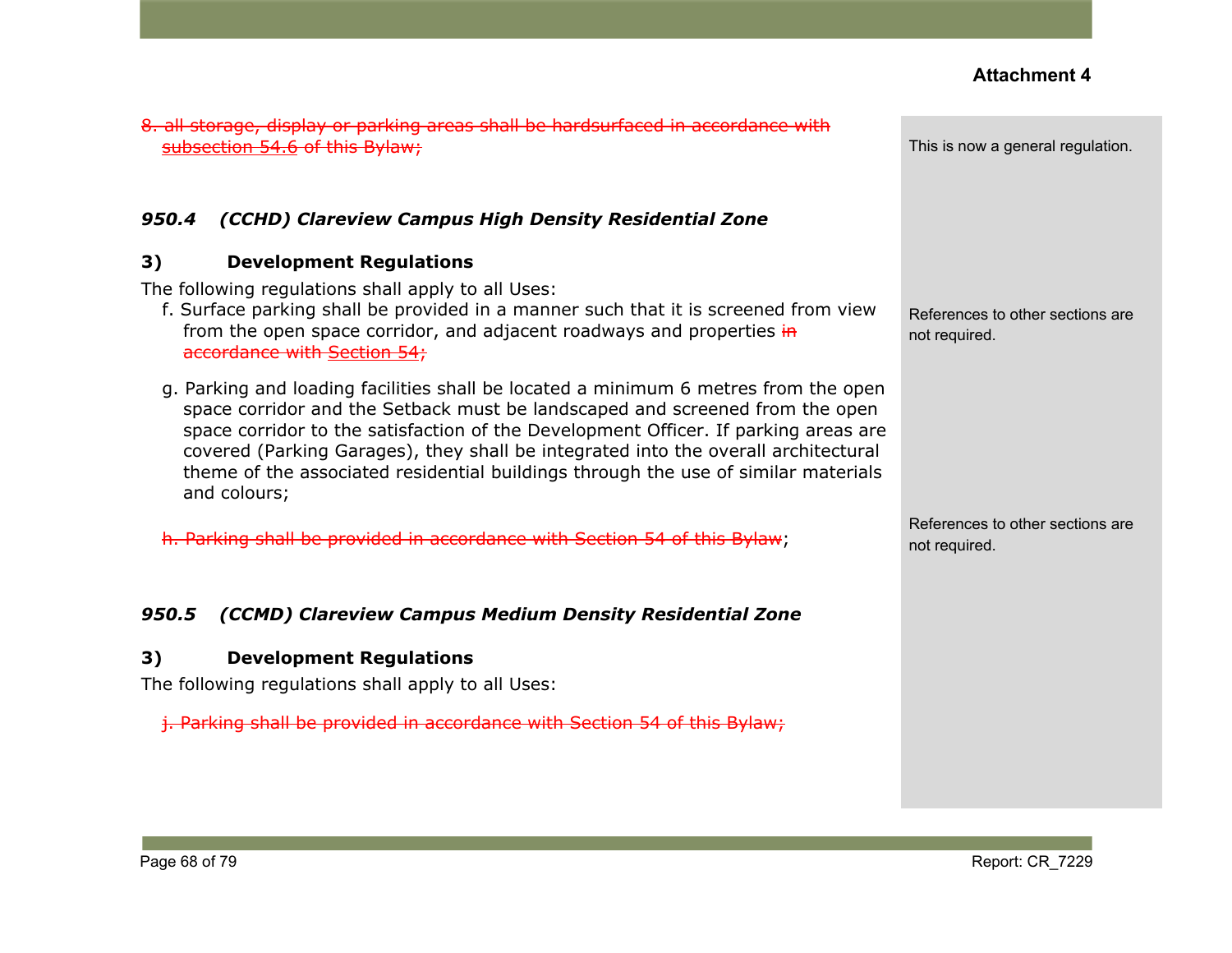- k. Surface parking shall be screened from view from the open space amenity area and corridors, adjacent roadways and properties in accordance with Section 54;
- l. Parking and loading facilities shall be located a minimum 6.0 metres from the open space corridor and the Setback must be landscaped and screened from the open space corridor to the satisfaction of the Development Officer. If surface parking areas are covered (Parking Garages), they shall be integrated into the overall architectural theme of the associated residential buildings through the use of similar roof lines, materials, colours and roof pitch;

## *950.8 (CCNC) Clareview Campus Neighbourhood Commercial Zone*

## **3) Development Regulations**

The following regulations shall apply to all Uses:

f. Parking shall be provided in accordance with Section 54 of this Bylaw;

g. No parking, loading, storage, trash collection, outdoor service or display area shall be permitted within a Setback. Loading, storage and trash collection areas shall be located to the rear or sides of the principal building and shall be screened from view from any adjacent Sites and public roadways in accordance with the provisions of [subsection](https://webdocs.edmonton.ca/InfraPlan/zoningbylaw/ZoningBylaw/Part1/Development/55__Landscaping.htm) 55.4 of the Zoning Bylaw;

# *960.4 (RA7a) Ambleside Low-Rise Apartment Zone*

# *4. Development Regulations for Permitted and Discretionary Uses*

n. Parking shall be provided in accordance with Section 54 of the Zoning Bylaw.

References to other sections are not required.

References to other sections are not required.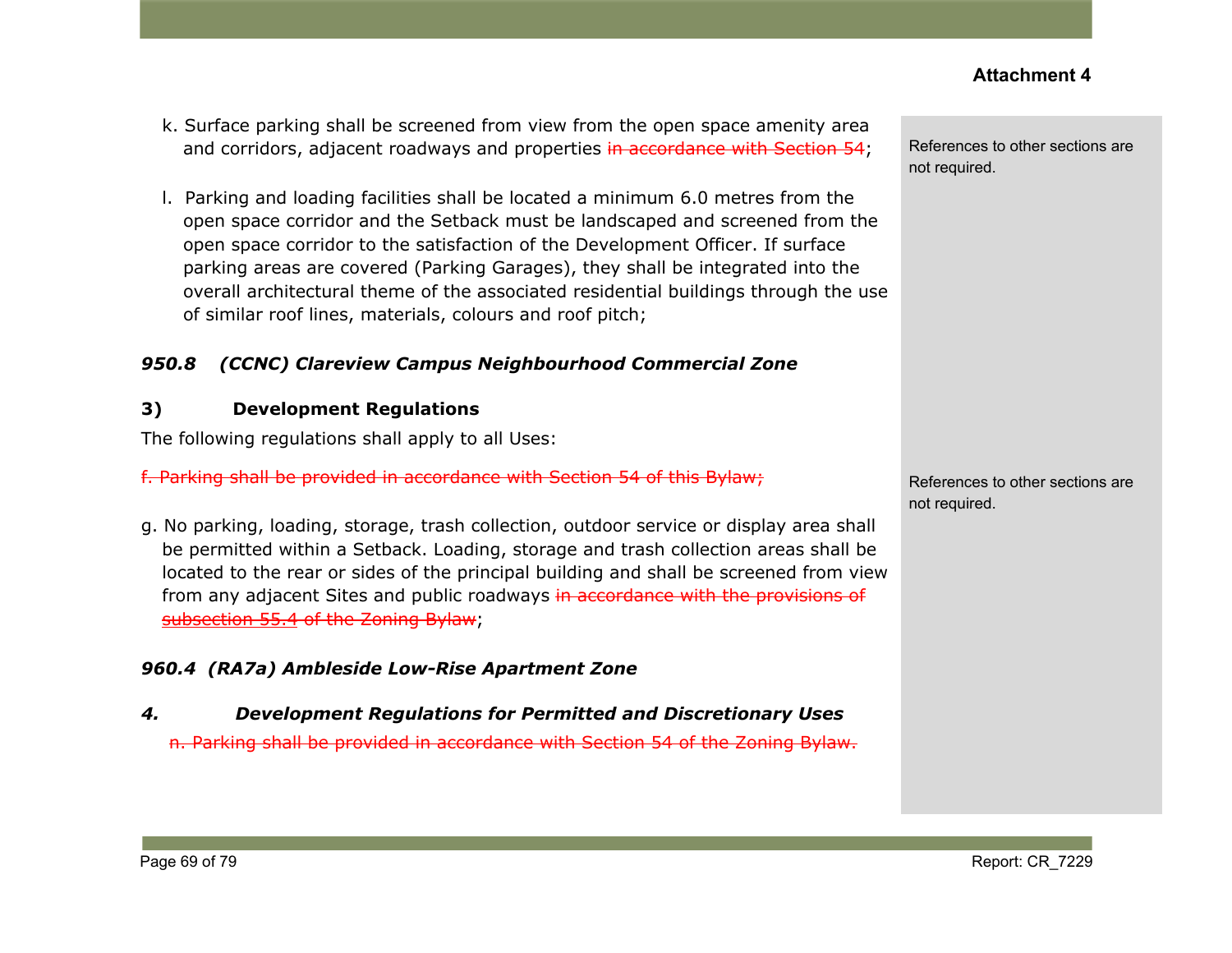## *970.9 (EETM) Edmonton Energy and Technology Park Manufacturing Zone*

- **5. Additional Development Regulations for Discretionary Uses**
	- 4. All Storage, display, or parking areas shall be Hardsurfaced in accordance with subsection 54.6 and 970.5(6) of this Bylaw.

## *970.11 (EETIM) Edmonton Energy and Technology Park Medium Industrial Zone*

#### **5. Additional Development Regulations for Discretionary Uses**

Notwithstanding subsection 54.*4*6, storage, display, or parking areas shall be designed to minimize impervious surfaces on Site and shall incorporate low impact development best management practices.

#### **6. Parking Plan**

To encourage green development in parking standards applicants for a Development Permit shall submit a parking plan with the following elements to the satisfaction of the Development Officer in consultation with Transportation Services:

a. required parking shall be based on parking demand objectives, to avoid requiring more parking than is actually needed. A parking demand assessment may be a requirement of each development application to determine the parking needs of each development.

a. b. multi-leveled, structured parking shall be integrated into multi-use buildings, where large parking volumes are unavoidable.

b. e. Incorporate Green Parking Lot criteria where feasible.

The removal of minimum parking requirements make this regulation redundant.

Updated reference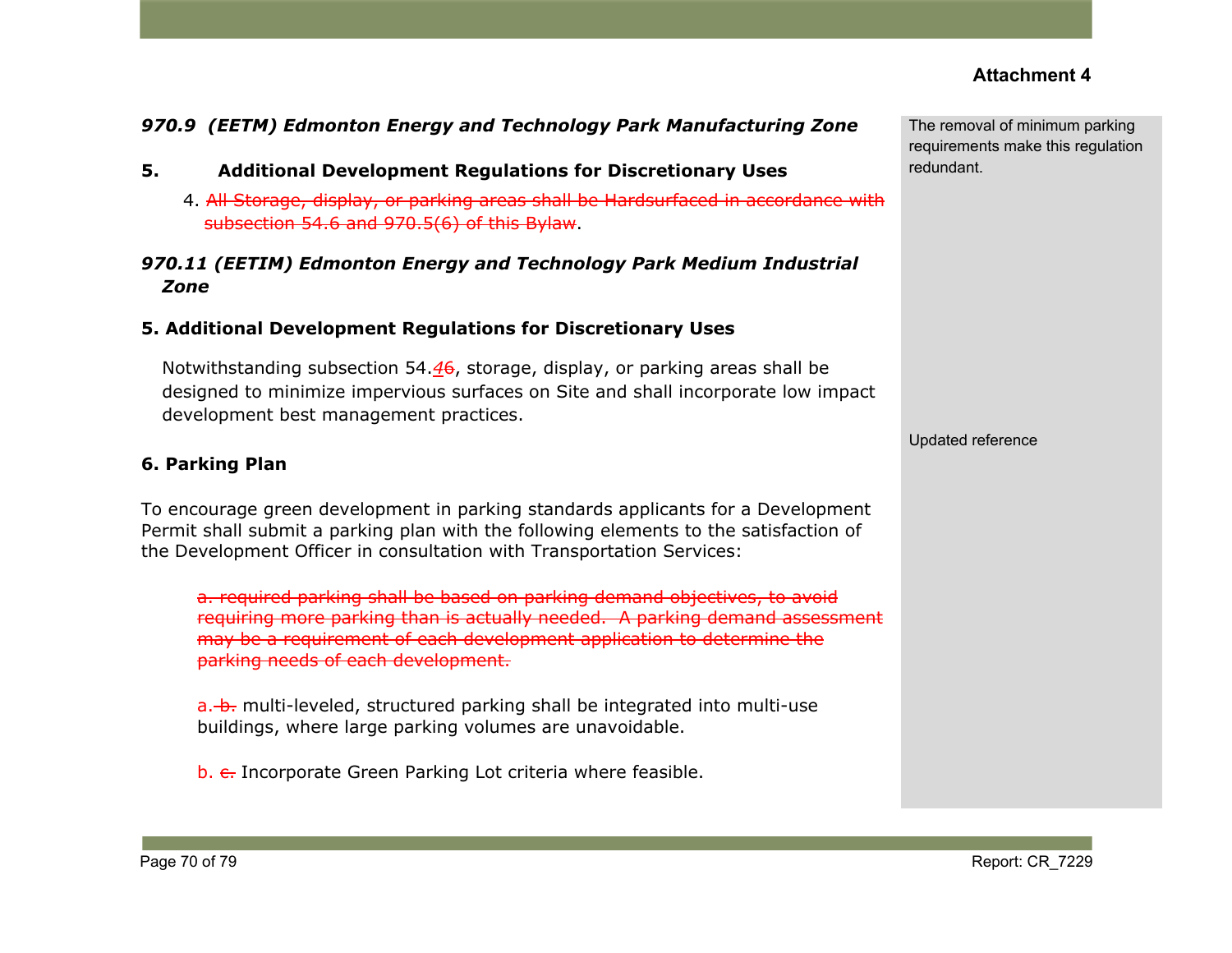## *980 (HVLD) SPECIAL AREA HERITAGE VALLEY LOW DENSITY ZONE*

#### **980.5 Development Regulations**

- p. On Site Parking requirements shall be developed in accordance with the following:
	- i. Where primary access is not from a Lane:
		- A. Dwellings shall include a front attached Garage; and
	- ii. where primary vehicular access is from a Lane:
		- A. one Garage, or a Parking Area shall be clearly demarcated on the Site Plan accompanying a Development Permit application for the principal building;
		- B. notwithstanding Section 50, where the principal buildings faces a public roadway, other than a lane, and the vehicle doors of the detached garage face a Lane abutting the Site:
			- 1. no portion of the detached Garage shall be located less than 1.2 m from the Lot Line Abutting the Lane;
			- 2. no portion of the detached Garage shall be located less than 0.60 m from the rear Lot Line where the Garage faces a flanking lane;
			- 3. no portion of the detached Garage shall be located less than 0.90 m from the Side Lot Line where the Garage faces a rear Lane, except that the Side Setback for the accessory building may be reduced to zero where the Side Setback for the principle building has been reduced to zero.
		- C. notwithstanding Section 50, where the principle building does not face a public roadway, and the vehicle door of a detached Garage face a Lane abutting the Site:
			- 1. no portion of the detached Garage shall be located less than 5.5 m from the Lot Line Abutting that Lane;

These regulations are consistent with other regulations in the Zoning Bylaw and generally redundant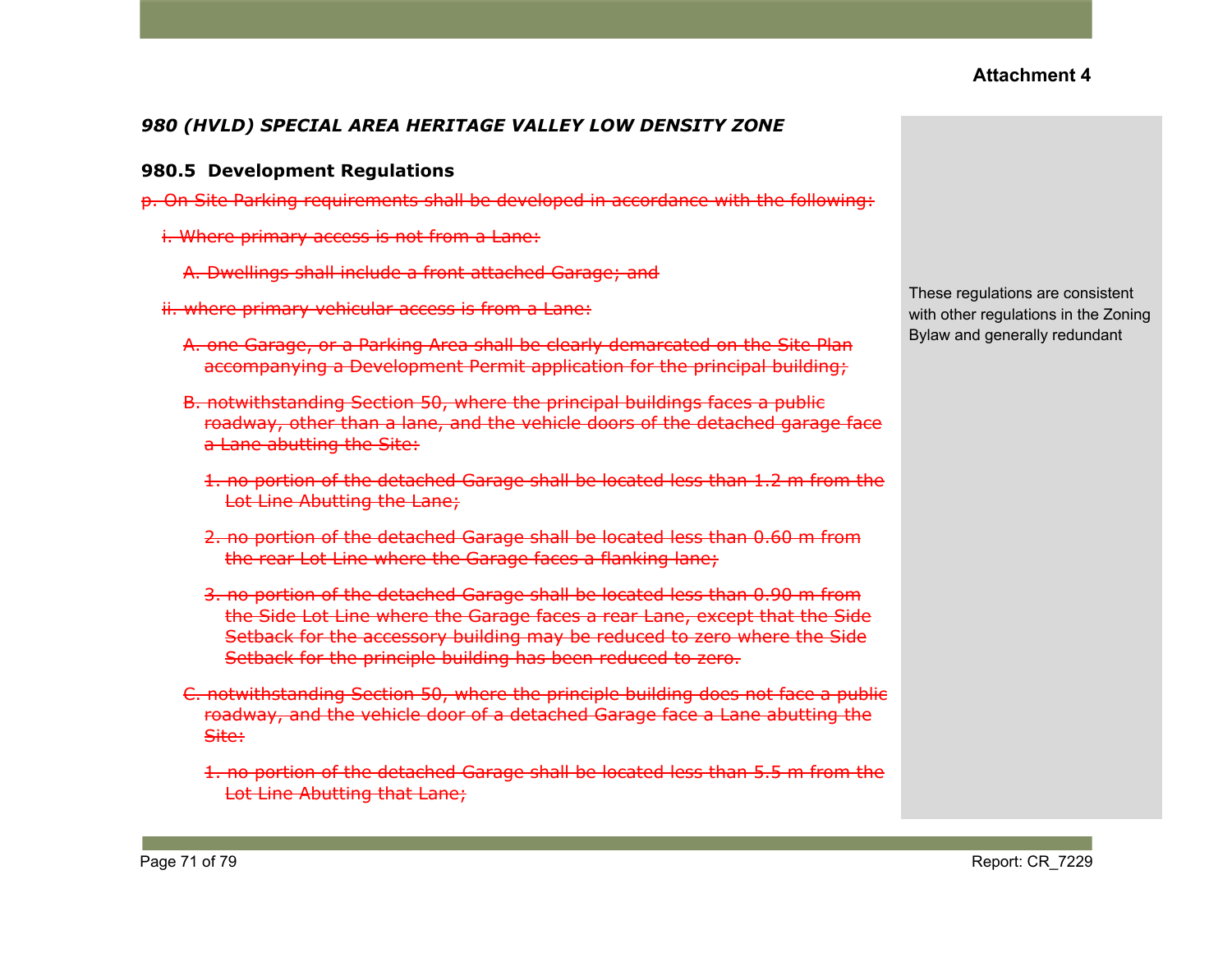- 2. the minimum distance between the garage and the Rear Lot Line of Side Lot Line running perpendicular to the abutting lane shall be 0.90 m, except that the Side Setback for the accessory building may be reduced to zero where the Side setback for the principal building has been reduced to zero.
- D. for principal buildings fronting a public roadway, the minimum distance from the Rear Lot Line or a private roadway to a Garage or Parking Area shall be 1.2  $m<sub>r</sub>$
- E. for principal buildings facing a Lane or private roadway, the minimum distance from the Lane or private roadway to the vehicle doors of a Garage or Parking Area shall be 5.5 m;
- F. Hard surfaced walkway is required between the Garage or Parking Area and an entry to the Dwelling;
- G. where no Garage is proposed, a Hardsurfaced Parking Area to accommodate a minimum of one vehicle per Dwelling shall be developed, the dimensions of which shall conform to the off-street parking space requirements of Section 54.2(4) of this Bylaw.
- H. Hardsurfaced parking pads shall include an underground electrical power connection with outlet on a post 1.0 m in Height, located within 1.0 m of the parking pad.
- iii. an accessory building or structure shall be located not less tha 0.9 m from a principal building .
- iv. the distance between an accessory building and the lot line running parallel to any flanking public roadway, other than a lane shall not be less than the Side Setback requirements for the principle building
- v. notwithstanding subsection 980(p)(ii), where the principal building is a Semi-detached house or Row House, and the vehicle doors of a detached Garage face the Rear Lot Line, the detached Garage shall be located not less than 0.6 m

These regulations are consistent with other regulations in the Zoning Bylaw and generally redundant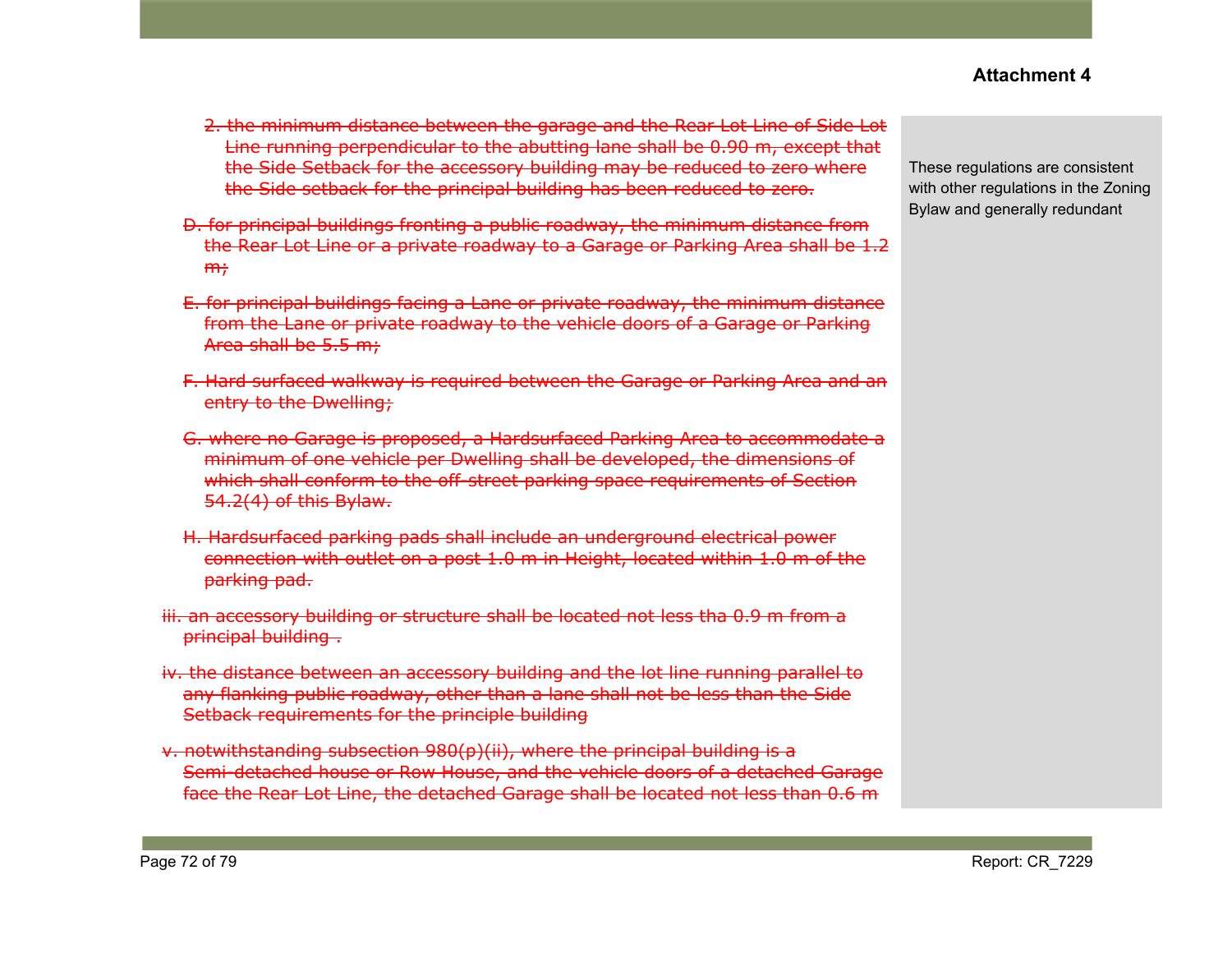| vi. from the Side Lot Line, except where it is a mutual Garage erected on the<br>common property line to the satisfaction of the Development Officer.                                                                                                                         | These regulations are consistent<br>with other regulations in the Zoning<br>Bylaw and generally redundant |  |
|-------------------------------------------------------------------------------------------------------------------------------------------------------------------------------------------------------------------------------------------------------------------------------|-----------------------------------------------------------------------------------------------------------|--|
| vi. an accessory Building or Structure for Semi-detached and Row Housing shall be<br>located not less than 0.60 m from the Side Lot Line, except where it is a mutual<br>Garage erected on the common property line to the satisfaction of the<br><b>Development Officer.</b> |                                                                                                           |  |
| vii. for Row Housing where detached rear parking Garages are proposed, the<br>maximum width of the building containing the Garage(s) shall not exceed 30 m,<br>provided that the building does not contain more than five separate Garages.                                   |                                                                                                           |  |
| viii. Hardsurfaced parking pads may be attached between two Lots.                                                                                                                                                                                                             |                                                                                                           |  |
| $\frac{dx}{i}$ . For Single Detached Housing and Semi-detached Housing where on Side<br>Setback is reduced to $0.0$ m, the Side Yard Setback from a Garage may also be<br>reduced to $0.0$ m where:                                                                           | To one decimal place only.                                                                                |  |
| A. only one side of a Lot is reduced to $0.0$ m, and the other side Setback is a<br>minimum of $1.5$ m;                                                                                                                                                                       | To one decimal place only.                                                                                |  |
| B. the owner of the Side proposed for development and the owner of the adjacent<br>Site shall register, on both titles, a 1.5 m private maintenance easement that<br>provides:                                                                                                |                                                                                                           |  |
| 1. a 0.30 m eave encroachment easement with the requirement that the eaves<br>must not be closer than $0.9\theta$ m to the eaves of the building on the adjacent<br>parcel;                                                                                                   | To one decimal place only.                                                                                |  |
| 2. a $0.6\theta$ m footing encroachment easement, if footing is required;                                                                                                                                                                                                     | To one decimal place only.                                                                                |  |
| 3. a drainage swale, constructed as per the City of Edmonton Design and<br>Construction Standards; and                                                                                                                                                                        |                                                                                                           |  |
| 4. permission to access the easement area for maintenance of both properties.                                                                                                                                                                                                 |                                                                                                           |  |
|                                                                                                                                                                                                                                                                               |                                                                                                           |  |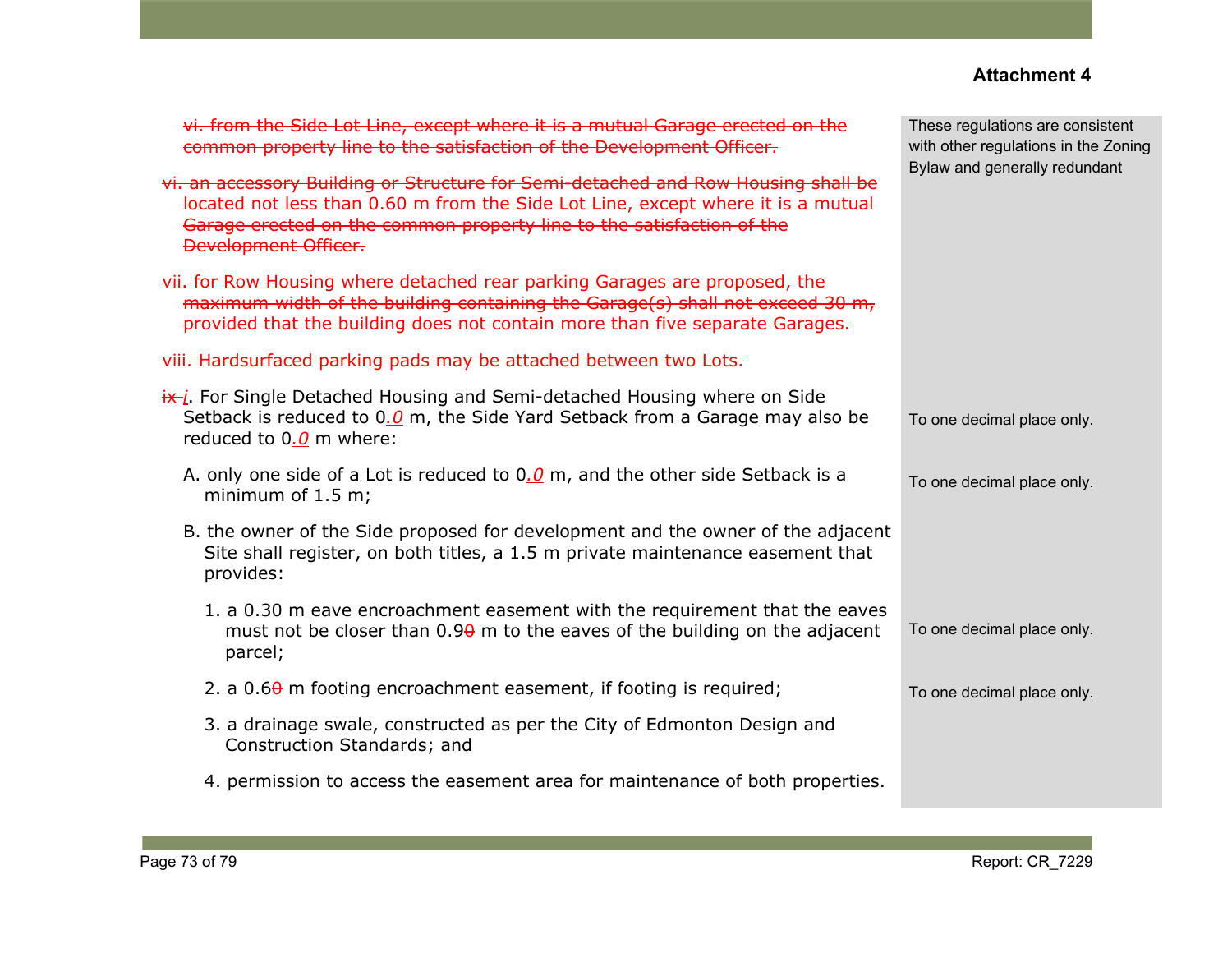- C. all roof leaders from Accessory buildings are connected to the individual storm sewer service for each Lot or directed to drain directly to an adjacent Lane; and
- D. no roof leader discharge shall be directed to the maintenance easement.
- x*ii*. For Single Detached Housing or Semi-detached Housing where one Side Setback has been reduced to 0*.0* m and where primary vehicular access is from a Lane:
	- A. access from a Dwelling to a local roadway shall be provided at a distance no greater than 125*.0* m from any point in a Lane.

### *990.4 (TC-C) HERITAGE VALLEY TOWN CENTRE COMMERCIAL ZONE*

**4.2 Design Regulations**

#### **Roadways and Parking**

- f. Notwithstanding Section 54 of the Zoning Bylaw, a parking reduction shall be permitted in the provision of off-street parking spaces, with the submission and approval of a Parking Impact Assessment
- g. Notwithstanding Section 54 of this Bylaw, bicycle parking spaces shall be provided at the rate of 5% of the number of vehicular parking spaces required, 5 Bicycle Parking spaces being the minimum.

### *997 Special Area Blatchford*

#### **3. Blatchford Urban Agriculture**

f. Notwithstanding Section 54, no parking shall be required for Blatchford Urban Agriculture developments.

The removal of minimum parking requirements makes this provision redundant.

The removal of minimum parking requirements makes this provision redundant.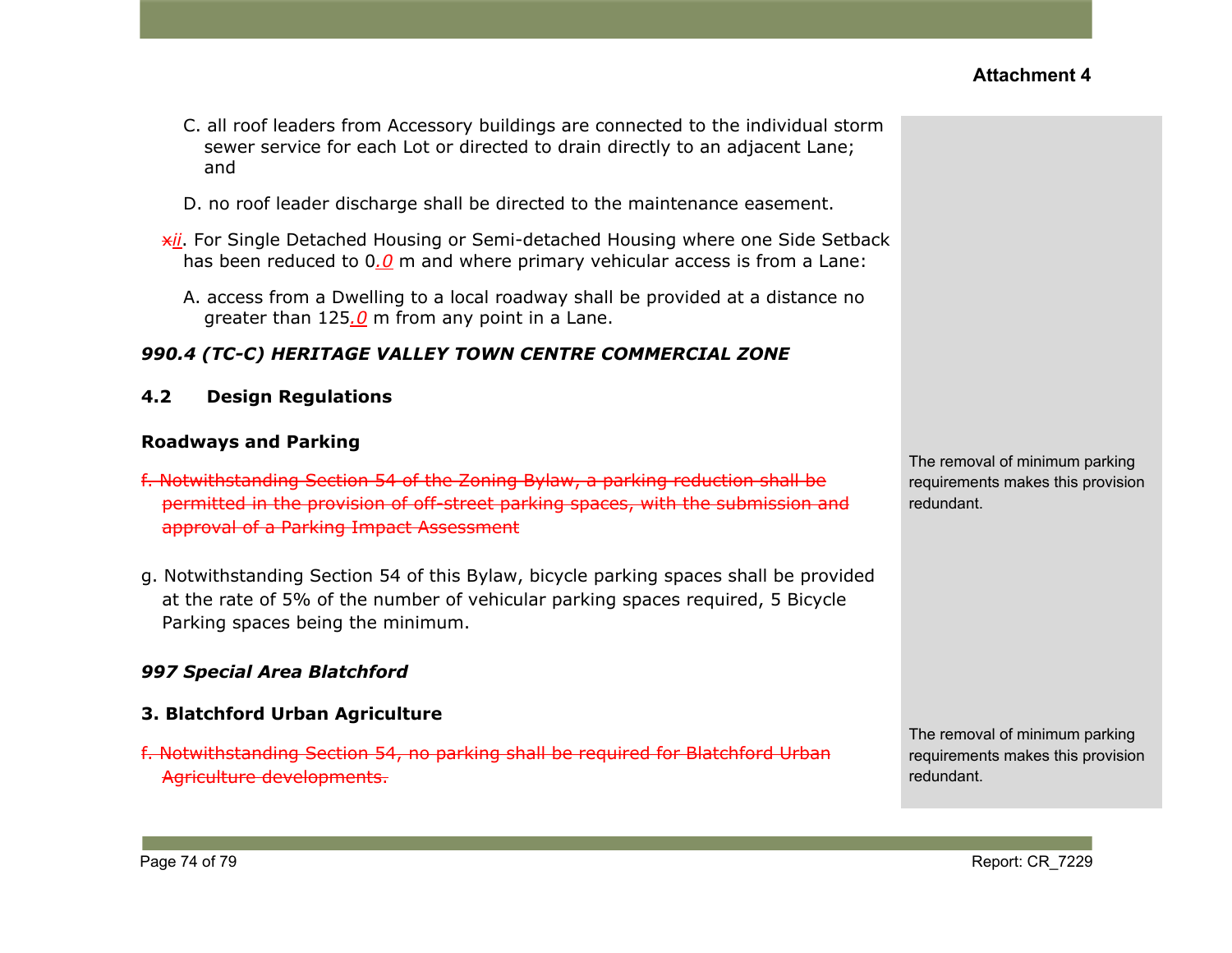### *997.7 (BP) Blatchford Parks Zone*

#### **4. Development Regulations**

The following regulations shall apply to Permitted and Discretionary Uses.

g. Any parking provided shall be in accordance with Section 54 of the Zoning Bylaw. Notwithstanding Section 54, parking shall not be required for any development within this zone.

#### *997.8. (BRH) Blatchford Row Housing Zone*

# **4. Development Regulations** m. Any parking provided shall be in accordance with Section 54 of the Zoning Bylaw. m. Notwithstanding [Section](https://webdocs.edmonton.ca/InfraPlan/zoningbylaw/ZoningBylaw/Part1/Development/54__Parking__Loading_and_Passenger_Drop-off.htm) 54 of the Zoning Bylaw, the following parking regulations shall apply:

- i. Individual Lot Blatchford Townhousing developments shall provide a minimum of 1 parking stall per unit;
- ii. 1 parking stall shall be required for each Blatchford Lane Suite or Blatchford Accessory Suite. Any individual lot Blatchford Townhousing development

Minimum requirements are removed from this Blatchford zone.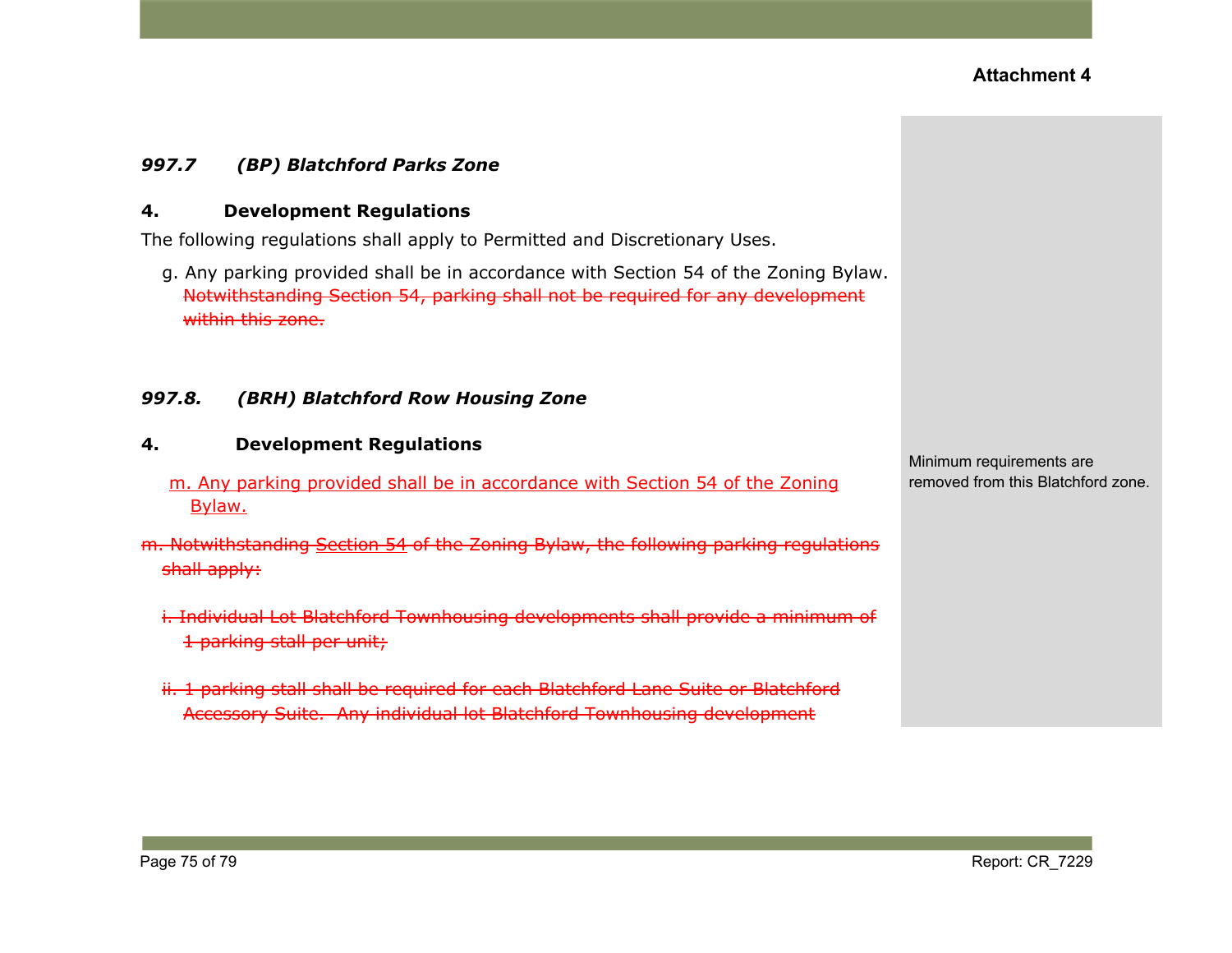#### **Non-Accessory Parking Use Existing nonaccessory New: Surface New: Structured** 110 (RF1) Single Detached Residential Zone | Not Listed | Not Listed | Not Listed 115 (RSL) Residential Small Lot Zone Not Listed Not Listed Not Listed Not Listed 120 (RF2) Low Density Infill Zone Not Listed Not Listed Not Listed Not Listed Not Listed 130 (RPL) Planned Lot Residential Zone Not Listed Not Listed Not Listed Not Listed 140 (RF3) Small Scale Infill Development Zone Not Listed Not Listed Not Listed Not Listed 150 (RF4) Semi-detached Residential Zone Not Listed Not Listed Not Listed Not Listed 155 (RMD) Residential Mixed Dwelling Zone | Not Listed | Not Listed | Not Listed 160 (RF5) Row Housing Zone Not Listed Not Listed Not Listed Not Listed Not Listed 165 (UCRH) Urban Character Row Housing Zone | Not Listed | Not Listed | Not Listed 170 (RF6) Medium Density Multiple Family Zone | Not Listed | Not Listed | Not Listed 210 (RA7) Low Rise Apartment Zone Not Listed Not Listed Not Listed Not Listed 220 (RA8) Medium Rise Apartment Zone Not Listed Not Listed Not Listed Not Listed 230 (RA9) High Rise Apartment Zone **Discretionary Not Listed Not Listed** Not Listed 240 (RR) Rural Residential Zone Not Not Listed Not Listed Not Listed Not Listed 250 (RMH) Mobile Home Zone Not Listed Not Listed Not Listed Not Listed Not Listed 310 (CNC) Neighbourhood Convenience Commercial Zone Not Listed | Not Listed | Not Listed 320 (CSC) Shopping Centre Zone Not Listed Not Listed Not Listed Not Listed 330 (CB1) Low Intensity Business Zone **Discretionary Discretionary Discretionary Discretionary** 340 (CB2) General Business Zone **Discretionary | Discretionary | Discretionary | Discretionary** 350 (CHY) Highway Corridor Zone Not Listed Not Listed Not Listed Not Listed Not Listed 360 (CO) Commercial Office Zone Not Listed Not Listed Not Listed Not Listed 370 (CB3) Commercial Mixed Business Zone Discretionary Discretionary Discretionary Discretionary 400 (IB) Industrial Business Zone Not Listed Not Listed Not Listed Not Listed Not Listed 410 (IL) Light Industrial Zone Not Listed Not Listed Not Listed Not Listed Not Listed 420 (IM) Medium Industrial Zone Notcomes Not Listed Not Listed Not Listed Not Listed 430 (IH) Heavy Industrial Zone Not Not Listed Not Listed Not Listed Not Listed 510 (US) Urban Services Zone Not Listed **Discretionary Discretionary** Discretionary Discretionary 520 (PU) Public Utility Zone Not Listed **Discretionary Discretionary Discretionary** Discretionary 530 (AP) Public Parks Zone Not Not Listed Not Listed Not Listed Not Listed Not Listed 531 (NA) Natural Areas Protection Zone Not Listed Not Listed Not Listed Not Listed 540 (A) Metropolitan Recreation Zone Not Listed Not Listed Not Listed Not Listed

### **Attachment 4**

Zones with existing allowances for dedicated parking facilities will continue to have that opportunity as a permitted use.

Stand-alone non-accessory parking was not intended to be part of the RA9 zone. With the removal of accessory and non-accessory parking, RA9 properties will be able to share parking but will not be allowed to have purpose built parking structures with no other associated uses.

These are added as discretionary uses to accommodate potential park and ride facilities.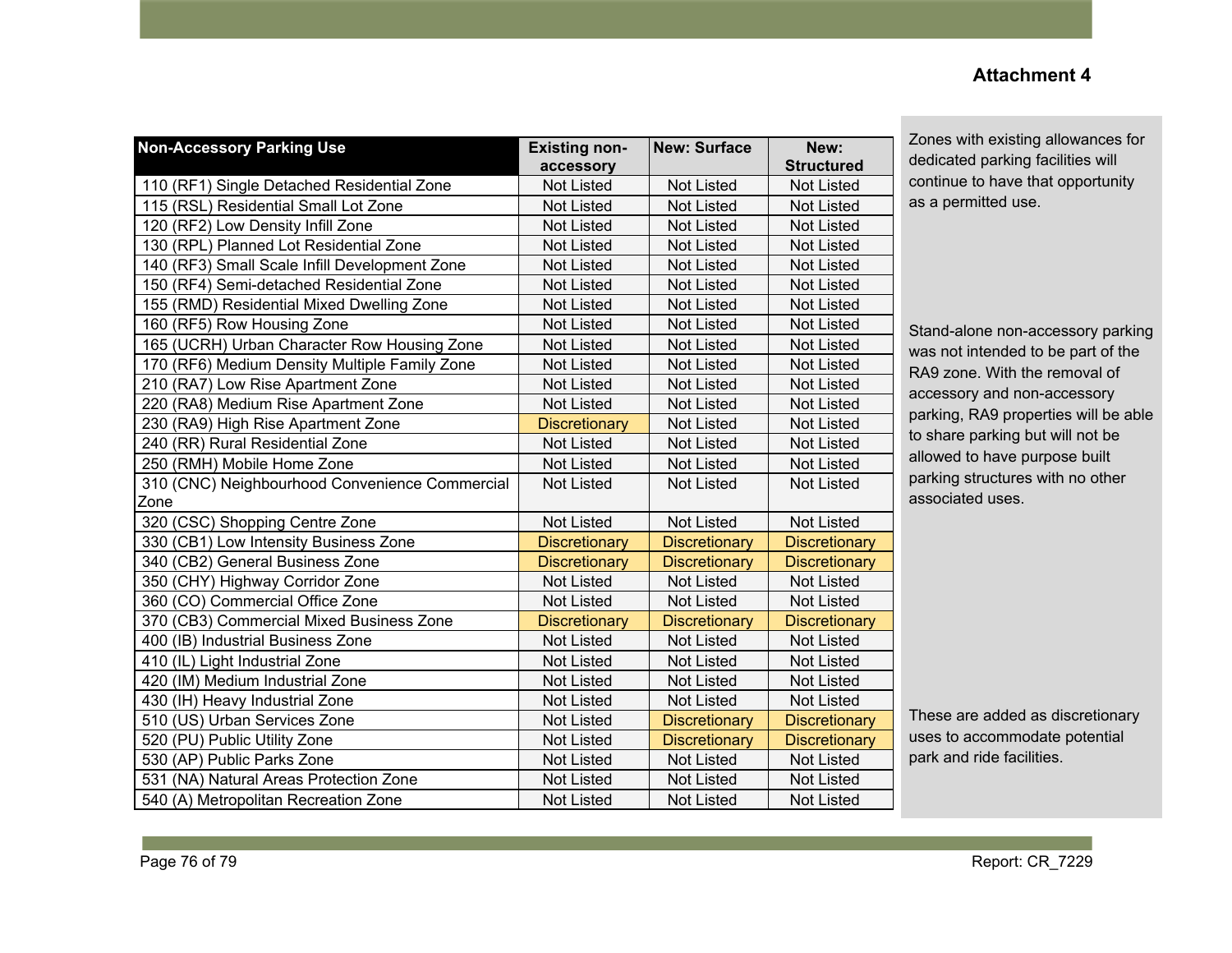| 541 (AN) River Valley Activity Node Zone             | <b>Not Listed</b>    | <b>Not Listed</b>    | <b>Not Listed</b>    |
|------------------------------------------------------|----------------------|----------------------|----------------------|
| 541 (AN) River Valley Activity Node Zone             | <b>Not Listed</b>    | <b>Not Listed</b>    | Not Listed           |
| Appendix I - Fort Edmonton Park                      |                      |                      |                      |
| 550 (MA) Municipal Airport Zone                      | <b>Not Listed</b>    | <b>Not Listed</b>    | <b>Not Listed</b>    |
| 551 (MA1) Municipal Airport Airfield Zone            | Permitted            | Permitted            | Permitted            |
| 552 (MA2) Municipal Airport Business Industrial Zone | Permitted            | Permitted            | Permitted            |
| 553 (MA3) Municipal Airport General Business Zone    | <b>Discretionary</b> | <b>Discretionary</b> | <b>Discretionary</b> |
| 560 (AJ) Alternative Jurisdiction Zone               | <b>Not Listed</b>    | <b>Not Listed</b>    | <b>Not Listed</b>    |
| 570 (CS1) Community Services 1 Zone                  | Not Listed           | <b>Not Listed</b>    | Not Listed           |
| 571 (CS2) Community Services 2 Zone                  | <b>Not Listed</b>    | <b>Not Listed</b>    | <b>Not Listed</b>    |
| 572 (CS3) Community Services 3 Zone                  | <b>Not Listed</b>    | <b>Not Listed</b>    | <b>Not Listed</b>    |
| 573 (CS4) Community Services 4 Zone                  | <b>Not Listed</b>    | <b>Not Listed</b>    | <b>Not Listed</b>    |
| 574 (UI) Urban Institutional Zone                    | <b>Discretionary</b> | <b>Discretionary</b> | <b>Discretionary</b> |
| 610 (AG) Agricultural Zone                           | <b>Not Listed</b>    | <b>Not Listed</b>    | <b>Not Listed</b>    |
| 620 (AGU) Urban Reserve Zone                         | <b>Not Listed</b>    | <b>Not Listed</b>    | <b>Not Listed</b>    |
| 630 (AGI) Industrial Reserve Zone                    | <b>Not Listed</b>    | <b>Not Listed</b>    | <b>Not Listed</b>    |
| 910.5 (CCA) Core Commercial Arts Zone                | <b>Discretionary</b> | <b>Not Listed</b>    | <b>Discretionary</b> |
| 910.6 (CMU) Commercial Mixed Use Zone                | <b>Discretionary</b> | <b>Not Listed</b>    | <b>Discretionary</b> |
| 910.7 (HA) Heritage Area Zone                        | <b>Discretionary</b> | <b>Not Listed</b>    | <b>Discretionary</b> |
| 910.8 (HDR) High Density Residential Zone            | <b>Not Listed</b>    | <b>Not Listed</b>    | <b>Not Listed</b>    |
| 910.9 (JAMSC) Jasper Avenue Main Street              | <b>Discretionary</b> | <b>Not Listed</b>    | <b>Discretionary</b> |
| Commercial Zone                                      |                      |                      |                      |
| 910.10 (RMU) Residential Mixed Use Zone              | Not Listed           | <b>Not Listed</b>    | Not Listed           |
| 910.11 (UW) Urban Warehouse Zone                     | <b>Discretionary</b> | <b>Not Listed</b>    | <b>Discretionary</b> |
| 910.12 (AED) Arena & Entertainment District Zone     | <b>Discretionary</b> | <b>Not Listed</b>    | <b>Discretionary</b> |
| 920.4 (RPLt) Terwillegar Planned Lot Residential     | <b>Not Listed</b>    | <b>Not Listed</b>    | <b>Not Listed</b>    |
| Zone                                                 |                      |                      |                      |
| 920.5 (RF4t) Terwillegar Semi-detached Residential   | <b>Not Listed</b>    | <b>Not Listed</b>    | <b>Not Listed</b>    |
| Zone                                                 |                      |                      |                      |
| 920.6 (RF5t) Terwillegar Row Housing Zone            | <b>Not Listed</b>    | <b>Not Listed</b>    | <b>Not Listed</b>    |
| 920.8 (TSDR) Terwillegar Single Detached             | <b>Not Listed</b>    | <b>Not Listed</b>    | <b>Not Listed</b>    |
| Residential                                          |                      |                      |                      |
| 920.9 (TSLR) Terwillegar Small Lot Residential Zone  | <b>Not Listed</b>    | <b>Not Listed</b>    | <b>Not Listed</b>    |
| 920.10 (TMU) Terwillegar Mixed Use Zone              | <b>Not Listed</b>    | <b>Not Listed</b>    | <b>Not Listed</b>    |
| 930.4 (EIB) Ellerslie Industrial Business            | Not Listed           | Not Listed           | Not Listed           |
| 930.5 (EIM) Ellerslie Medium Industrial Zone         | <b>Not Listed</b>    | <b>Not Listed</b>    | <b>Not Listed</b>    |

Surface parking lots are not supported in the Downtown Special Area. Not adding "Parking Facilities - surface" will prevent new surface lots from being created and make existing surface lots non-conforming..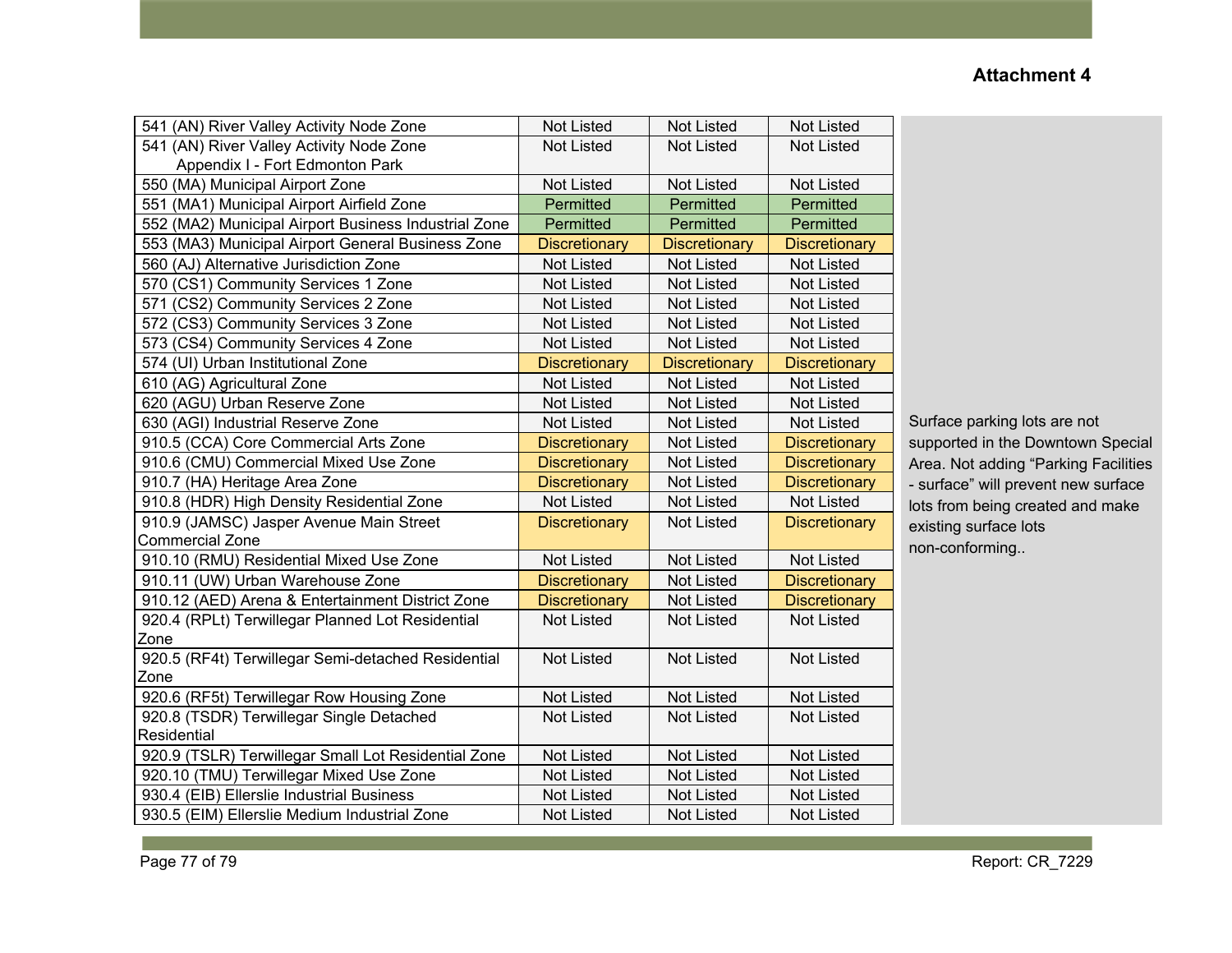| 940.5 (GLD) Griesbach Low Density Residential Zone | <b>Not Listed</b>    | <b>Not Listed</b>    | <b>Not Listed</b>    |
|----------------------------------------------------|----------------------|----------------------|----------------------|
| 940.6 (GVC) Griesbach Village Centre Zone          | <b>Discretionary</b> | <b>Discretionary</b> | <b>Discretionary</b> |
| 940.7 (RF5g) Griesbach Row Housing Zone            | <b>Not Listed</b>    | <b>Not Listed</b>    | <b>Not Listed</b>    |
| 940.8 (RA7g) Griesbach Low Rise Apartment Zone     | Not Listed           | <b>Not Listed</b>    | <b>Not Listed</b>    |
| 940.9 (GLG) Griesbach Low Density Residential with | <b>Not Listed</b>    | <b>Not Listed</b>    | <b>Not Listed</b>    |
| Garage Suites Zone                                 |                      |                      |                      |
| 950.4 (CCHD) Clareview Campus High Density         | <b>Not Listed</b>    | <b>Not Listed</b>    | <b>Not Listed</b>    |
| Residential Zone                                   |                      |                      |                      |
| 950.5 (CCMD) Clareview Campus Medium Density       | Not Listed           | <b>Not Listed</b>    | <b>Not Listed</b>    |
| <b>Residential Zone</b>                            |                      |                      |                      |
| 950.6 (CCLD) Clareview Campus Low Density          | <b>Not Listed</b>    | <b>Not Listed</b>    | <b>Not Listed</b>    |
| <b>Residential Zone</b>                            |                      |                      |                      |
| 950.7 (CCSF) Clareview Campus Single Family        | Not Listed           | <b>Not Listed</b>    | <b>Not Listed</b>    |
| <b>Residential Zone</b>                            |                      |                      |                      |
| 950.8 (CCNC) Clareview Campus Neighbourhood        | <b>Not Listed</b>    | <b>Not Listed</b>    | <b>Not Listed</b>    |
| <b>Commercial Zone</b>                             |                      |                      |                      |
| 960.4 (RA7a) Ambleside Low-Rise Apartment Zone     | <b>Not Listed</b>    | <b>Not Listed</b>    | <b>Not Listed</b>    |
| 960.5 (CSCa) Ambleside Shopping Centre Zone        | Not Listed           | <b>Not Listed</b>    | <b>Not Listed</b>    |
| 960.6 (UVCa) Ambleside Urban Village Commercial    | Permitted            | Permitted            | Permitted            |
| Zone                                               |                      |                      |                      |
| 970.6 (EETB) Edmonton Energy and Technology        | <b>Not Listed</b>    | <b>Not Listed</b>    | <b>Not Listed</b>    |
| Park Business Park Zone                            |                      |                      |                      |
| 970.7 (EETC) Edmonton Energy and Technology        | <b>Not Listed</b>    | <b>Not Listed</b>    | <b>Not Listed</b>    |
| Park Chemical Cluster Zone                         |                      |                      |                      |
| 970.8 (EETL) Edmonton Energy and Technology        | <b>Not Listed</b>    | <b>Not Listed</b>    | <b>Not Listed</b>    |
| Park Logistics Zone                                |                      |                      |                      |
| 970.9 (EETM) Edmonton Energy and Technology        | <b>Not Listed</b>    | <b>Not Listed</b>    | <b>Not Listed</b>    |
| Park Manufacturing Zone                            |                      |                      |                      |
| 970.10 (EETR) Edmonton Energy and Technology       | <b>Not Listed</b>    | <b>Not Listed</b>    | <b>Not Listed</b>    |
| Park Industrial Reserve Zone                       |                      |                      |                      |
| 980 (HVLD) Heritage Valley Low Density Zone        | <b>Not Listed</b>    | <b>Not Listed</b>    | <b>Not Listed</b>    |
| 990.4 (TC-C) Heritage Valley Town Centre           | <b>Not Listed</b>    | <b>Not Listed</b>    | <b>Not Listed</b>    |
| <b>Commercial Zone</b>                             |                      |                      |                      |
| 995 (GHLD) Special Area Graydon Hill Low Density   | <b>Not Listed</b>    | <b>Not Listed</b>    | <b>Not Listed</b>    |
| <b>Residential Zone</b>                            |                      |                      |                      |
| 997.7 (BP) Blatchford Parks Zone                   | <b>Not Listed</b>    | <b>Not Listed</b>    | <b>Not Listed</b>    |